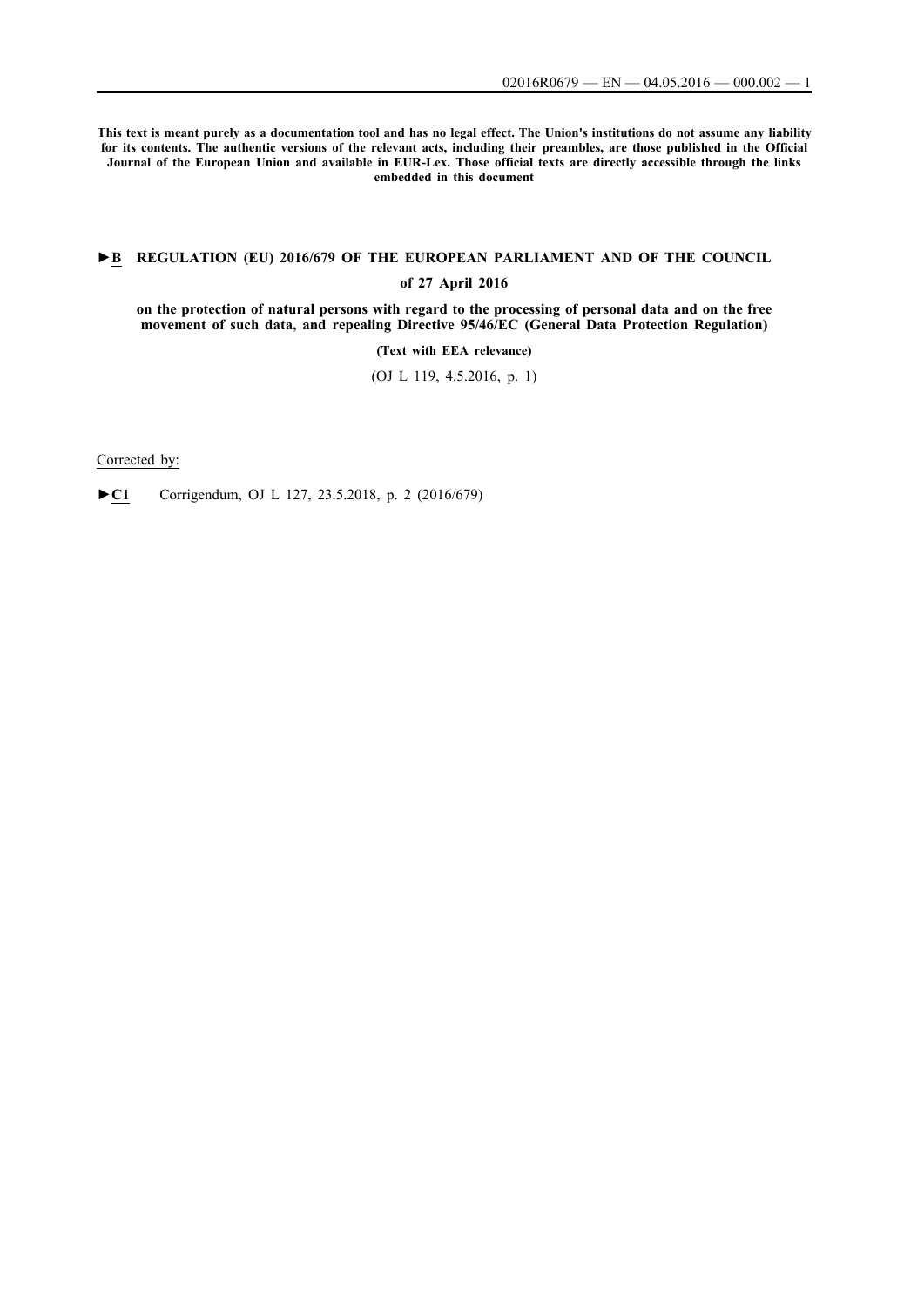### **REGULATION (EU) 2016/679 OF THE EUROPEAN PARLIAMENT AND OF THE COUNCIL**

#### **of 27 April 2016**

**on the protection of natural persons with regard to the processing of personal data and on the free movement of such data, and repealing Directive 95/46/EC (General Data Protection Regulation)**

**(Text with EEA relevance)**

## *CHAPTER I*

#### *General provisions*

#### *Article 1*

#### **Subject-matter and objectives**

1. This Regulation lays down rules relating to the protection of natural persons with regard to the processing of personal data and rules relating to the free movement of personal data.

2. This Regulation protects fundamental rights and freedoms of natural persons and in particular their right to the protection of personal data.

3. The free movement of personal data within the Union shall be neither restricted nor prohibited for reasons connected with the protection of natural persons with regard to the processing of personal data.

#### *Article 2*

### **Material scope**

1. This Regulation applies to the processing of personal data wholly or partly by automated means and to the processing other than by automated means of personal data which form part of a filing system or are intended to form part of a filing system.

- 2. This Regulation does not apply to the processing of personal data:
- (a) in the course of an activity which falls outside the scope of Union law;
- (b) by the Member States when carrying out activities which fall within the scope of Chapter 2 of Title V of the TEU;
- (c) by a natural person in the course of a purely personal or household activity;
- (d) by competent authorities for the purposes of the prevention, investigation, detection or prosecution of criminal offences or the execution of criminal penalties, including the safeguarding against and the prevention of threats to public security.

3. For the processing of personal data by the Union institutions, bodies, offices and agencies, Regulation (EC) No 45/2001 applies. Regulation (EC) No 45/2001 and other Union legal acts applicable to such processing of personal data shall be adapted to the principles and rules of this Regulation in accordance with Article 98.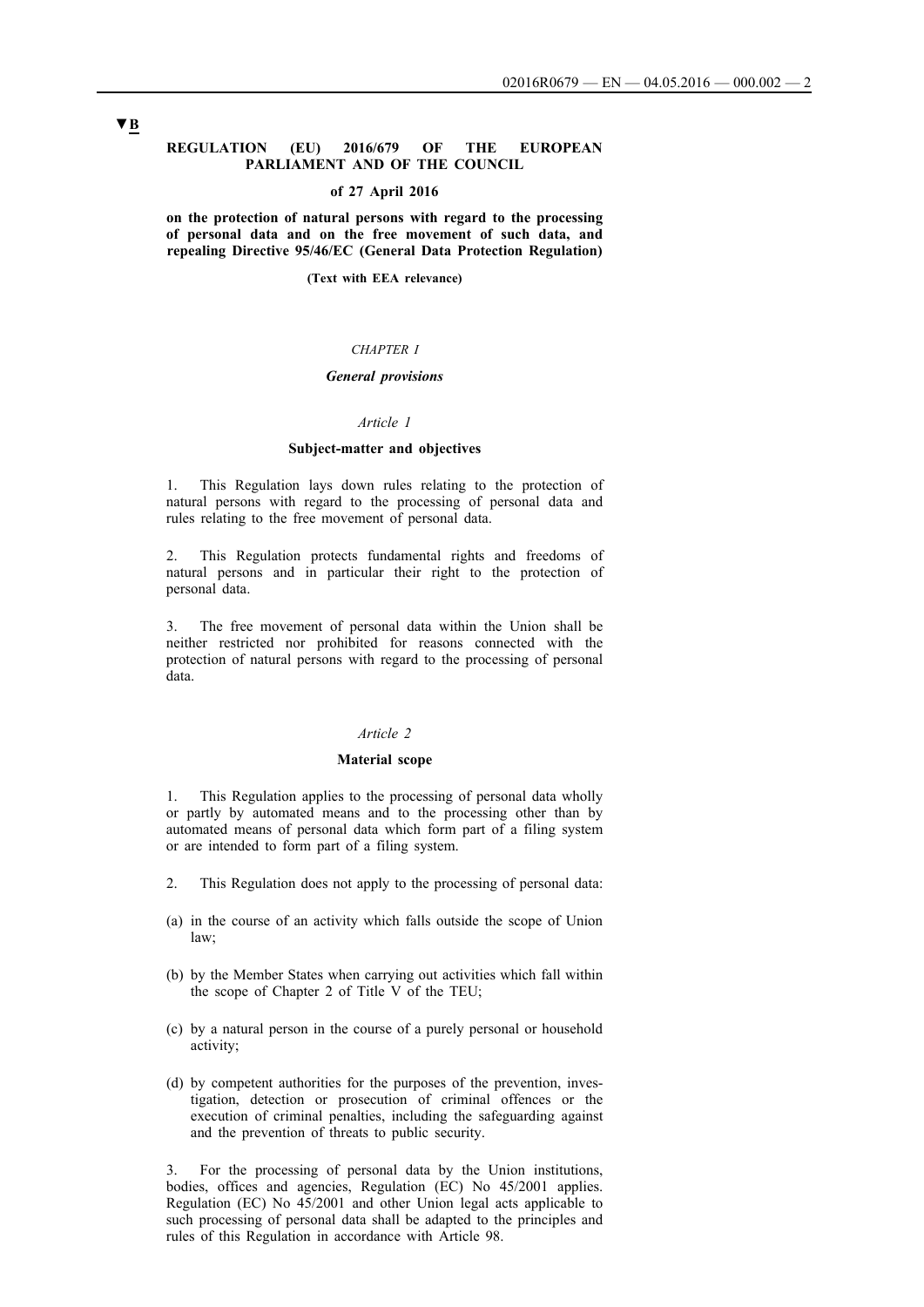4. This Regulation shall be without prejudice to the application of Directive 2000/31/EC, in particular of the liability rules of intermediary service providers in Articles 12 to 15 of that Directive.

## *Article 3*

### **Territorial scope**

1. This Regulation applies to the processing of personal data in the context of the activities of an establishment of a controller or a processor in the Union, regardless of whether the processing takes place in the Union or not.

2. This Regulation applies to the processing of personal data of data subjects who are in the Union by a controller or processor not established in the Union, where the processing activities are related to:

- (a) the offering of goods or services, irrespective of whether a payment of the data subject is required, to such data subjects in the Union; or
- (b) the monitoring of their behaviour as far as their behaviour takes place within the Union.

3. This Regulation applies to the processing of personal data by a controller not established in the Union, but in a place where Member State law applies by virtue of public international law.

#### *Article 4*

#### **Definitions**

For the purposes of this Regulation:

- (1) 'personal data' means any information relating to an identified or identifiable natural person ('data subject'); an identifiable natural person is one who can be identified, directly or indirectly, in particular by reference to an identifier such as a name, an identification number, location data, an online identifier or to one or more factors specific to the physical, physiological, genetic, mental, economic, cultural or social identity of that natural person;
- (2) 'processing' means any operation or set of operations which is performed on personal data or on sets of personal data, whether or not by automated means, such as collection, recording, organisation, structuring, storage, adaptation or alteration, retrieval, consultation, use, disclosure by transmission, dissemination or otherwise making available, alignment or combination, restriction, erasure or destruction;
- (3) 'restriction of processing' means the marking of stored personal data with the aim of limiting their processing in the future;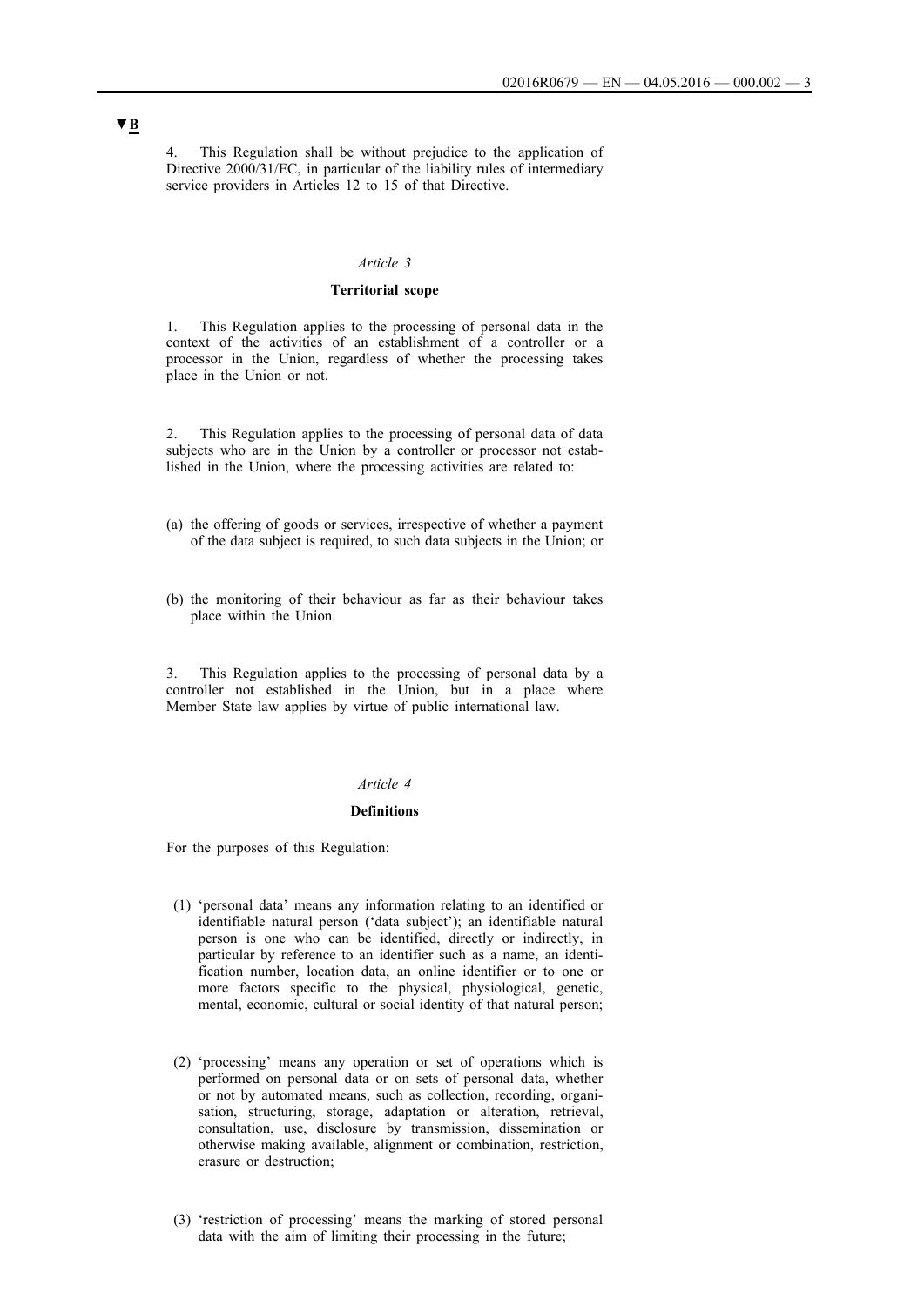- (4) 'profiling' means any form of automated processing of personal data consisting of the use of personal data to evaluate certain personal aspects relating to a natural person, in particular to analyse or predict aspects concerning that natural person's performance at work, economic situation, health, personal preferences, interests, reliability, behaviour, location or movements;
- (5) 'pseudonymisation' means the processing of personal data in such a manner that the personal data can no longer be attributed to a specific data subject without the use of additional information, provided that such additional information is kept separately and is subject to technical and organisational measures to ensure that the personal data are not attributed to an identified or identifiable natural person;
- (6) 'filing system' means any structured set of personal data which are accessible according to specific criteria, whether centralised, decentralised or dispersed on a functional or geographical basis;
- (7) 'controller' means the natural or legal person, public authority, agency or other body which, alone or jointly with others, determines the purposes and means of the processing of personal data; where the purposes and means of such processing are determined by Union or Member State law, the controller or the specific criteria for its nomination may be provided for by Union or Member State law;
- (8) 'processor' means a natural or legal person, public authority, agency or other body which processes personal data on behalf of the controller;
- (9) 'recipient' means a natural or legal person, public authority, agency or another body, to which the personal data are disclosed, whether a third party or not. However, public authorities which may receive personal data in the framework of a particular inquiry in accordance with Union or Member State law shall not be regarded as recipients; the processing of those data by those public authorities shall be in compliance with the applicable data protection rules according to the purposes of the processing;
- (10) 'third party' means a natural or legal person, public authority, agency or body other than the data subject, controller, processor and persons who, under the direct authority of the controller or processor, are authorised to process personal data;
- (11) 'consent' of the data subject means any freely given, specific, informed and unambiguous indication of the data subject's wishes by which he or she, by a statement or by a clear affirmative action, signifies agreement to the processing of personal data relating to him or her;
- (12) 'personal data breach' means a breach of security leading to the accidental or unlawful destruction, loss, alteration, unauthorised disclosure of, or access to, personal data transmitted, stored or otherwise processed;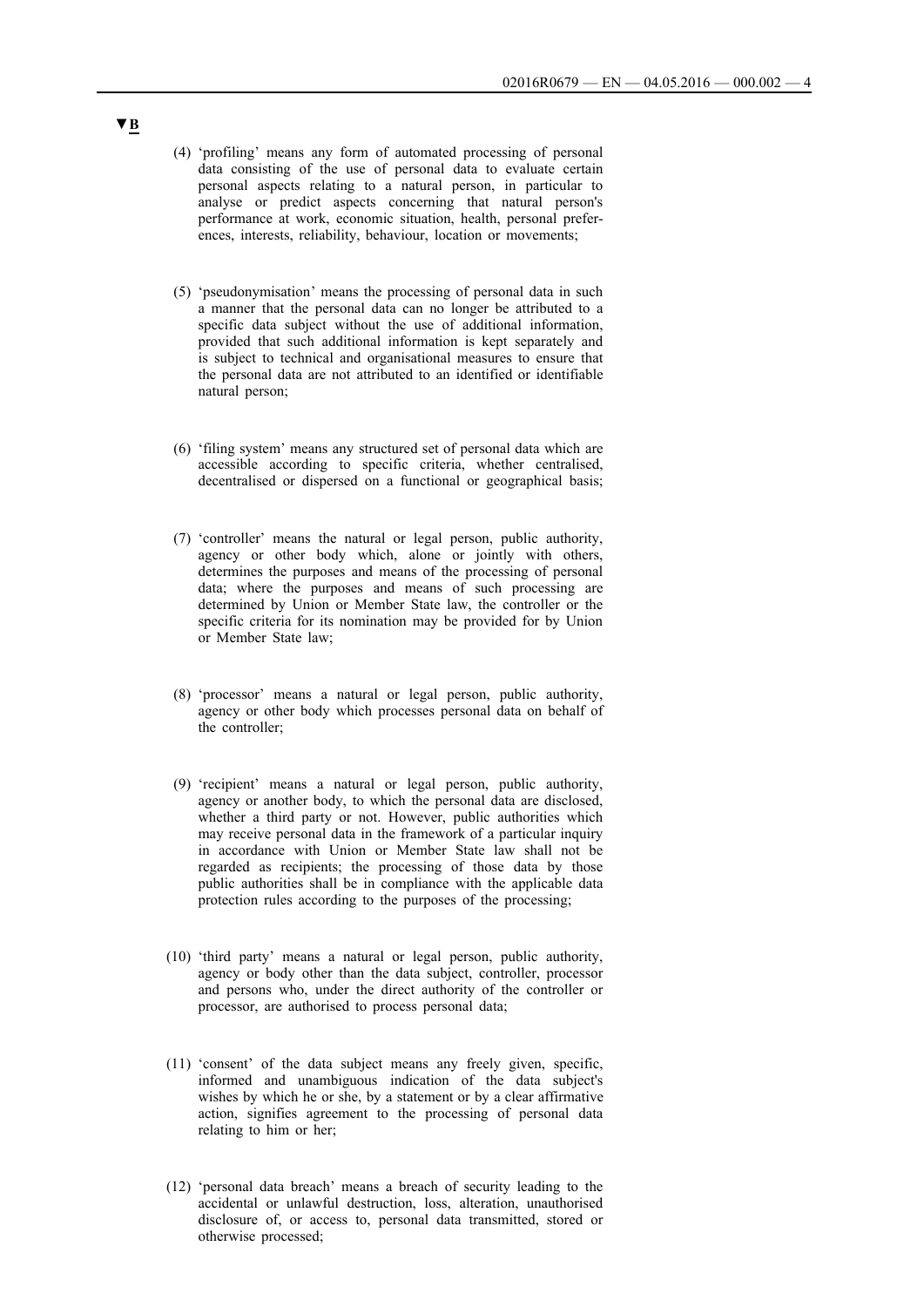- (13) 'genetic data' means personal data relating to the inherited or acquired genetic characteristics of a natural person which give unique information about the physiology or the health of that natural person and which result, in particular, from an analysis of a biological sample from the natural person in question;
- (14) 'biometric data' means personal data resulting from specific technical processing relating to the physical, physiological or behavioural characteristics of a natural person, which allow or confirm the unique identification of that natural person, such as facial images or dactyloscopic data;
- (15) 'data concerning health' means personal data related to the physical or mental health of a natural person, including the provision of health care services, which reveal information about his or her health status;
- (16) 'main establishment' means:
	- (a) as regards a controller with establishments in more than one Member State, the place of its central administration in the Union, unless the decisions on the purposes and means of the processing of personal data are taken in another establishment of the controller in the Union and the latter establishment has the power to have such decisions implemented, in which case the establishment having taken such decisions is to be considered to be the main establishment;
	- (b) as regards a processor with establishments in more than one Member State, the place of its central administration in the Union, or, if the processor has no central administration in the Union, the establishment of the processor in the Union where the main processing activities in the context of the activities of an establishment of the processor take place to the extent that the processor is subject to specific obligations under this Regulation;
- (17) 'representative' means a natural or legal person established in the Union who, designated by the controller or processor in writing pursuant to Article 27, represents the controller or processor with regard to their respective obligations under this Regulation;
- (18) 'enterprise' means a natural or legal person engaged in an economic activity, irrespective of its legal form, including partnerships or associations regularly engaged in an economic activity;
- (19) 'group of undertakings' means a controlling undertaking and its controlled undertakings;
- (20) 'binding corporate rules' means personal data protection policies which are adhered to by a controller or processor established on the territory of a Member State for transfers or a set of transfers of personal data to a controller or processor in one or more third countries within a group of undertakings, or group of enterprises engaged in a joint economic activity;
- (21) 'supervisory authority' means an independent public authority which is established by a Member State pursuant to Article 51;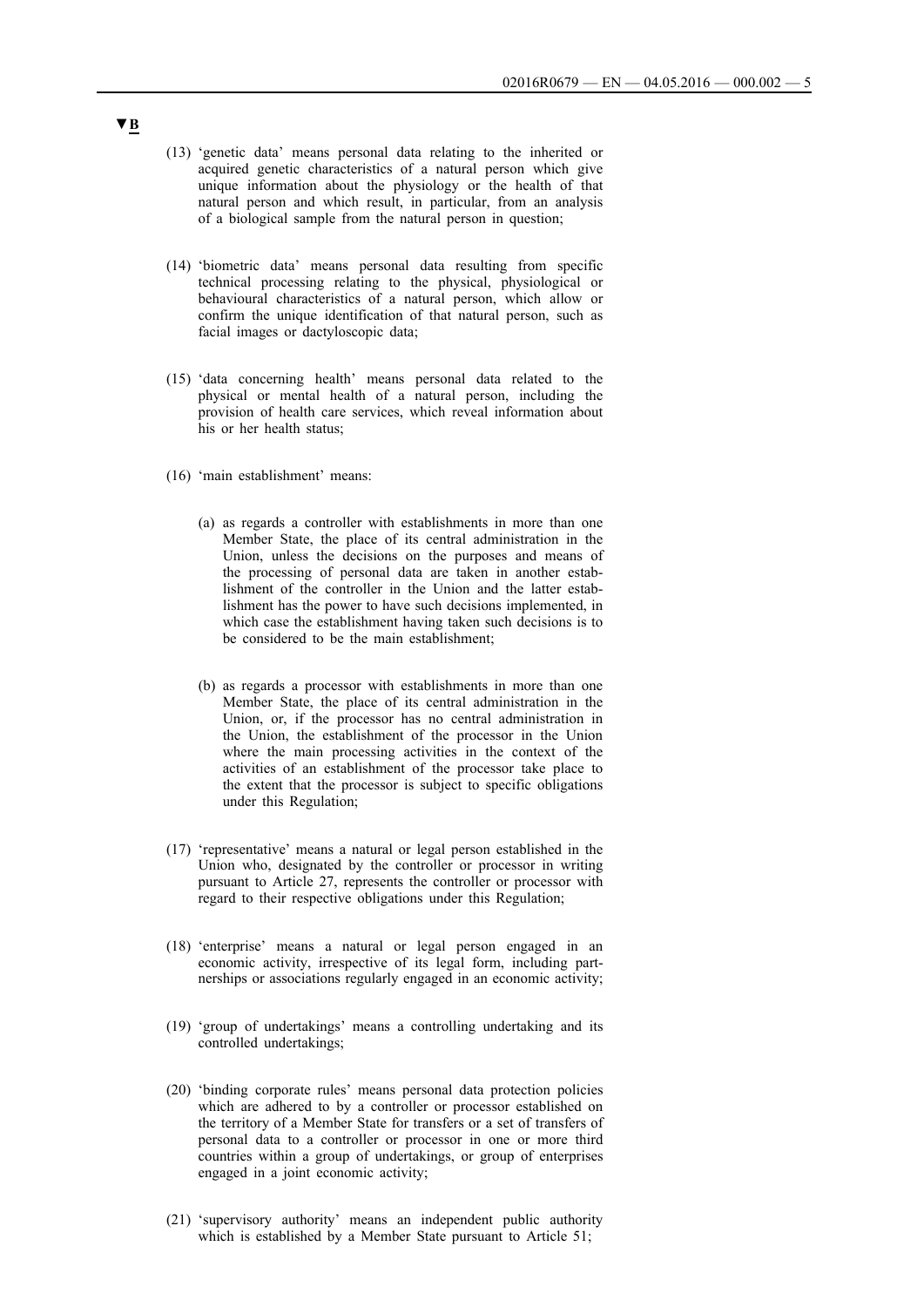- (22) 'supervisory authority concerned' means a supervisory authority which is concerned by the processing of personal data because:
	- (a) the controller or processor is established on the territory of the Member State of that supervisory authority;
	- (b) data subjects residing in the Member State of that supervisory authority are substantially affected or likely to be substantially affected by the processing; or
	- (c) a complaint has been lodged with that supervisory authority;
- (23) 'cross-border processing' means either:
	- (a) processing of personal data which takes place in the context of the activities of establishments in more than one Member State of a controller or processor in the Union where the controller or processor is established in more than one Member State; or
	- (b) processing of personal data which takes place in the context of the activities of a single establishment of a controller or processor in the Union but which substantially affects or is likely to substantially affect data subjects in more than one Member State.
- (24) 'relevant and reasoned objection' means an objection to a draft decision as to whether there is an infringement of this Regulation, or whether envisaged action in relation to the controller or processor complies with this Regulation, which clearly demonstrates the significance of the risks posed by the draft decision as regards the fundamental rights and freedoms of data subjects and, where applicable, the free flow of personal data within the Union;
- (25) 'information society service' means a service as defined in point (b) of Article 1(1) of Directive (EU) 2015/1535 of the European Parliament and of the Council  $(1)$ ;
- (26) 'international organisation' means an organisation and its subordinate bodies governed by public international law, or any other body which is set up by, or on the basis of, an agreement between two or more countries.

## *CHAPTER II*

#### *Principles*

### *Article 5*

## **Principles relating to processing of personal data**

- 1. Personal data shall be:
- (a) processed lawfully, fairly and in a transparent manner in relation to the data subject ('lawfulness, fairness and transparency');

<sup>(1)</sup> Directive (EU) 2015/1535 of the European Parliament and of the Council of 9 September 2015 laying down a procedure for the provision of information in the field of technical regulations and of rules on Information Society services (OJ L 241, 17.9.2015, p. 1).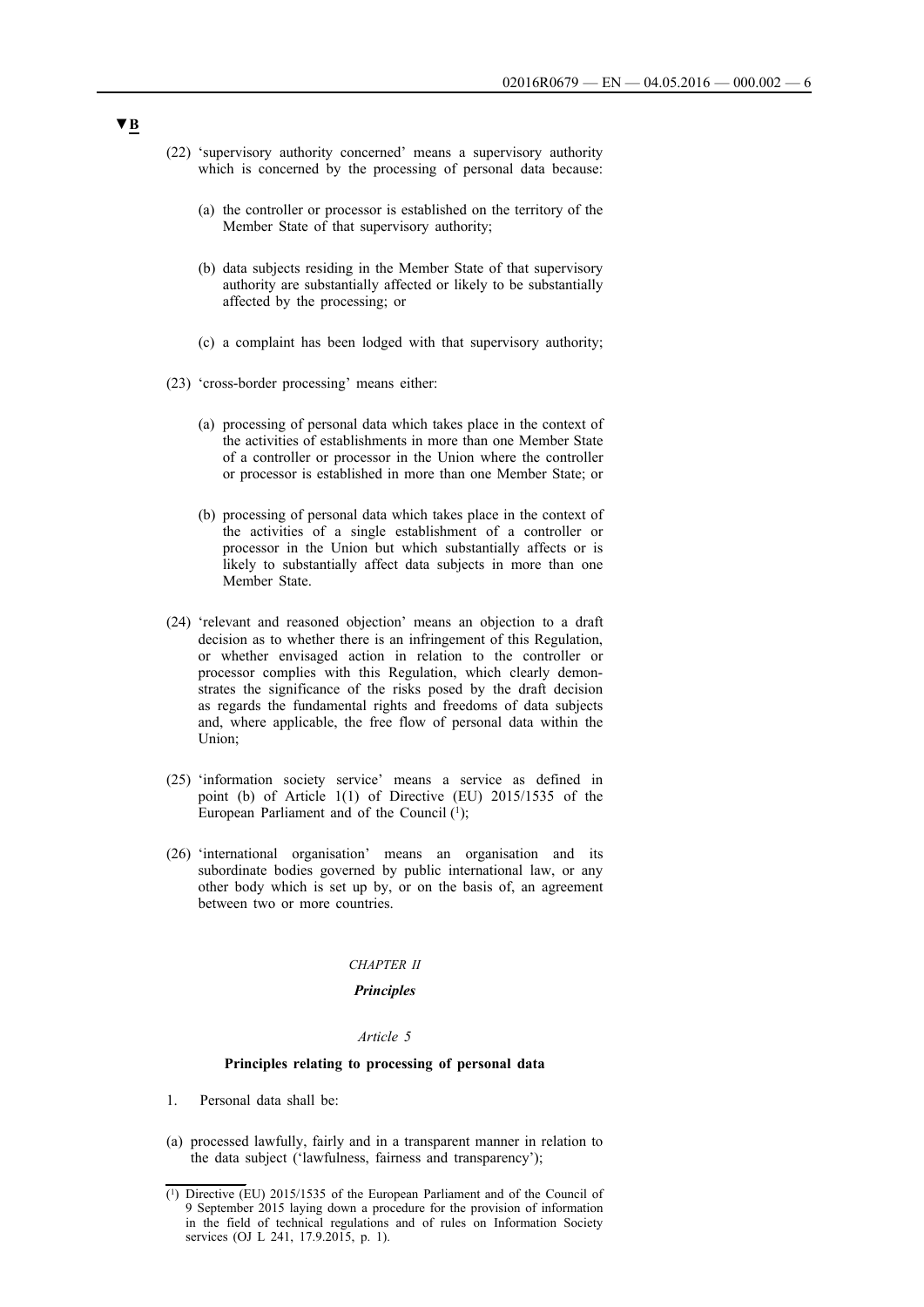- (b) collected for specified, explicit and legitimate purposes and not further processed in a manner that is incompatible with those purposes; further processing for archiving purposes in the public interest, scientific or historical research purposes or statistical purposes shall, in accordance with Article  $89(1)$ , not be considered to be incompatible with the initial purposes ('purpose limitation');
- (c) adequate, relevant and limited to what is necessary in relation to the purposes for which they are processed ('data minimisation');
- (d) accurate and, where necessary, kept up to date; every reasonable step must be taken to ensure that personal data that are inaccurate, having regard to the purposes for which they are processed, are erased or rectified without delay ('accuracy');
- (e) kept in a form which permits identification of data subjects for no longer than is necessary for the purposes for which the personal data are processed; personal data may be stored for longer periods insofar as the personal data will be processed solely for archiving purposes in the public interest, scientific or historical research purposes or statistical purposes in accordance with Article 89(1) subject to implementation of the appropriate technical and organisational measures required by this Regulation in order to safeguard the rights and freedoms of the data subject ('storage limitation');
- (f) processed in a manner that ensures appropriate security of the personal data, including protection against unauthorised or unlawful processing and against accidental loss, destruction or damage, using appropriate technical or organisational measures ('integrity and confidentiality').

2. The controller shall be responsible for, and be able to demonstrate compliance with, paragraph 1 ('accountability').

### *Article 6*

### **Lawfulness of processing**

1. Processing shall be lawful only if and to the extent that at least one of the following applies:

- (a) the data subject has given consent to the processing of his or her personal data for one or more specific purposes;
- (b) processing is necessary for the performance of a contract to which the data subject is party or in order to take steps at the request of the data subject prior to entering into a contract;
- (c) processing is necessary for compliance with a legal obligation to which the controller is subject;
- (d) processing is necessary in order to protect the vital interests of the data subject or of another natural person;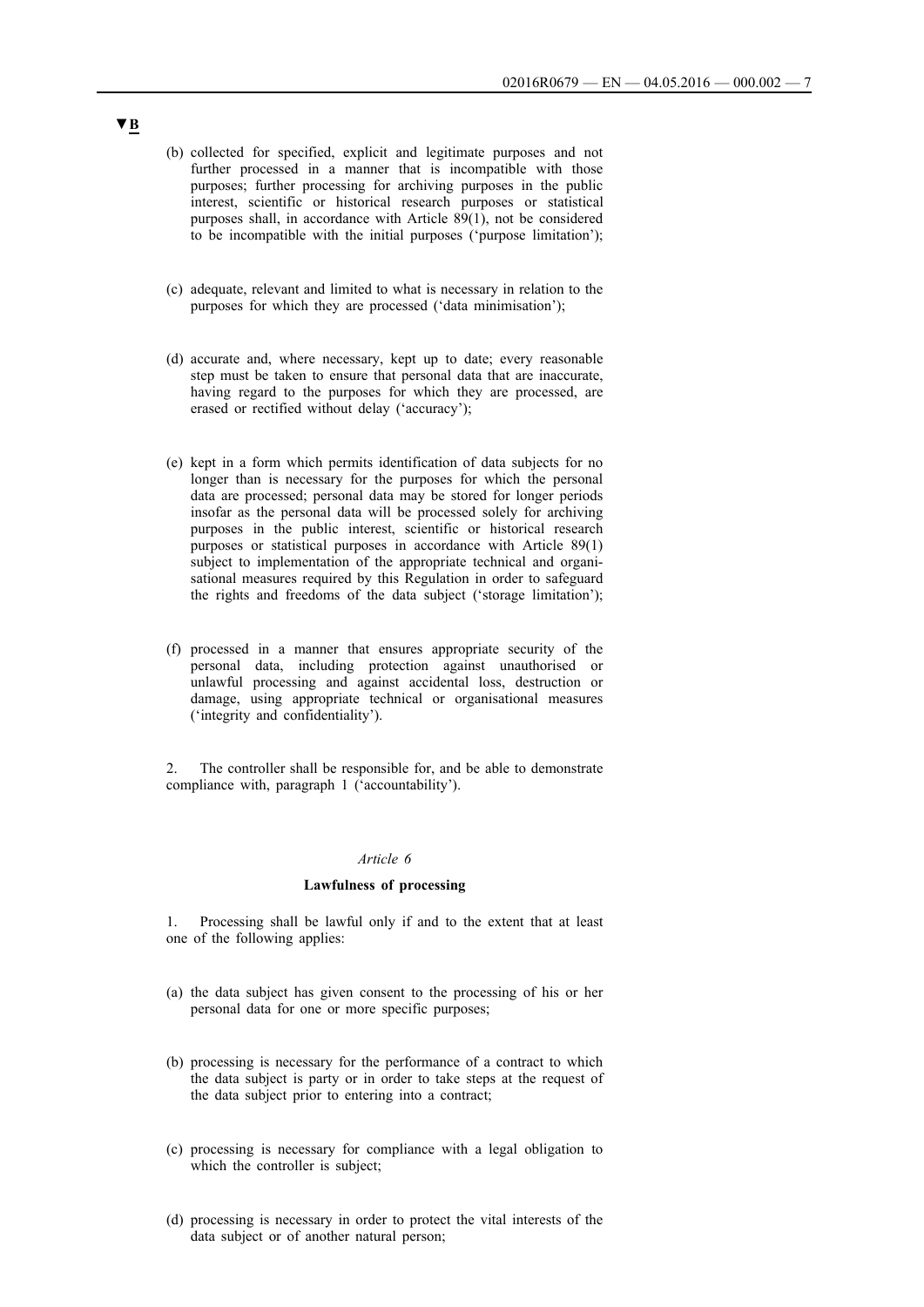- (e) processing is necessary for the performance of a task carried out in the public interest or in the exercise of official authority vested in the controller;
- (f) processing is necessary for the purposes of the legitimate interests pursued by the controller or by a third party, except where such interests are overridden by the interests or fundamental rights and freedoms of the data subject which require protection of personal data, in particular where the data subject is a child.

Point (f) of the first subparagraph shall not apply to processing carried out by public authorities in the performance of their tasks.

2. Member States may maintain or introduce more specific provisions to adapt the application of the rules of this Regulation with regard to processing for compliance with points (c) and (e) of paragraph 1 by determining more precisely specific requirements for the processing and other measures to ensure lawful and fair processing including for other specific processing situations as provided for in Chapter IX.

3. The basis for the processing referred to in point (c) and (e) of paragraph 1 shall be laid down by:

- (a) Union law; or
- (b) Member State law to which the controller is subject.

The purpose of the processing shall be determined in that legal basis or, as regards the processing referred to in point (e) of paragraph 1, shall be necessary for the performance of a task carried out in the public interest or in the exercise of official authority vested in the controller. That legal basis may contain specific provisions to adapt the application of rules of this Regulation, inter alia: the general conditions governing the lawfulness of processing by the controller; the types of data which are subject to the processing; the data subjects concerned; the entities to, and the purposes for which, the personal data may be disclosed; the purpose limitation; storage periods; and processing operations and processing procedures, including measures to ensure lawful and fair processing such as those for other specific processing situations as provided for in Chapter IX. The Union or the Member State law shall meet an objective of public interest and be proportionate to the legitimate aim pursued.

4. Where the processing for a purpose other than that for which the personal data have been collected is not based on the data subject's consent or on a Union or Member State law which constitutes a necessary and proportionate measure in a democratic society to safeguard the objectives referred to in Article 23(1), the controller shall, in order to ascertain whether processing for another purpose is compatible with the purpose for which the personal data are initially collected, take into account, inter alia:

(a) any link between the purposes for which the personal data have been collected and the purposes of the intended further processing;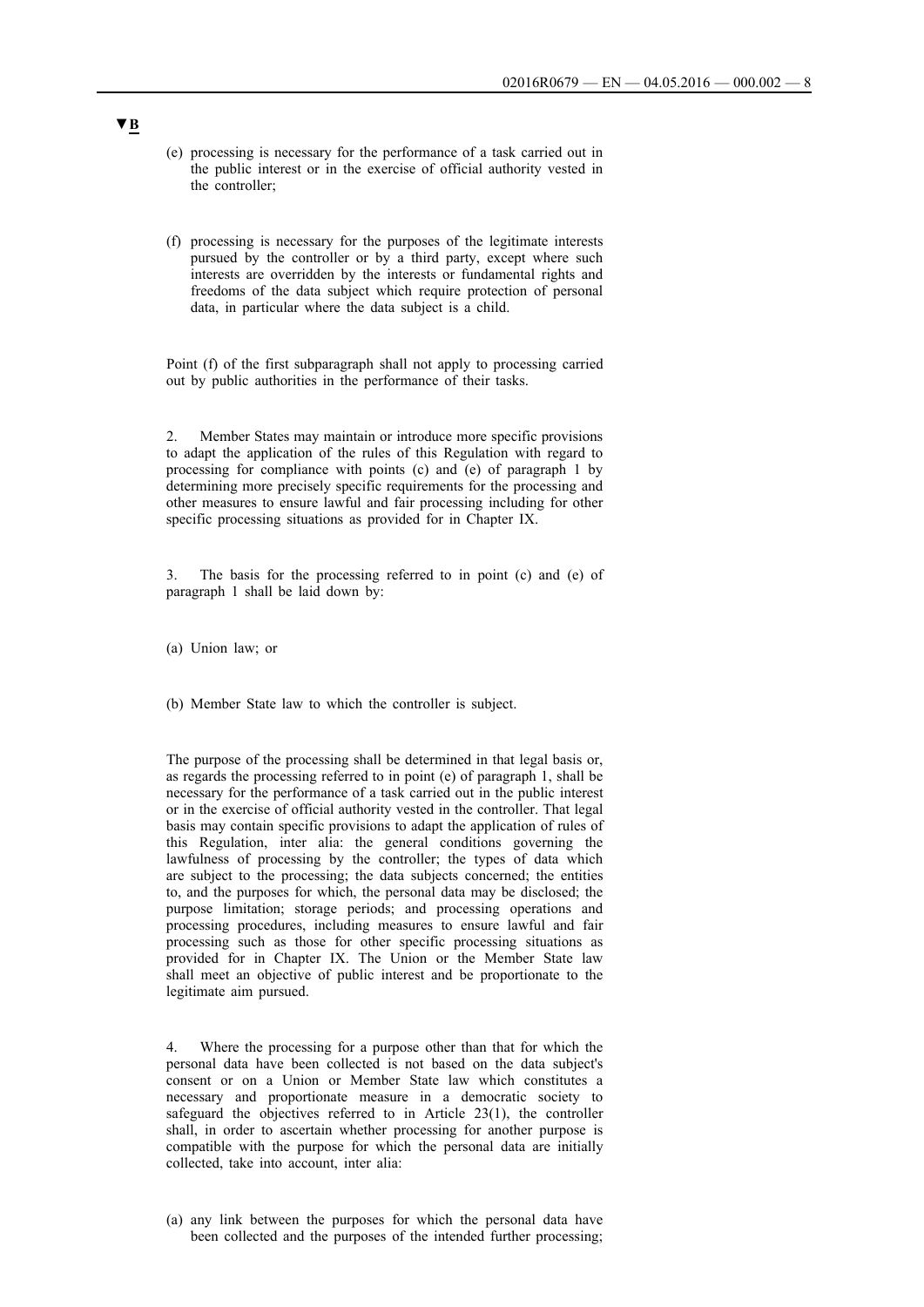- (b) the context in which the personal data have been collected, in particular regarding the relationship between data subjects and the controller;
- (c) the nature of the personal data, in particular whether special categories of personal data are processed, pursuant to Article 9, or whether personal data related to criminal convictions and offences are processed, pursuant to Article 10;
- (d) the possible consequences of the intended further processing for data subjects;
- (e) the existence of appropriate safeguards, which may include encryption or pseudonymisation.

## *Article 7*

### **Conditions for consent**

1. Where processing is based on consent, the controller shall be able to demonstrate that the data subject has consented to processing of his or her personal data.

If the data subject's consent is given in the context of a written declaration which also concerns other matters, the request for consent shall be presented in a manner which is clearly distinguishable from the other matters, in an intelligible and easily accessible form, using clear and plain language. Any part of such a declaration which constitutes an infringement of this Regulation shall not be binding.

3. The data subject shall have the right to withdraw his or her consent at any time. The withdrawal of consent shall not affect the lawfulness of processing based on consent before its withdrawal. Prior to giving consent, the data subject shall be informed thereof. It shall be as easy to withdraw as to give consent.

4. When assessing whether consent is freely given, utmost account shall be taken of whether, *inter alia*, the performance of a contract, including the provision of a service, is conditional on consent to the processing of personal data that is not necessary for the performance of that contract.

### *Article 8*

#### **Conditions applicable to child's consent in relation to information society services**

1. Where point (a) of Article 6(1) applies, in relation to the offer of information society services directly to a child, the processing of the personal data of a child shall be lawful where the child is at least 16 years old. Where the child is below the age of 16 years, such processing shall be lawful only if and to the extent that consent is given or authorised by the holder of parental responsibility over the child.

Member States may provide by law for a lower age for those purposes provided that such lower age is not below 13 years.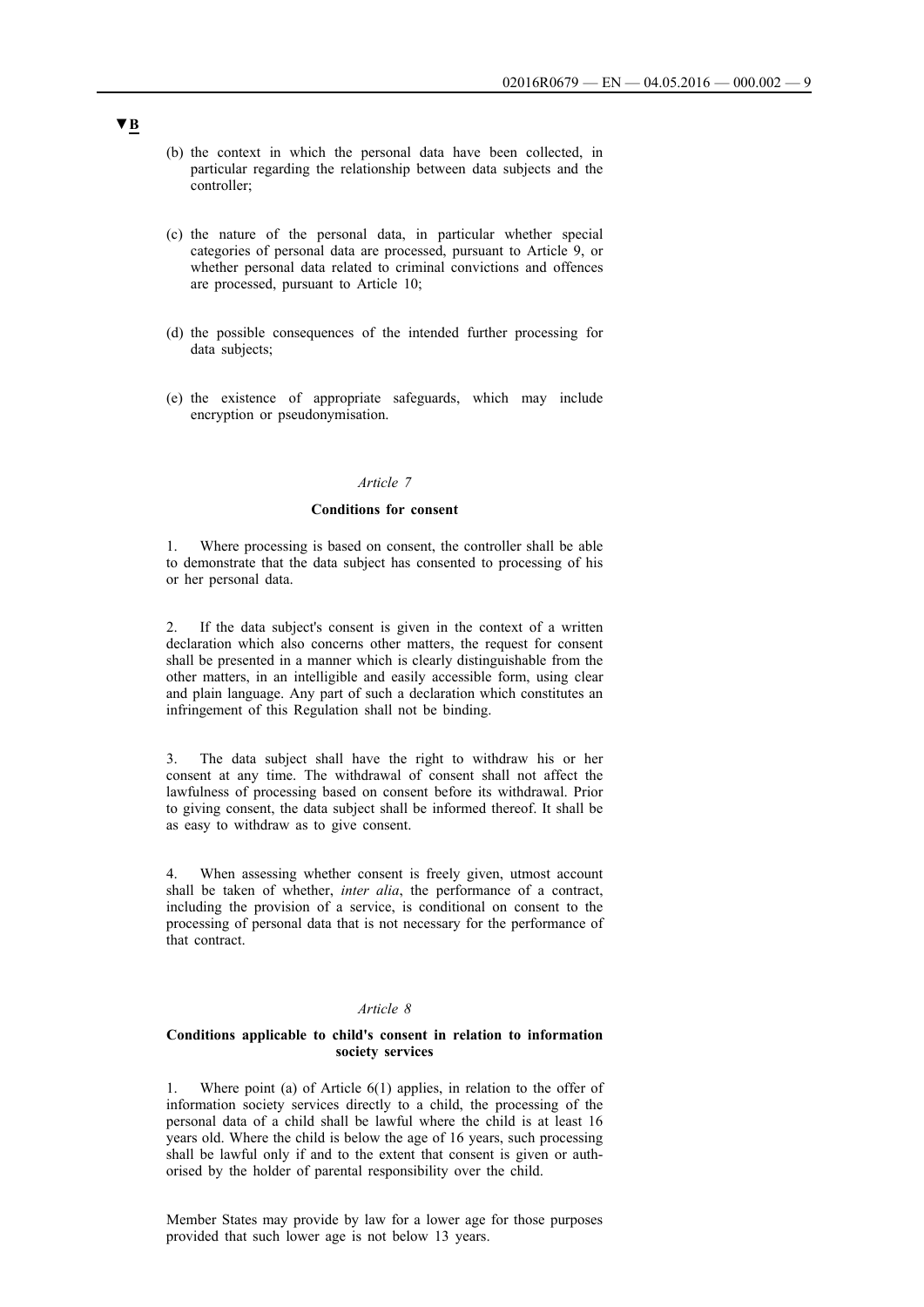2. The controller shall make reasonable efforts to verify in such cases that consent is given or authorised by the holder of parental responsibility over the child, taking into consideration available technology.

Paragraph 1 shall not affect the general contract law of Member States such as the rules on the validity, formation or effect of a contract in relation to a child.

#### *Article 9*

### **Processing of special categories of personal data**

1. Processing of personal data revealing racial or ethnic origin, political opinions, religious or philosophical beliefs, or trade union membership, and the processing of genetic data, biometric data for the purpose of uniquely identifying a natural person, data concerning health or data concerning a natural person's sex life or sexual orientation shall be prohibited.

- 2. Paragraph 1 shall not apply if one of the following applies:
- (a) the data subject has given explicit consent to the processing of those personal data for one or more specified purposes, except where Union or Member State law provide that the prohibition referred to in paragraph 1 may not be lifted by the data subject;
- (b) processing is necessary for the purposes of carrying out the obligations and exercising specific rights of the controller or of the data subject in the field of employment and social security and social protection law in so far as it is authorised by Union or Member State law or a collective agreement pursuant to Member State law providing for appropriate safeguards for the fundamental rights and the interests of the data subject;
- (c) processing is necessary to protect the vital interests of the data subject or of another natural person where the data subject is physically or legally incapable of giving consent;
- (d) processing is carried out in the course of its legitimate activities with appropriate safeguards by a foundation, association or any other not-for-profit body with a political, philosophical, religious or trade union aim and on condition that the processing relates solely to the members or to former members of the body or to persons who have regular contact with it in connection with its purposes and that the personal data are not disclosed outside that body without the consent of the data subjects;
- (e) processing relates to personal data which are manifestly made public by the data subject;
- (f) processing is necessary for the establishment, exercise or defence of legal claims or whenever courts are acting in their judicial capacity;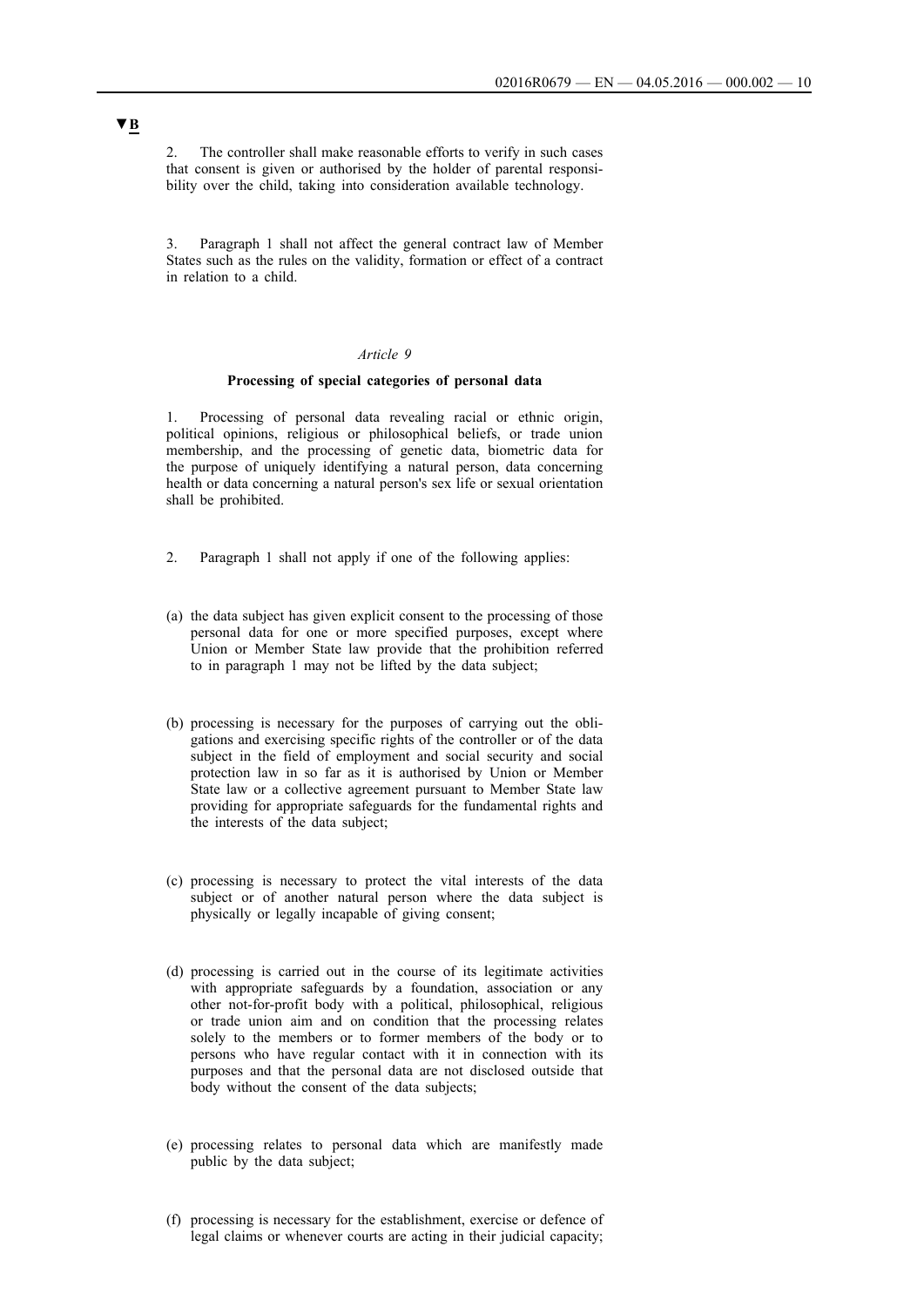- (g) processing is necessary for reasons of substantial public interest, on the basis of Union or Member State law which shall be proportionate to the aim pursued, respect the essence of the right to data protection and provide for suitable and specific measures to safeguard the fundamental rights and the interests of the data subject;
- (h) processing is necessary for the purposes of preventive or occupational medicine, for the assessment of the working capacity of the employee, medical diagnosis, the provision of health or social care or treatment or the management of health or social care systems and services on the basis of Union or Member State law or pursuant to contract with a health professional and subject to the conditions and safeguards referred to in paragraph 3;
- (i) processing is necessary for reasons of public interest in the area of public health, such as protecting against serious cross-border threats to health or ensuring high standards of quality and safety of health care and of medicinal products or medical devices, on the basis of Union or Member State law which provides for suitable and specific measures to safeguard the rights and freedoms of the data subject, in particular professional secrecy;
- (j) processing is necessary for archiving purposes in the public interest, scientific or historical research purposes or statistical purposes in accordance with Article 89(1) based on Union or Member State law which shall be proportionate to the aim pursued, respect the essence of the right to data protection and provide for suitable and specific measures to safeguard the fundamental rights and the interests of the data subject.

3. Personal data referred to in paragraph 1 may be processed for the purposes referred to in point (h) of paragraph 2 when those data are processed by or under the responsibility of a professional subject to the obligation of professional secrecy under Union or Member State law or rules established by national competent bodies or by another person also subject to an obligation of secrecy under Union or Member State law or rules established by national competent bodies.

4. Member States may maintain or introduce further conditions, including limitations, with regard to the processing of genetic data, biometric data or data concerning health.

#### *Article 10*

#### **Processing of personal data relating to criminal convictions and offences**

Processing of personal data relating to criminal convictions and offences or related security measures based on Article 6(1) shall be carried out only under the control of official authority or when the processing is authorised by Union or Member State law providing for appropriate safeguards for the rights and freedoms of data subjects. Any comprehensive register of criminal convictions shall be kept only under the control of official authority.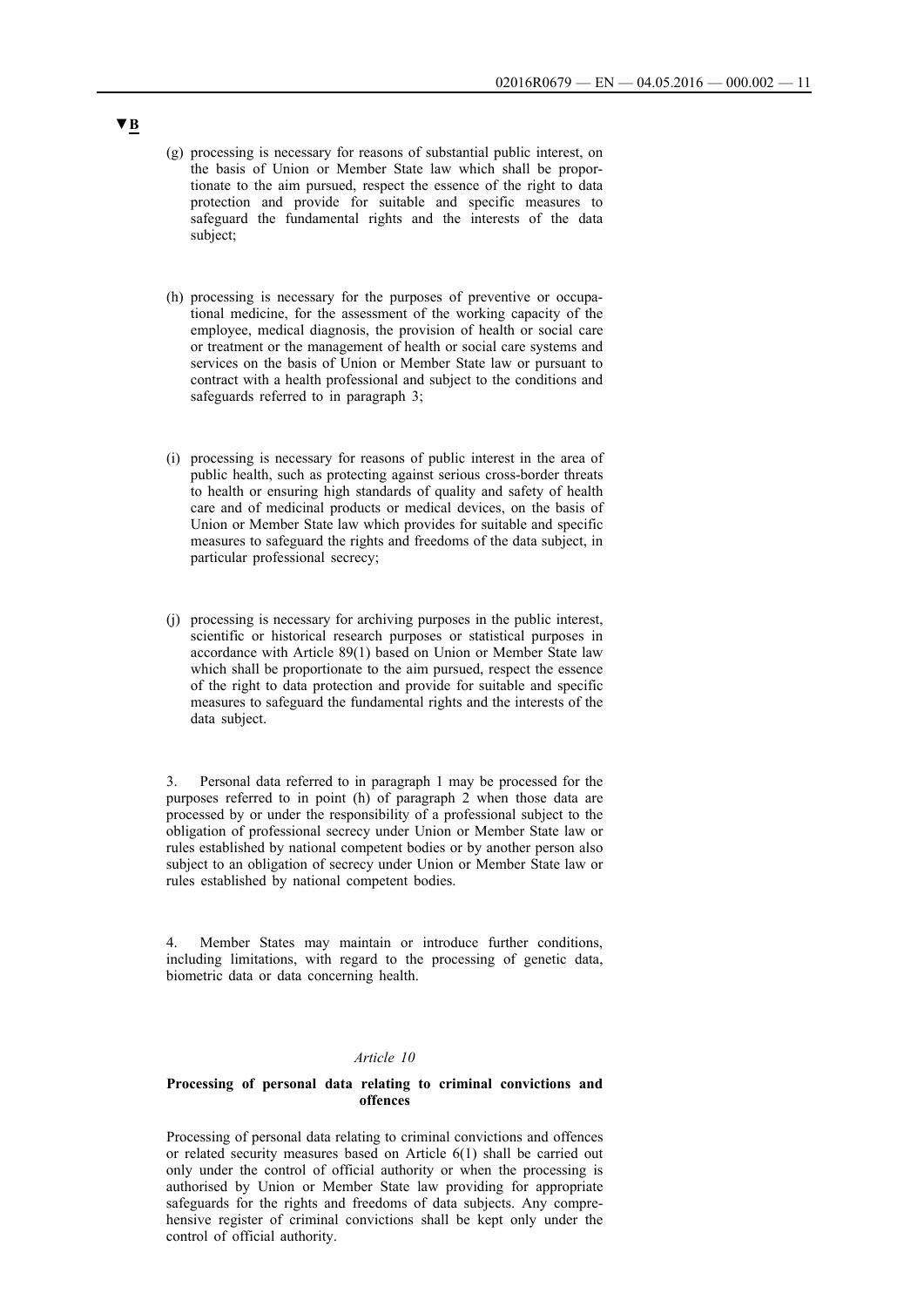### *Article 11*

### **Processing which does not require identification**

1. If the purposes for which a controller processes personal data do not or do no longer require the identification of a data subject by the controller, the controller shall not be obliged to maintain, acquire or process additional information in order to identify the data subject for the sole purpose of complying with this Regulation.

2. Where, in cases referred to in paragraph 1 of this Article, the controller is able to demonstrate that it is not in a position to identify the data subject, the controller shall inform the data subject accordingly, if possible. In such cases, Articles 15 to 20 shall not apply except where the data subject, for the purpose of exercising his or her rights under those articles, provides additional information enabling his or her identification.

## *CHAPTER III*

## *Rights of the data subject*

### Section 1

## **T r a n s p a r e n c y a n d m o d a l i t i e s**

### *Article 12*

#### **Transparent information, communication and modalities for the exercise of the rights of the data subject**

1. The controller shall take appropriate measures to provide any information referred to in Articles 13 and 14 and any communication under Articles 15 to 22 and 34 relating to processing to the data subject in a concise, transparent, intelligible and easily accessible form, using clear and plain language, in particular for any information addressed specifically to a child. The information shall be provided in writing, or by other means, including, where appropriate, by electronic means. When requested by the data subject, the information may be provided orally, provided that the identity of the data subject is proven by other means.

2. The controller shall facilitate the exercise of data subject rights under Articles 15 to 22. In the cases referred to in Article 11(2), the controller shall not refuse to act on the request of the data subject for exercising his or her rights under Articles 15 to 22, unless the controller demonstrates that it is not in a position to identify the data subject.

3. The controller shall provide information on action taken on a request under Articles 15 to 22 to the data subject without undue delay and in any event within one month of receipt of the request. That period may be extended by two further months where necessary, taking into account the complexity and number of the requests. The controller shall inform the data subject of any such extension within one month of receipt of the request, together with the reasons for the delay. Where the data subject makes the request by electronic form means, the information shall be provided by electronic means where possible, unless otherwise requested by the data subject.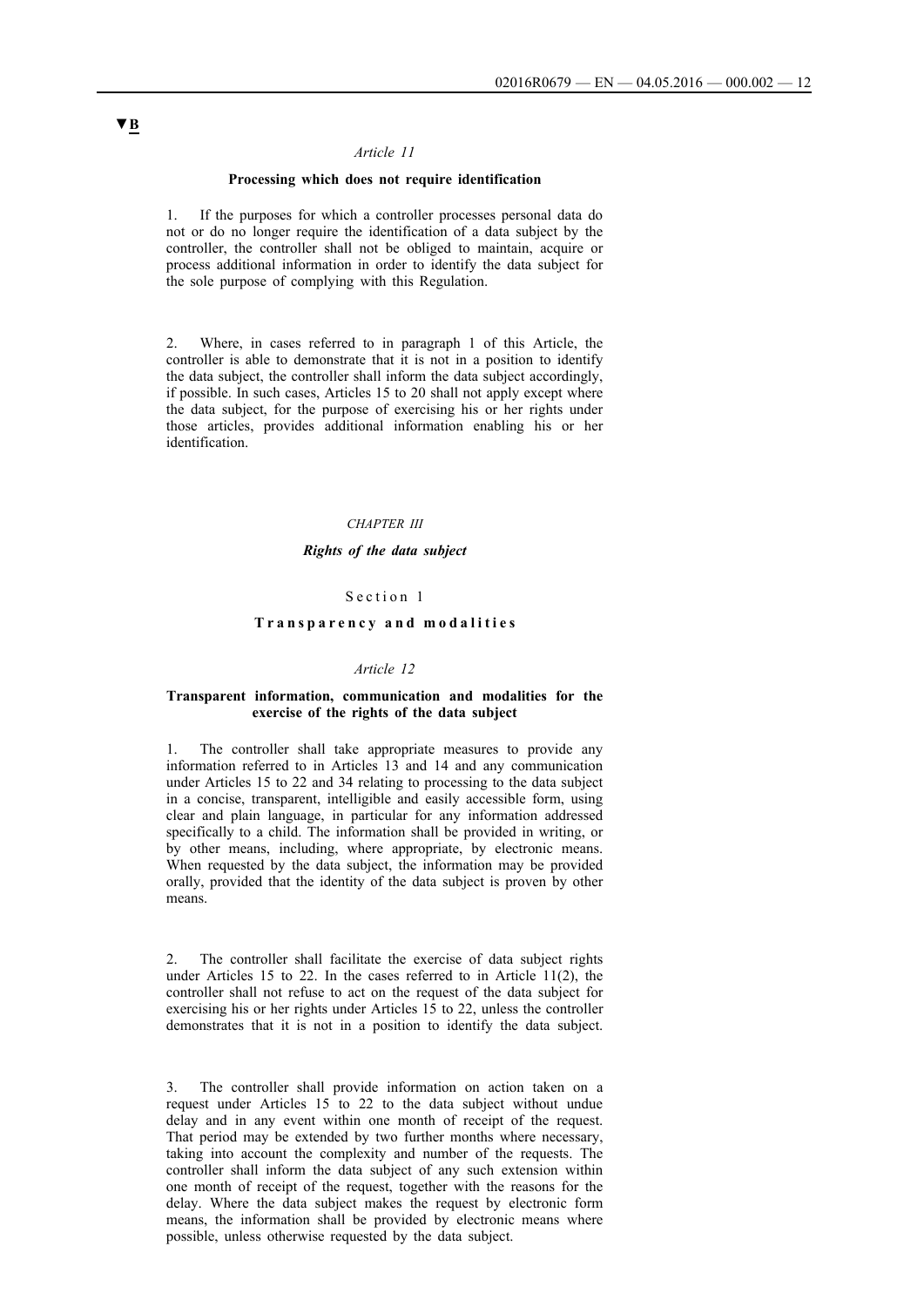4. If the controller does not take action on the request of the data subject, the controller shall inform the data subject without delay and at the latest within one month of receipt of the request of the reasons for not taking action and on the possibility of lodging a complaint with a supervisory authority and seeking a judicial remedy.

5. Information provided under Articles 13 and 14 and any communication and any actions taken under Articles 15 to 22 and 34 shall be provided free of charge. Where requests from a data subject are manifestly unfounded or excessive, in particular because of their repetitive character, the controller may either:

- (a) charge a reasonable fee taking into account the administrative costs of providing the information or communication or taking the action requested; or
- (b) refuse to act on the request.

The controller shall bear the burden of demonstrating the manifestly unfounded or excessive character of the request.

6. Without prejudice to Article 11, where the controller has reasonable doubts concerning the identity of the natural person making the request referred to in Articles 15 to 21, the controller may request the provision of additional information necessary to confirm the identity of the data subject.

7. The information to be provided to data subjects pursuant to Articles 13 and 14 may be provided in combination with standardised icons in order to give in an easily visible, intelligible and clearly legible manner a meaningful overview of the intended processing. Where the icons are presented electronically they shall be machine-readable.

8. The Commission shall be empowered to adopt delegated acts in accordance with Article 92 for the purpose of determining the information to be presented by the icons and the procedures for providing standardised icons.

## Section 2

#### Information and access to personal data

## *Article 13*

### **Information to be provided where personal data are collected from the data subject**

1. Where personal data relating to a data subject are collected from the data subject, the controller shall, at the time when personal data are obtained, provide the data subject with all of the following information:

- (a) the identity and the contact details of the controller and, where applicable, of the controller's representative;
- (b) the contact details of the data protection officer, where applicable;
- (c) the purposes of the processing for which the personal data are intended as well as the legal basis for the processing;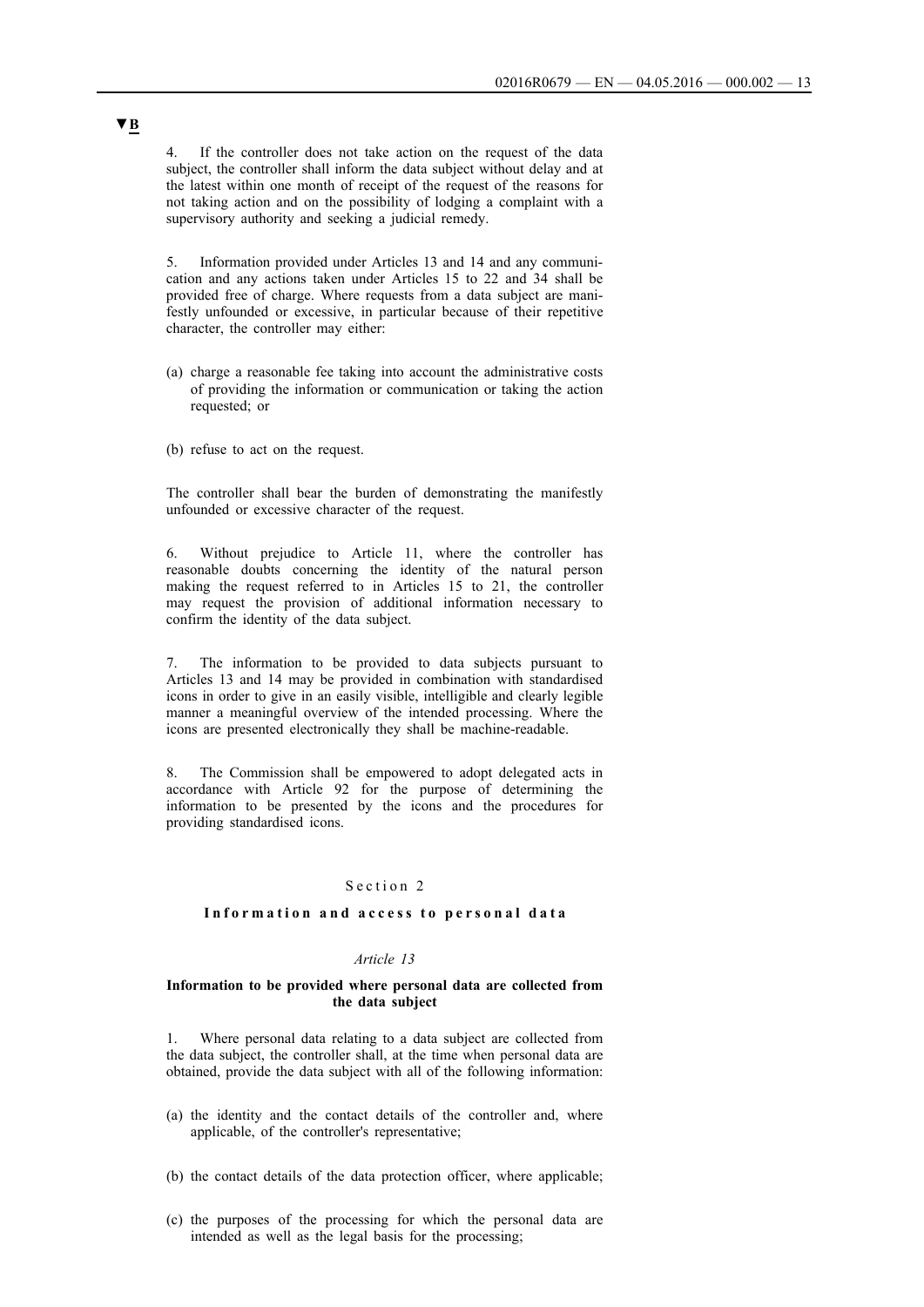- (d) where the processing is based on point (f) of Article 6(1), the legitimate interests pursued by the controller or by a third party;
- (e) the recipients or categories of recipients of the personal data, if any;
- (f) where applicable, the fact that the controller intends to transfer personal data to a third country or international organisation and the existence or absence of an adequacy decision by the Commission, or in the case of transfers referred to in Article 46 or 47, or the second subparagraph of Article 49(1), reference to the appropriate or suitable safeguards and the means by which to obtain a copy of them or where they have been made available.

2. In addition to the information referred to in paragraph 1, the controller shall, at the time when personal data are obtained, provide the data subject with the following further information necessary to ensure fair and transparent processing:

- (a) the period for which the personal data will be stored, or if that is not possible, the criteria used to determine that period;
- (b) the existence of the right to request from the controller access to and rectification or erasure of personal data or restriction of processing concerning the data subject or to object to processing as well as the right to data portability;
- (c) where the processing is based on point (a) of Article 6(1) or point (a) of Article 9(2), the existence of the right to withdraw consent at any time, without affecting the lawfulness of processing based on consent before its withdrawal;
- (d) the right to lodge a complaint with a supervisory authority;
- (e) whether the provision of personal data is a statutory or contractual requirement, or a requirement necessary to enter into a contract, as well as whether the data subject is obliged to provide the personal data and of the possible consequences of failure to provide such data;
- (f) the existence of automated decision-making, including profiling, referred to in Article 22(1) and (4) and, at least in those cases, meaningful information about the logic involved, as well as the significance and the envisaged consequences of such processing for the data subject.

3. Where the controller intends to further process the personal data for a purpose other than that for which the personal data were collected, the controller shall provide the data subject prior to that further processing with information on that other purpose and with any relevant further information as referred to in paragraph 2.

4. Paragraphs 1, 2 and 3 shall not apply where and insofar as the data subject already has the information.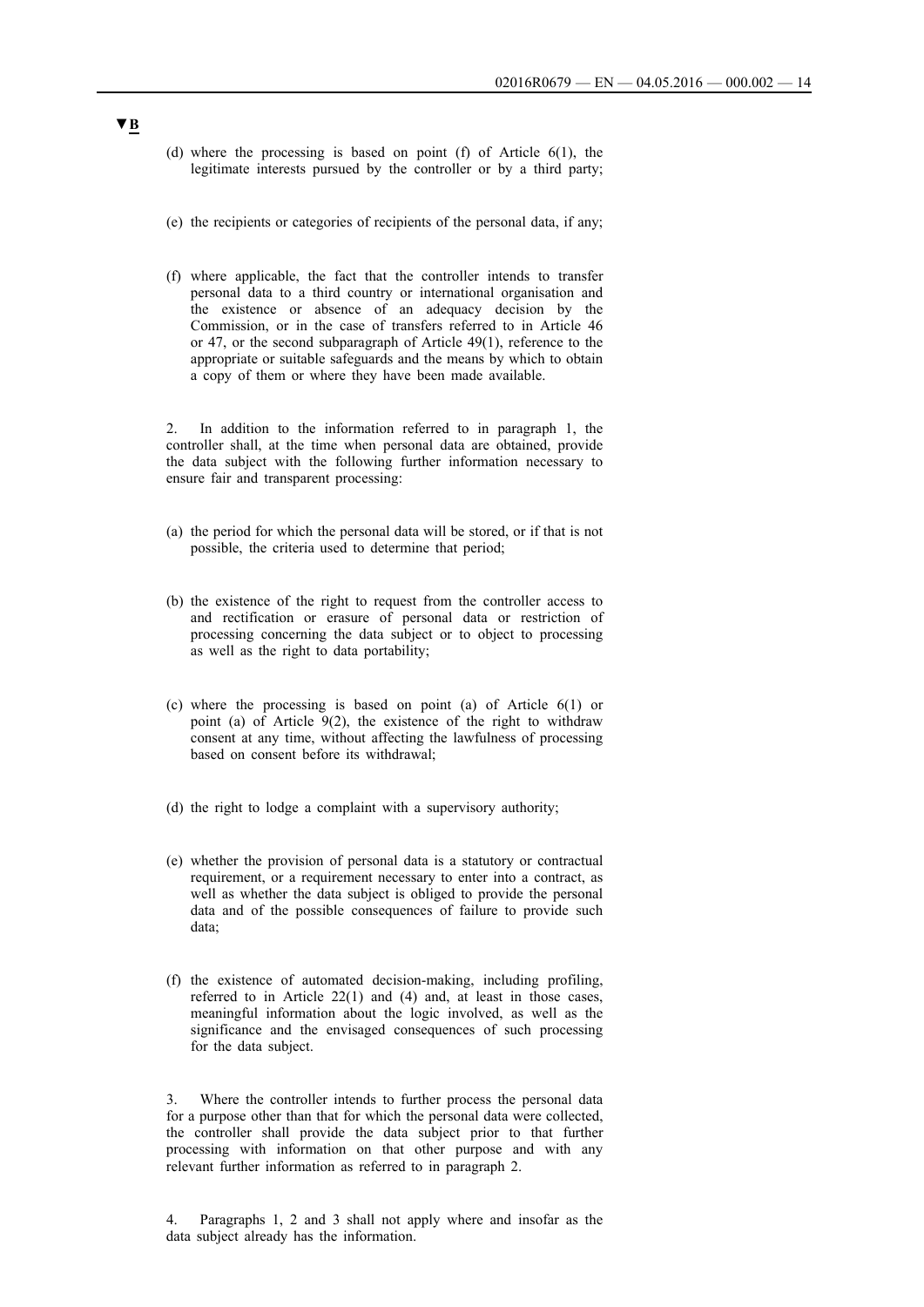#### *Article 14*

### **Information to be provided where personal data have not been obtained from the data subject**

1. Where personal data have not been obtained from the data subject, the controller shall provide the data subject with the following information:

- (a) the identity and the contact details of the controller and, where applicable, of the controller's representative;
- (b) the contact details of the data protection officer, where applicable;
- (c) the purposes of the processing for which the personal data are intended as well as the legal basis for the processing;
- (d) the categories of personal data concerned;
- (e) the recipients or categories of recipients of the personal data, if any;
- (f) where applicable, that the controller intends to transfer personal data to a recipient in a third country or international organisation and the existence or absence of an adequacy decision by the Commission, or in the case of transfers referred to in Article 46 or 47, or the second subparagraph of Article 49(1), reference to the appropriate or suitable safeguards and the means to obtain a copy of them or where they have been made available.

2. In addition to the information referred to in paragraph 1, the controller shall provide the data subject with the following information necessary to ensure fair and transparent processing in respect of the data subject:

- (a) the period for which the personal data will be stored, or if that is not possible, the criteria used to determine that period;
- (b) where the processing is based on point (f) of Article 6(1), the legitimate interests pursued by the controller or by a third party;
- (c) the existence of the right to request from the controller access to and rectification or erasure of personal data or restriction of processing concerning the data subject and to object to processing as well as the right to data portability;
- (d) where processing is based on point (a) of Article 6(1) or point (a) of Article 9(2), the existence of the right to withdraw consent at any time, without affecting the lawfulness of processing based on consent before its withdrawal;
- (e) the right to lodge a complaint with a supervisory authority;
- (f) from which source the personal data originate, and if applicable, whether it came from publicly accessible sources;
- (g) the existence of automated decision-making, including profiling, referred to in Article 22(1) and (4) and, at least in those cases, meaningful information about the logic involved, as well as the significance and the envisaged consequences of such processing for the data subject.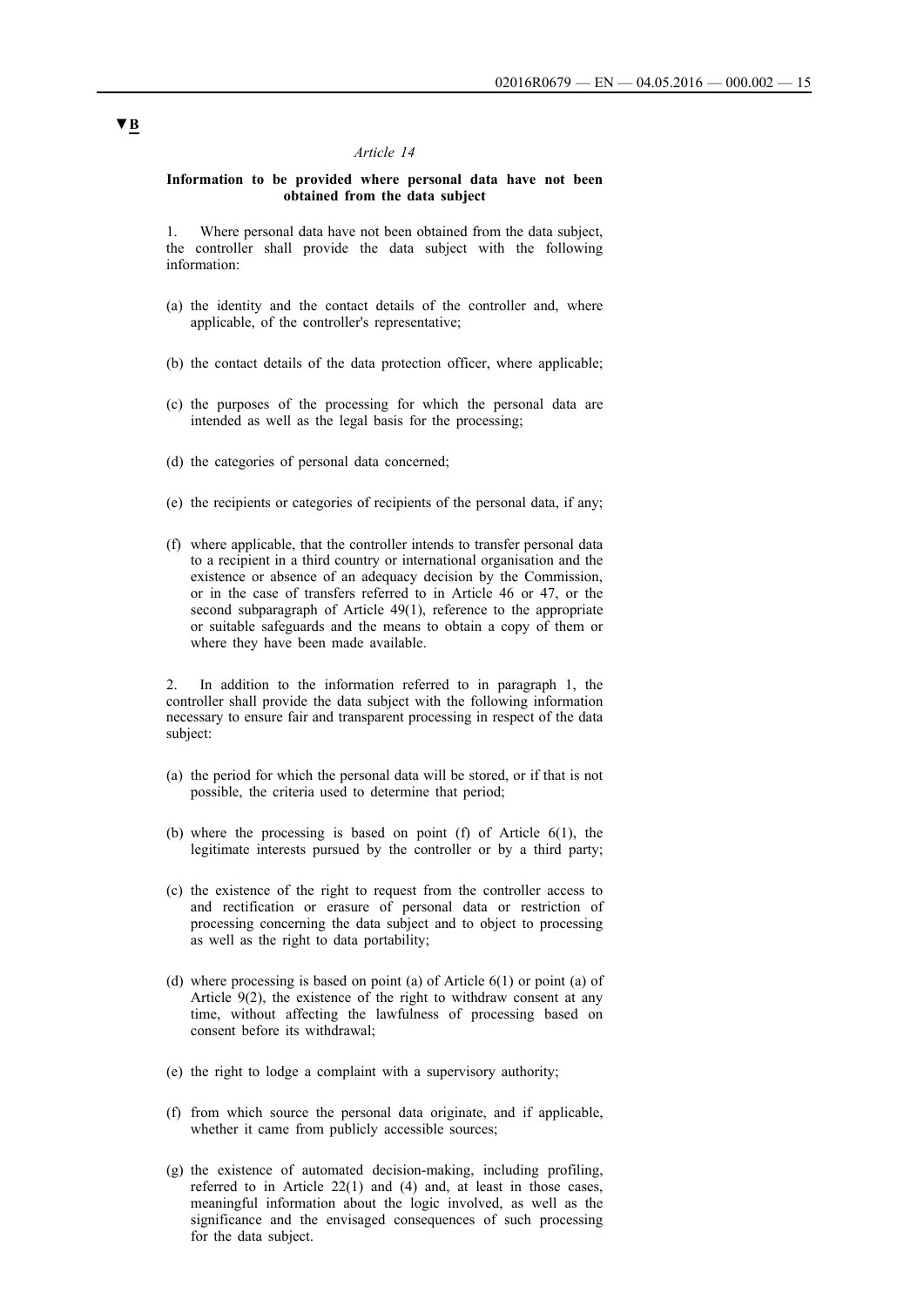3. The controller shall provide the information referred to in paragraphs 1 and 2:

- (a) within a reasonable period after obtaining the personal data, but at the latest within one month, having regard to the specific circumstances in which the personal data are processed;
- (b) if the personal data are to be used for communication with the data subject, at the latest at the time of the first communication to that data subject; or
- (c) if a disclosure to another recipient is envisaged, at the latest when the personal data are first disclosed.

4. Where the controller intends to further process the personal data for a purpose other than that for which the personal data were obtained, the controller shall provide the data subject prior to that further processing with information on that other purpose and with any relevant further information as referred to in paragraph 2.

- 5. Paragraphs 1 to 4 shall not apply where and insofar as:
- (a) the data subject already has the information;
- (b) the provision of such information proves impossible or would involve a disproportionate effort, in particular for processing for archiving purposes in the public interest, scientific or historical research purposes or statistical purposes, subject to the conditions and safeguards referred to in Article 89(1) or in so far as the obligation referred to in paragraph 1 of this Article is likely to render impossible or seriously impair the achievement of the objectives of that processing. In such cases the controller shall take appropriate measures to protect the data subject's rights and freedoms and legitimate interests, including making the information publicly available;
- (c) obtaining or disclosure is expressly laid down by Union or Member State law to which the controller is subject and which provides appropriate measures to protect the data subject's legitimate interests; or
- (d) where the personal data must remain confidential subject to an obligation of professional secrecy regulated by Union or Member State law, including a statutory obligation of secrecy.

#### *Article 15*

### **Right of access by the data subject**

1. The data subject shall have the right to obtain from the controller confirmation as to whether or not personal data concerning him or her are being processed, and, where that is the case, access to the personal data and the following information:

- (a) the purposes of the processing;
- (b) the categories of personal data concerned;
- (c) the recipients or categories of recipient to whom the personal data have been or will be disclosed, in particular recipients in third countries or international organisations;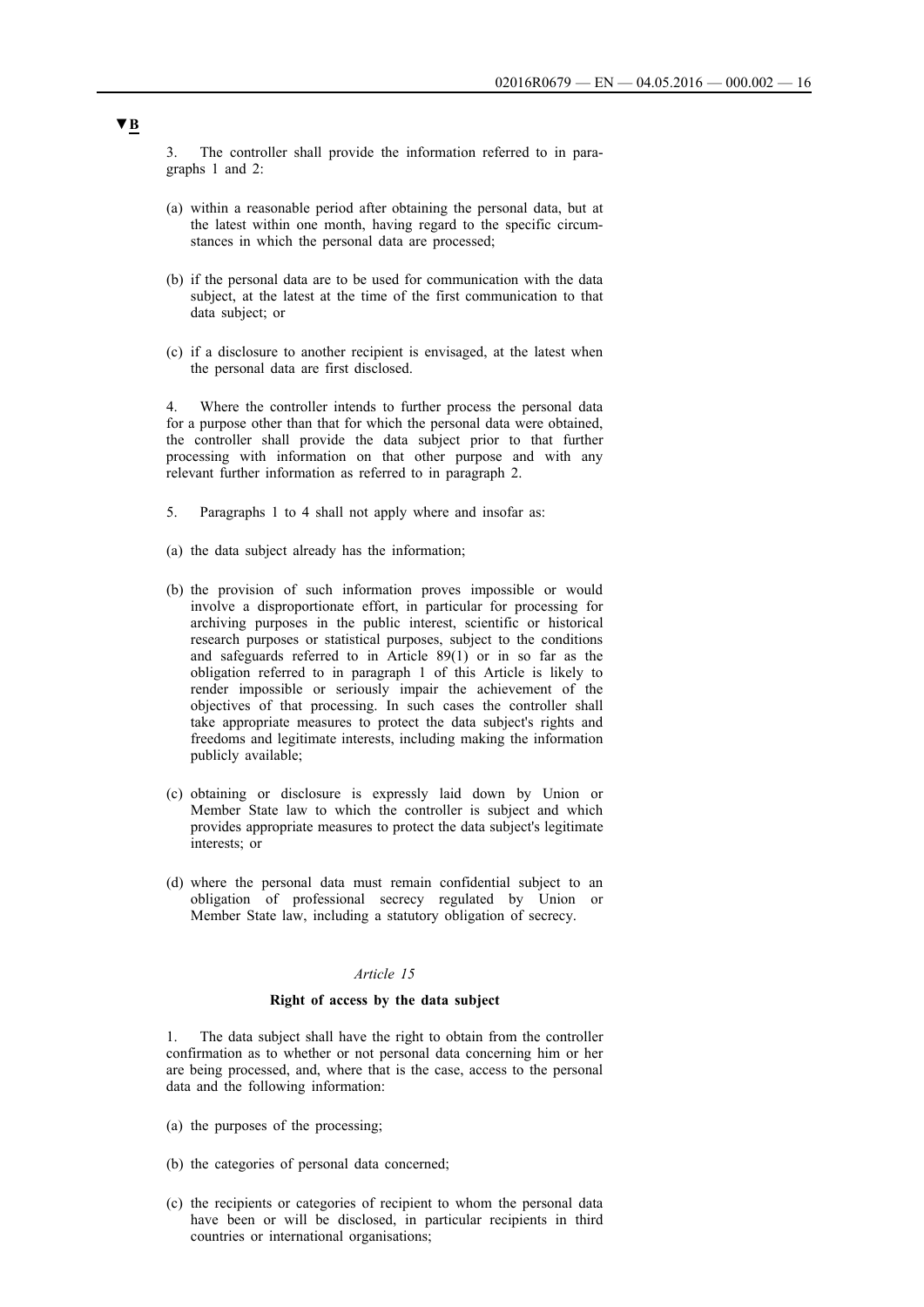- (d) where possible, the envisaged period for which the personal data will be stored, or, if not possible, the criteria used to determine that period;
- (e) the existence of the right to request from the controller rectification or erasure of personal data or restriction of processing of personal data concerning the data subject or to object to such processing;
- (f) the right to lodge a complaint with a supervisory authority;
- (g) where the personal data are not collected from the data subject, any available information as to their source;
- (h) the existence of automated decision-making, including profiling, referred to in Article 22(1) and (4) and, at least in those cases, meaningful information about the logic involved, as well as the significance and the envisaged consequences of such processing for the data subject.

2. Where personal data are transferred to a third country or to an international organisation, the data subject shall have the right to be informed of the appropriate safeguards pursuant to Article 46 relating to the transfer.

3. The controller shall provide a copy of the personal data undergoing processing. For any further copies requested by the data subject, the controller may charge a reasonable fee based on administrative costs. Where the data subject makes the request by electronic means, and unless otherwise requested by the data subject, the information shall be provided in a commonly used electronic form.

4. The right to obtain a copy referred to in paragraph 3 shall not adversely affect the rights and freedoms of others.

## Section 3

## **R e c t i f i c a t i o n a n d e r a s u r e**

### *Article 16*

#### **Right to rectification**

The data subject shall have the right to obtain from the controller without undue delay the rectification of inaccurate personal data concerning him or her. Taking into account the purposes of the processing, the data subject shall have the right to have incomplete personal data completed, including by means of providing a supplementary statement.

### *Article 17*

## **Right to erasure ('right to be forgotten')**

1. The data subject shall have the right to obtain from the controller the erasure of personal data concerning him or her without undue delay and the controller shall have the obligation to erase personal data without undue delay where one of the following grounds applies:

(a) the personal data are no longer necessary in relation to the purposes for which they were collected or otherwise processed;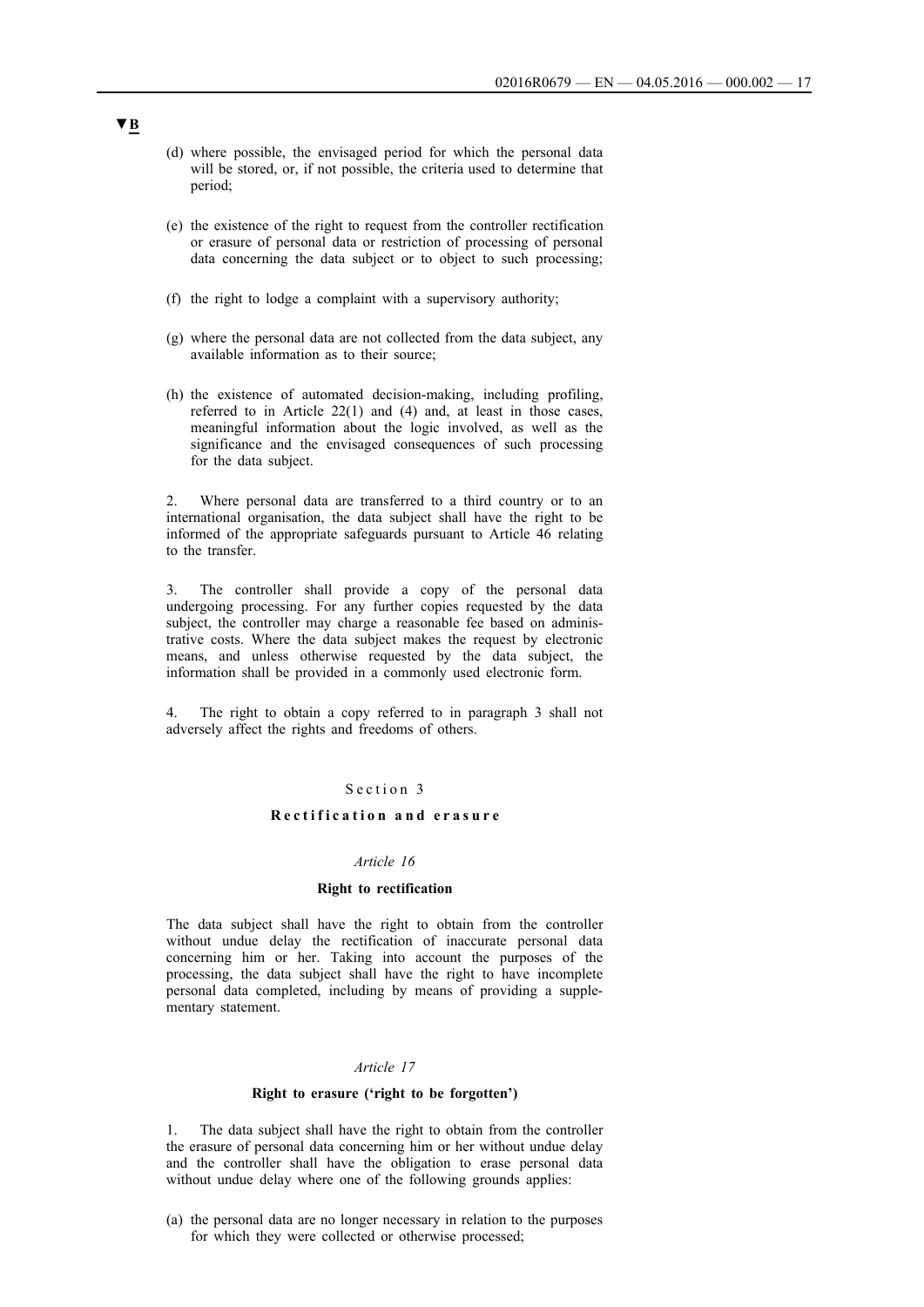- (b) the data subject withdraws consent on which the processing is based according to point (a) of Article  $6(1)$ , or point (a) of Article  $9(2)$ , and where there is no other legal ground for the processing;
- (c) the data subject objects to the processing pursuant to Article 21(1) and there are no overriding legitimate grounds for the processing, or the data subject objects to the processing pursuant to Article 21(2);
- (d) the personal data have been unlawfully processed;
- (e) the personal data have to be erased for compliance with a legal obligation in Union or Member State law to which the controller is subject;
- (f) the personal data have been collected in relation to the offer of information society services referred to in Article 8(1).

Where the controller has made the personal data public and is obliged pursuant to paragraph 1 to erase the personal data, the controller, taking account of available technology and the cost of implementation, shall take reasonable steps, including technical measures, to inform controllers which are processing the personal data that the data subject has requested the erasure by such controllers of any links to, or copy or replication of, those personal data.

3. Paragraphs 1 and 2 shall not apply to the extent that processing is necessary:

- (a) for exercising the right of freedom of expression and information;
- (b) for compliance with a legal obligation which requires processing by Union or Member State law to which the controller is subject or for the performance of a task carried out in the public interest or in the exercise of official authority vested in the controller;
- (c) for reasons of public interest in the area of public health in accordance with points (h) and (i) of Article 9(2) as well as Article 9(3);
- (d) for archiving purposes in the public interest, scientific or historical research purposes or statistical purposes in accordance with Article 89(1) in so far as the right referred to in paragraph 1 is likely to render impossible or seriously impair the achievement of the objectives of that processing; or
- (e) for the establishment, exercise or defence of legal claims.

### *Article 18*

### **Right to restriction of processing**

1. The data subject shall have the right to obtain from the controller restriction of processing where one of the following applies:

(a) the accuracy of the personal data is contested by the data subject, for a period enabling the controller to verify the accuracy of the personal data;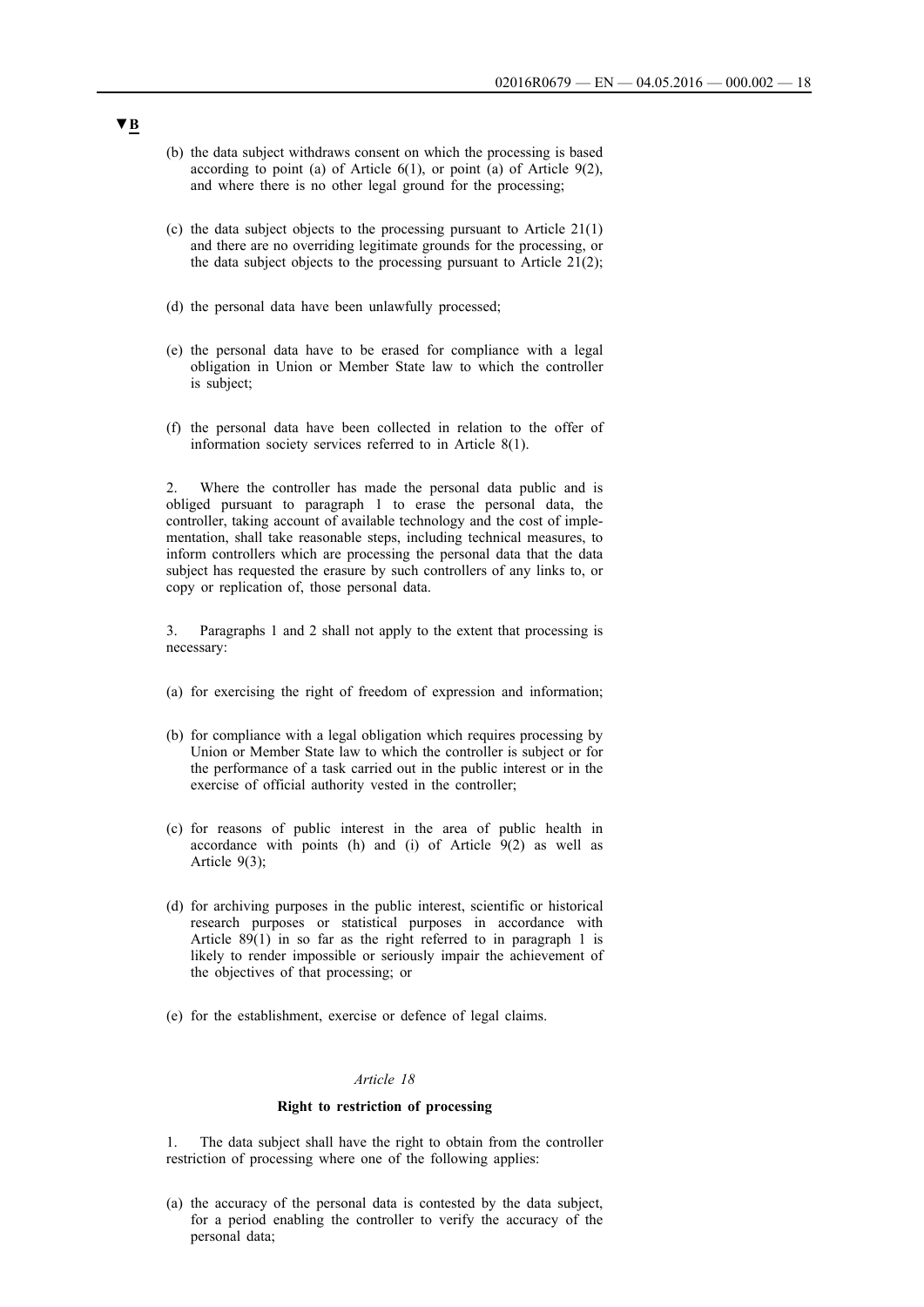- (b) the processing is unlawful and the data subject opposes the erasure of the personal data and requests the restriction of their use instead;
- (c) the controller no longer needs the personal data for the purposes of the processing, but they are required by the data subject for the establishment, exercise or defence of legal claims;
- (d) the data subject has objected to processing pursuant to Article 21(1) pending the verification whether the legitimate grounds of the controller override those of the data subject.

2. Where processing has been restricted under paragraph 1, such personal data shall, with the exception of storage, only be processed with the data subject's consent or for the establishment, exercise or defence of legal claims or for the protection of the rights of another natural or legal person or for reasons of important public interest of the Union or of a Member State.

3. A data subject who has obtained restriction of processing pursuant to paragraph 1 shall be informed by the controller before the restriction of processing is lifted.

### *Article 19*

#### **Notification obligation regarding rectification or erasure of personal data or restriction of processing**

The controller shall communicate any rectification or erasure of personal data or restriction of processing carried out in accordance with Article 16, Article 17(1) and Article 18 to each recipient to whom the personal data have been disclosed, unless this proves impossible or involves disproportionate effort. The controller shall inform the data subject about those recipients if the data subject requests it.

#### *Article 20*

### **Right to data portability**

1. The data subject shall have the right to receive the personal data concerning him or her, which he or she has provided to a controller, in a structured, commonly used and machine-readable format and have the right to transmit those data to another controller without hindrance from the controller to which the personal data have been provided, where:

- (a) the processing is based on consent pursuant to point (a) of Article 6(1) or point (a) of Article 9(2) or on a contract pursuant to point (b) of Article 6(1); and
- (b) the processing is carried out by automated means.

2. In exercising his or her right to data portability pursuant to paragraph 1, the data subject shall have the right to have the personal data transmitted directly from one controller to another, where technically feasible.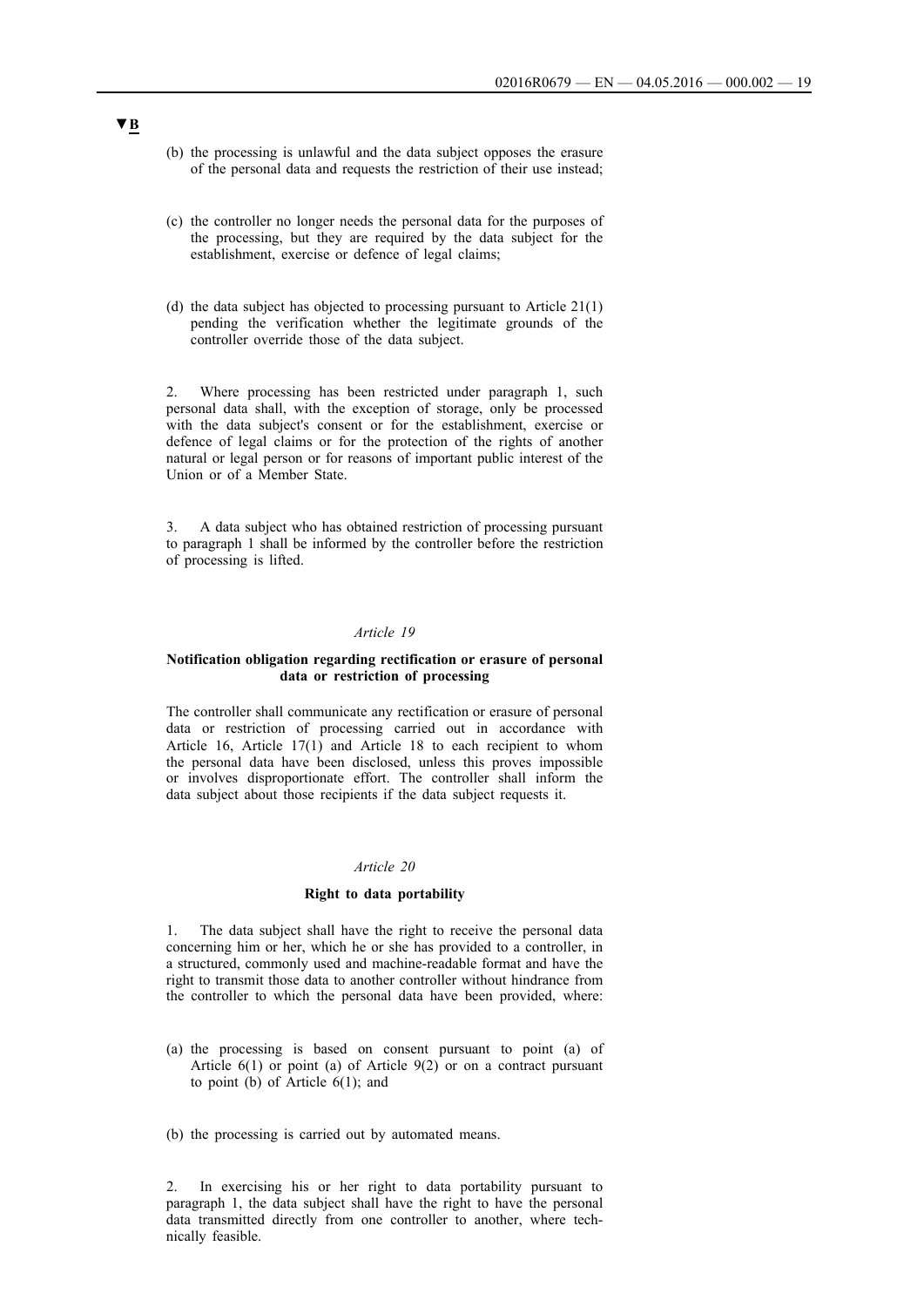3. The exercise of the right referred to in paragraph 1 of this Article shall be without prejudice to Article 17. That right shall not apply to processing necessary for the performance of a task carried out in the public interest or in the exercise of official authority vested in the controller.

4. The right referred to in paragraph 1 shall not adversely affect the rights and freedoms of others.

### Section 4

### **Right to object and automated individual d e c i s i o n - m a k i n g**

## *Article 21*

## **Right to object**

1. The data subject shall have the right to object, on grounds relating to his or her particular situation, at any time to processing of personal data concerning him or her which is based on point (e) or (f) of Article 6(1), including profiling based on those provisions. The controller shall no longer process the personal data unless the controller demonstrates compelling legitimate grounds for the processing which override the interests, rights and freedoms of the data subject or for the establishment, exercise or defence of legal claims.

2. Where personal data are processed for direct marketing purposes, the data subject shall have the right to object at any time to processing of personal data concerning him or her for such marketing, which includes profiling to the extent that it is related to such direct marketing.

3. Where the data subject objects to processing for direct marketing purposes, the personal data shall no longer be processed for such purposes.

4. At the latest at the time of the first communication with the data subject, the right referred to in paragraphs 1 and 2 shall be explicitly brought to the attention of the data subject and shall be presented clearly and separately from any other information.

5. In the context of the use of information society services, and notwithstanding Directive 2002/58/EC, the data subject may exercise his or her right to object by automated means using technical specifications.

6. Where personal data are processed for scientific or historical research purposes or statistical purposes pursuant to Article 89(1), the data subject, on grounds relating to his or her particular situation, shall have the right to object to processing of personal data concerning him or her, unless the processing is necessary for the performance of a task carried out for reasons of public interest.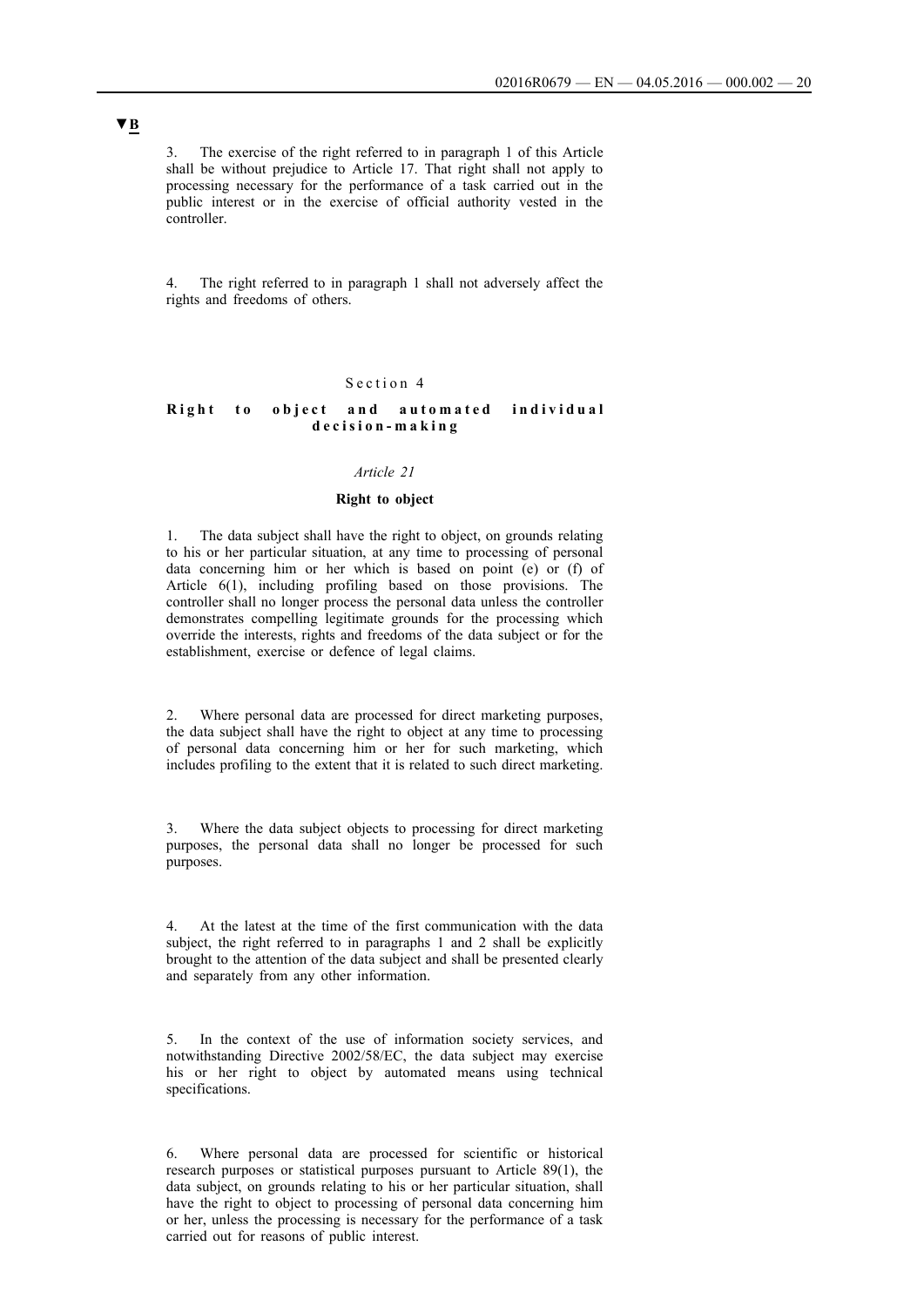## *Article 22*

### **Automated individual decision-making, including profiling**

1. The data subject shall have the right not to be subject to a decision based solely on automated processing, including profiling, which produces legal effects concerning him or her or similarly significantly affects him or her.

- 2. Paragraph 1 shall not apply if the decision:
- (a) is necessary for entering into, or performance of, a contract between the data subject and a data controller;
- (b) is authorised by Union or Member State law to which the controller is subject and which also lays down suitable measures to safeguard the data subject's rights and freedoms and legitimate interests; or
- (c) is based on the data subject's explicit consent.

3. In the cases referred to in points (a) and (c) of paragraph 2, the data controller shall implement suitable measures to safeguard the data subject's rights and freedoms and legitimate interests, at least the right to obtain human intervention on the part of the controller, to express his or her point of view and to contest the decision.

4. Decisions referred to in paragraph 2 shall not be based on special categories of personal data referred to in Article 9(1), unless point (a) or (g) of Article 9(2) applies and suitable measures to safeguard the data subject's rights and freedoms and legitimate interests are in place.

## Section 5

## **R e s t r i c t i o n s**

## *Article 23*

### **Restrictions**

1. Union or Member State law to which the data controller or processor is subject may restrict by way of a legislative measure the scope of the obligations and rights provided for in Articles 12 to 22 and Article 34, as well as Article 5 in so far as its provisions correspond to the rights and obligations provided for in Articles 12 to 22, when such a restriction respects the essence of the fundamental rights and freedoms and is a necessary and proportionate measure in a democratic society to safeguard:

- (a) national security;
- (b) defence;
- (c) public security;
- (d) the prevention, investigation, detection or prosecution of criminal offences or the execution of criminal penalties, including the safeguarding against and the prevention of threats to public security;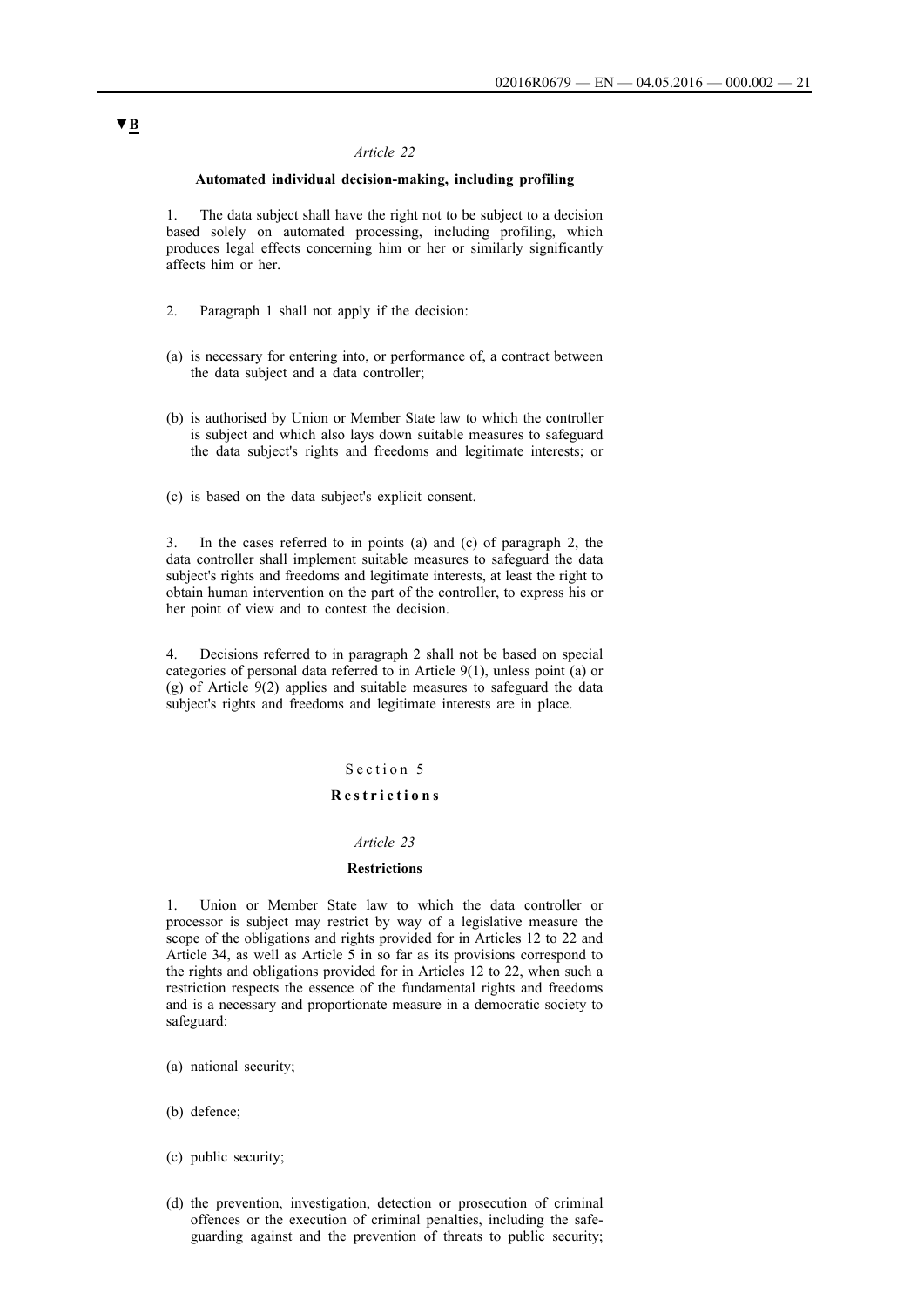- (e) other important objectives of general public interest of the Union or of a Member State, in particular an important economic or financial interest of the Union or of a Member State, including monetary, budgetary and taxation a matters, public health and social security;
- (f) the protection of judicial independence and judicial proceedings;
- (g) the prevention, investigation, detection and prosecution of breaches of ethics for regulated professions;
- (h) a monitoring, inspection or regulatory function connected, even occasionally, to the exercise of official authority in the cases referred to in points (a) to (e) and (g);
- (i) the protection of the data subject or the rights and freedoms of others;
- (j) the enforcement of civil law claims.

2. In particular, any legislative measure referred to in paragraph 1 shall contain specific provisions at least, where relevant, as to:

- (a) the purposes of the processing or categories of processing;
- (b) the categories of personal data;
- (c) the scope of the restrictions introduced;
- (d) the safeguards to prevent abuse or unlawful access or transfer;
- (e) the specification of the controller or categories of controllers;
- (f) the storage periods and the applicable safeguards taking into account the nature, scope and purposes of the processing or categories of processing;
- (g) the risks to the rights and freedoms of data subjects; and
- (h) the right of data subjects to be informed about the restriction, unless that may be prejudicial to the purpose of the restriction.

#### *CHAPTER IV*

### *Controller and processor*

#### Section 1

## **G e n e r a l o b l i g a t i o n s**

#### *Article 24*

### **Responsibility of the controller**

1. Taking into account the nature, scope, context and purposes of processing as well as the risks of varying likelihood and severity for the rights and freedoms of natural persons, the controller shall implement appropriate technical and organisational measures to ensure and to be able to demonstrate that processing is performed in accordance with this Regulation. Those measures shall be reviewed and updated where necessary.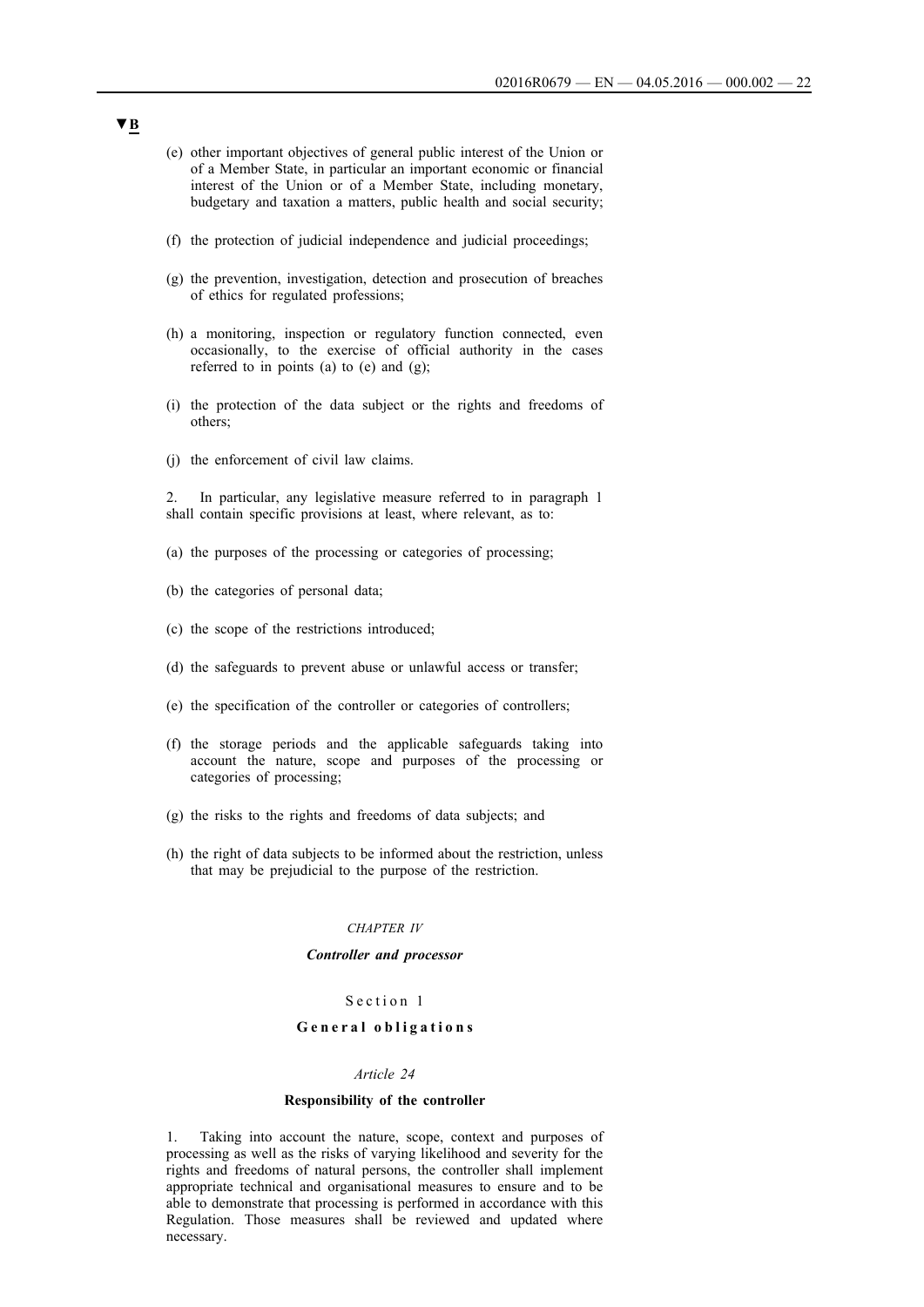2. Where proportionate in relation to processing activities, the measures referred to in paragraph 1 shall include the implementation of appropriate data protection policies by the controller.

Adherence to approved codes of conduct as referred to in Article 40 or approved certification mechanisms as referred to in Article 42 may be used as an element by which to demonstrate compliance with the obligations of the controller.

#### *Article 25*

#### **Data protection by design and by default**

1. Taking into account the state of the art, the cost of implementation and the nature, scope, context and purposes of processing as well as the risks of varying likelihood and severity for rights and freedoms of natural persons posed by the processing, the controller shall, both at the time of the determination of the means for processing and at the time of the processing itself, implement appropriate technical and organisational measures, such as pseudonymisation, which are designed to implement data-protection principles, such as data minimisation, in an effective manner and to integrate the necessary safeguards into the processing in order to meet the requirements of this Regulation and protect the rights of data subjects.

2. The controller shall implement appropriate technical and organisational measures for ensuring that, by default, only personal data which are necessary for each specific purpose of the processing are processed. That obligation applies to the amount of personal data collected, the extent of their processing, the period of their storage and their accessibility. In particular, such measures shall ensure that by default personal data are not made accessible without the individual's intervention to an indefinite number of natural persons.

An approved certification mechanism pursuant to Article 42 may be used as an element to demonstrate compliance with the requirements set out in paragraphs 1 and 2 of this Article.

### *Article 26*

#### **Joint controllers**

1. Where two or more controllers jointly determine the purposes and means of processing, they shall be joint controllers. They shall in a transparent manner determine their respective responsibilities for compliance with the obligations under this Regulation, in particular as regards the exercising of the rights of the data subject and their respective duties to provide the information referred to in Articles 13 and 14, by means of an arrangement between them unless, and in so far as, the respective responsibilities of the controllers are determined by Union or Member State law to which the controllers are subject. The arrangement may designate a contact point for data subjects.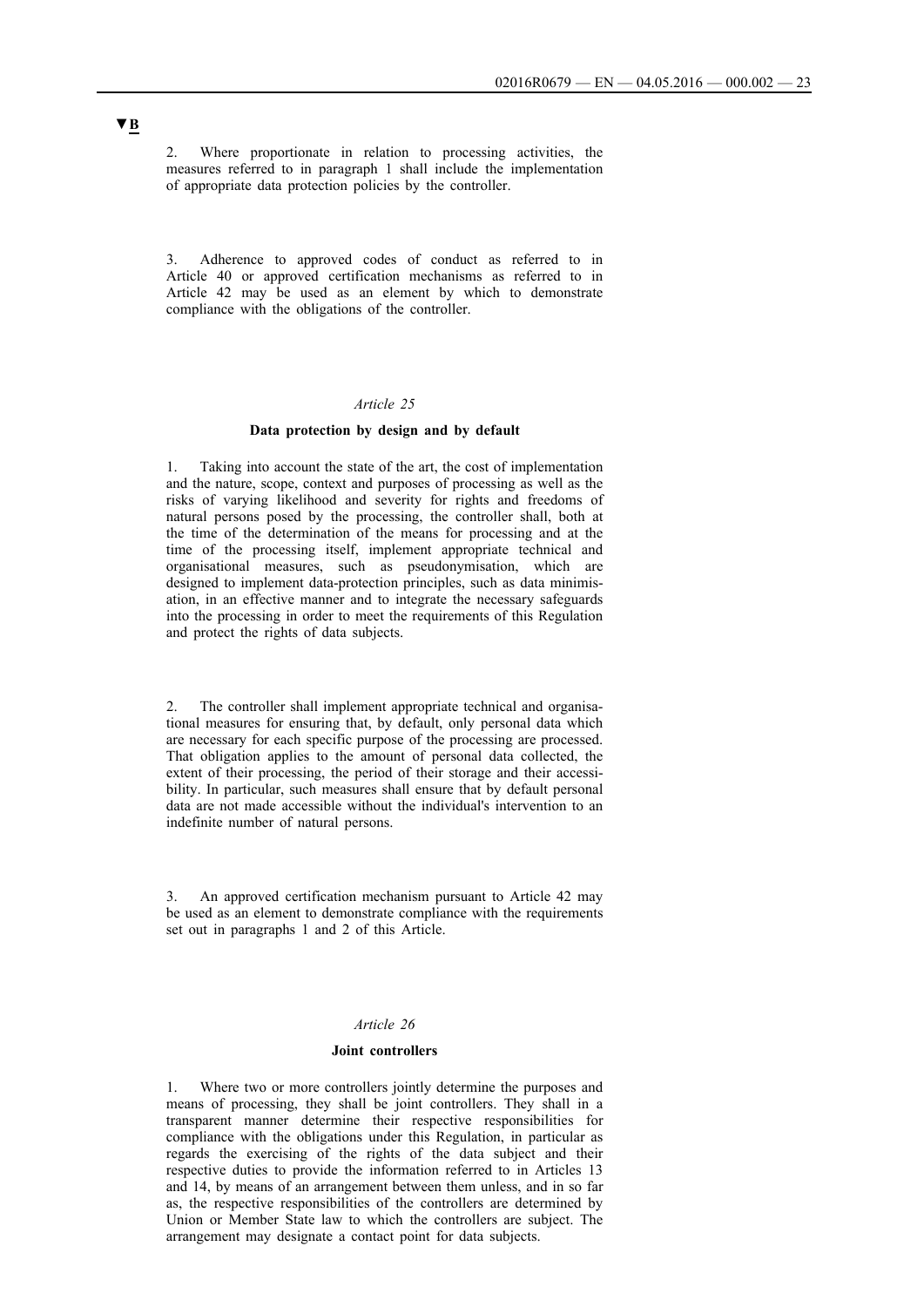2. The arrangement referred to in paragraph 1 shall duly reflect the respective roles and relationships of the joint controllers *vis-à-vis* the data subjects. The essence of the arrangement shall be made available to the data subject.

3. Irrespective of the terms of the arrangement referred to in paragraph 1, the data subject may exercise his or her rights under this Regulation in respect of and against each of the controllers.

## *Article 27*

### **Representatives of controllers or processors not established in the Union**

Where Article  $3(2)$  applies, the controller or the processor shall designate in writing a representative in the Union.

2. The obligation laid down in paragraph 1 of this Article shall not apply to:

(a) processing which is occasional, does not include, on a large scale, processing of special categories of data as referred to in Article 9(1) or processing of personal data relating to criminal convictions and offences referred to in Article 10, and is unlikely to result in a risk to the rights and freedoms of natural persons, taking into account the nature, context, scope and purposes of the processing; or

(b) a public authority or body.

3. The representative shall be established in one of the Member States where the data subjects, whose personal data are processed in relation to the offering of goods or services to them, or whose behaviour is monitored, are.

4. The representative shall be mandated by the controller or processor to be addressed in addition to or instead of the controller or the processor by, in particular, supervisory authorities and data subjects, on all issues related to processing, for the purposes of ensuring compliance with this Regulation.

5. The designation of a representative by the controller or processor shall be without prejudice to legal actions which could be initiated against the controller or the processor themselves.

#### *Article 28*

#### **Processor**

1. Where processing is to be carried out on behalf of a controller, the controller shall use only processors providing sufficient guarantees to implement appropriate technical and organisational measures in such a manner that processing will meet the requirements of this Regulation and ensure the protection of the rights of the data subject.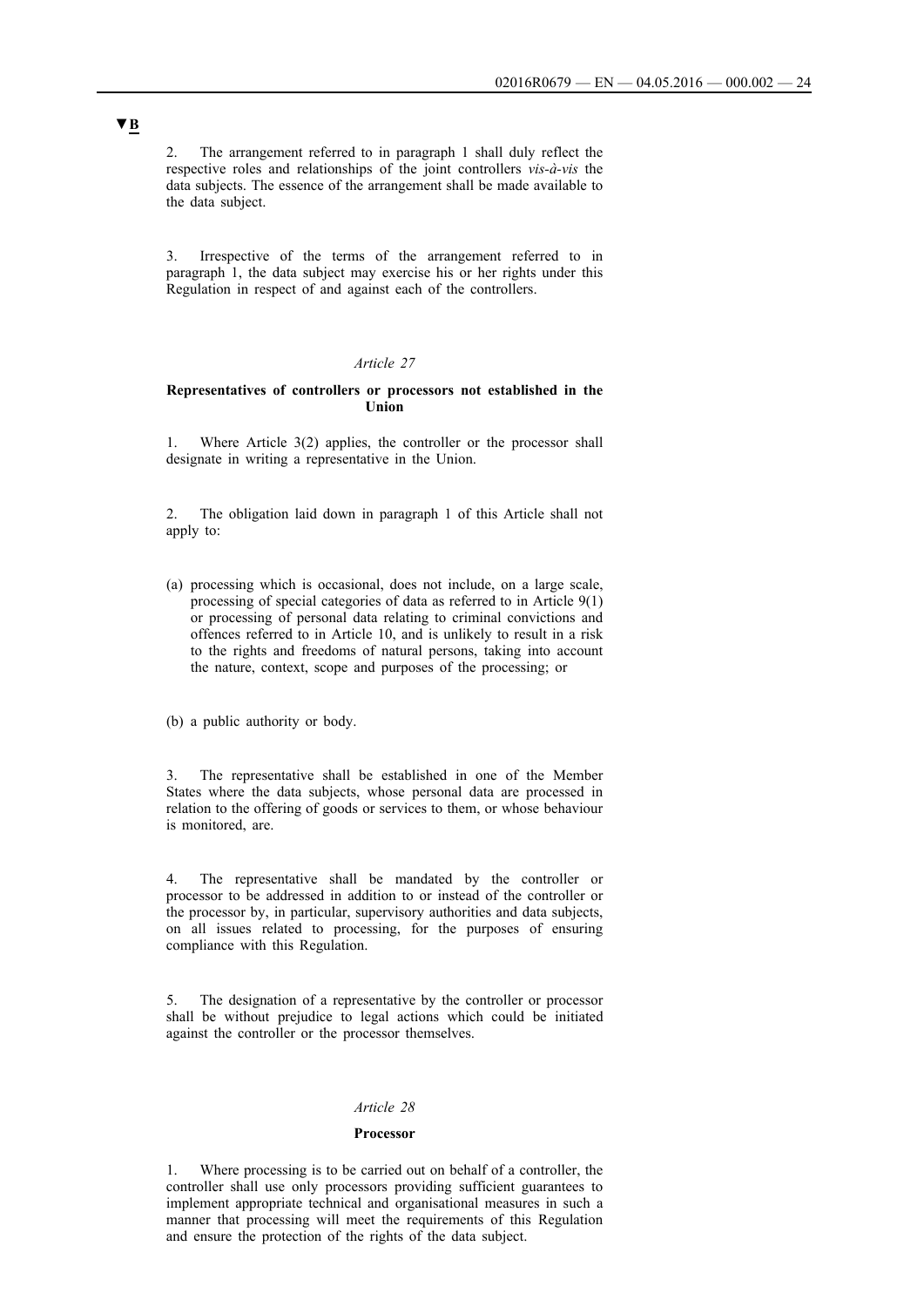2. The processor shall not engage another processor without prior specific or general written authorisation of the controller. In the case of general written authorisation, the processor shall inform the controller of any intended changes concerning the addition or replacement of other processors, thereby giving the controller the opportunity to object to such changes.

Processing by a processor shall be governed by a contract or other legal act under Union or Member State law, that is binding on the processor with regard to the controller and that sets out the subject-matter and duration of the processing, the nature and purpose of the processing, the type of personal data and categories of data subjects and the obligations and rights of the controller. That contract or other legal act shall stipulate, in particular, that the processor:

- (a) processes the personal data only on documented instructions from the controller, including with regard to transfers of personal data to a third country or an international organisation, unless required to do so by Union or Member State law to which the processor is subject; in such a case, the processor shall inform the controller of that legal requirement before processing, unless that law prohibits such information on important grounds of public interest;
- (b) ensures that persons authorised to process the personal data have committed themselves to confidentiality or are under an appropriate statutory obligation of confidentiality;
- (c) takes all measures required pursuant to Article 32;
- (d) respects the conditions referred to in paragraphs 2 and 4 for engaging another processor;
- (e) taking into account the nature of the processing, assists the controller by appropriate technical and organisational measures, insofar as this is possible, for the fulfilment of the controller's obligation to respond to requests for exercising the data subject's rights laid down in Chapter III;
- (f) assists the controller in ensuring compliance with the obligations pursuant to Articles 32 to 36 taking into account the nature of processing and the information available to the processor;
- (g) at the choice of the controller, deletes or returns all the personal data to the controller after the end of the provision of services relating to processing, and deletes existing copies unless Union or Member State law requires storage of the personal data;
- (h) makes available to the controller all information necessary to demonstrate compliance with the obligations laid down in this Article and allow for and contribute to audits, including inspections, conducted by the controller or another auditor mandated by the controller.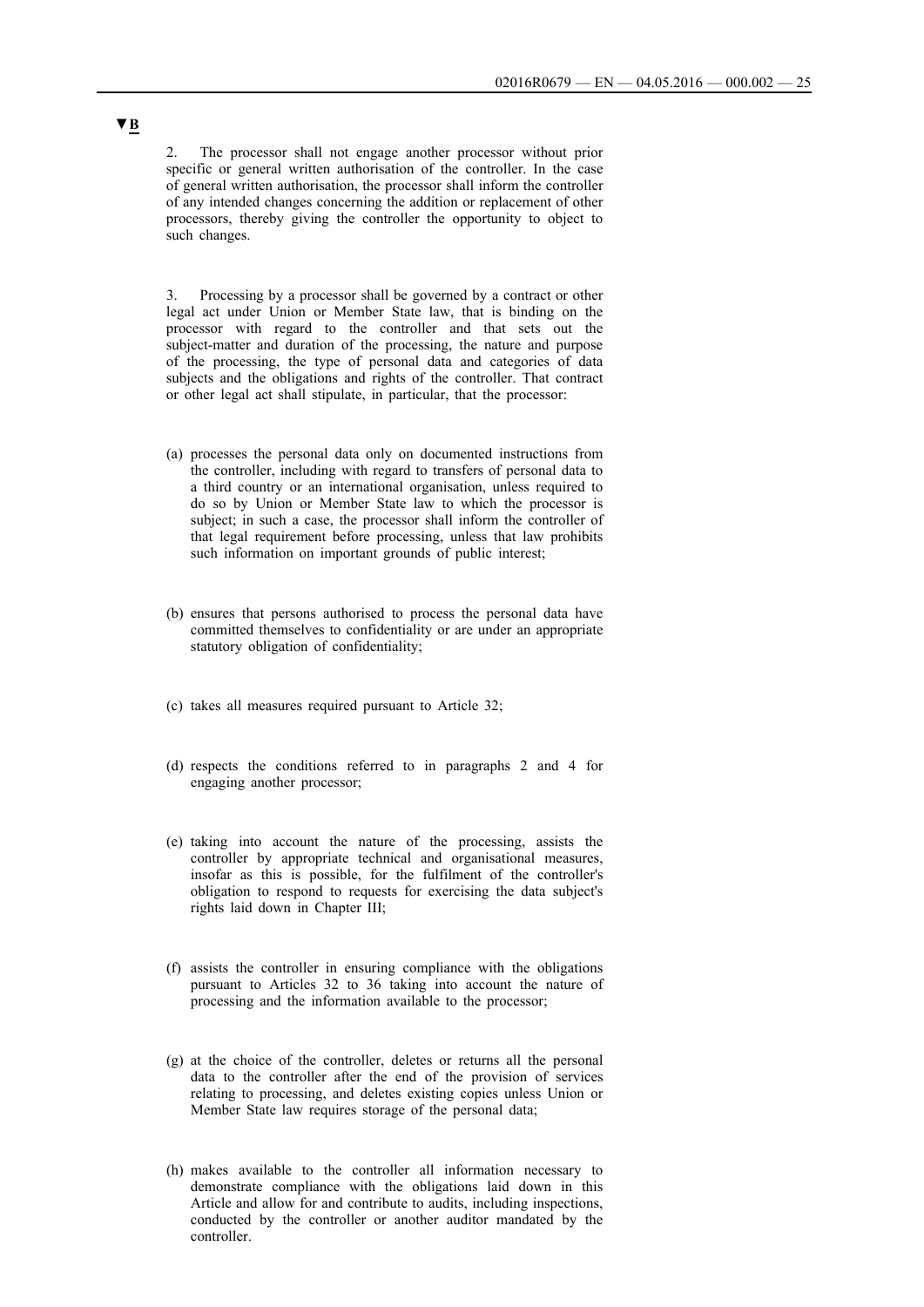With regard to point (h) of the first subparagraph, the processor shall immediately inform the controller if, in its opinion, an instruction infringes this Regulation or other Union or Member State data protection provisions.

Where a processor engages another processor for carrying out specific processing activities on behalf of the controller, the same data protection obligations as set out in the contract or other legal act between the controller and the processor as referred to in paragraph 3 shall be imposed on that other processor by way of a contract or other legal act under Union or Member State law, in particular providing sufficient guarantees to implement appropriate technical and organisational measures in such a manner that the processing will meet the requirements of this Regulation. Where that other processor fails to fulfil its data protection obligations, the initial processor shall remain fully liable to the controller for the performance of that other processor's obligations.

5. Adherence of a processor to an approved code of conduct as referred to in Article 40 or an approved certification mechanism as referred to in Article 42 may be used as an element by which to demonstrate sufficient guarantees as referred to in paragraphs 1 and 4 of this Article.

6. Without prejudice to an individual contract between the controller and the processor, the contract or the other legal act referred to in paragraphs 3 and 4 of this Article may be based, in whole or in part, on standard contractual clauses referred to in paragraphs 7 and 8 of this Article, including when they are part of a certification granted to the controller or processor pursuant to Articles 42 and 43.

7. The Commission may lay down standard contractual clauses for the matters referred to in paragraph 3 and 4 of this Article and in accordance with the examination procedure referred to in Article 93(2).

8. A supervisory authority may adopt standard contractual clauses for the matters referred to in paragraph 3 and 4 of this Article and in accordance with the consistency mechanism referred to in Article 63.

9. The contract or the other legal act referred to in paragraphs 3 and 4 shall be in writing, including in electronic form.

10. Without prejudice to Articles 82, 83 and 84, if a processor infringes this Regulation by determining the purposes and means of processing, the processor shall be considered to be a controller in respect of that processing.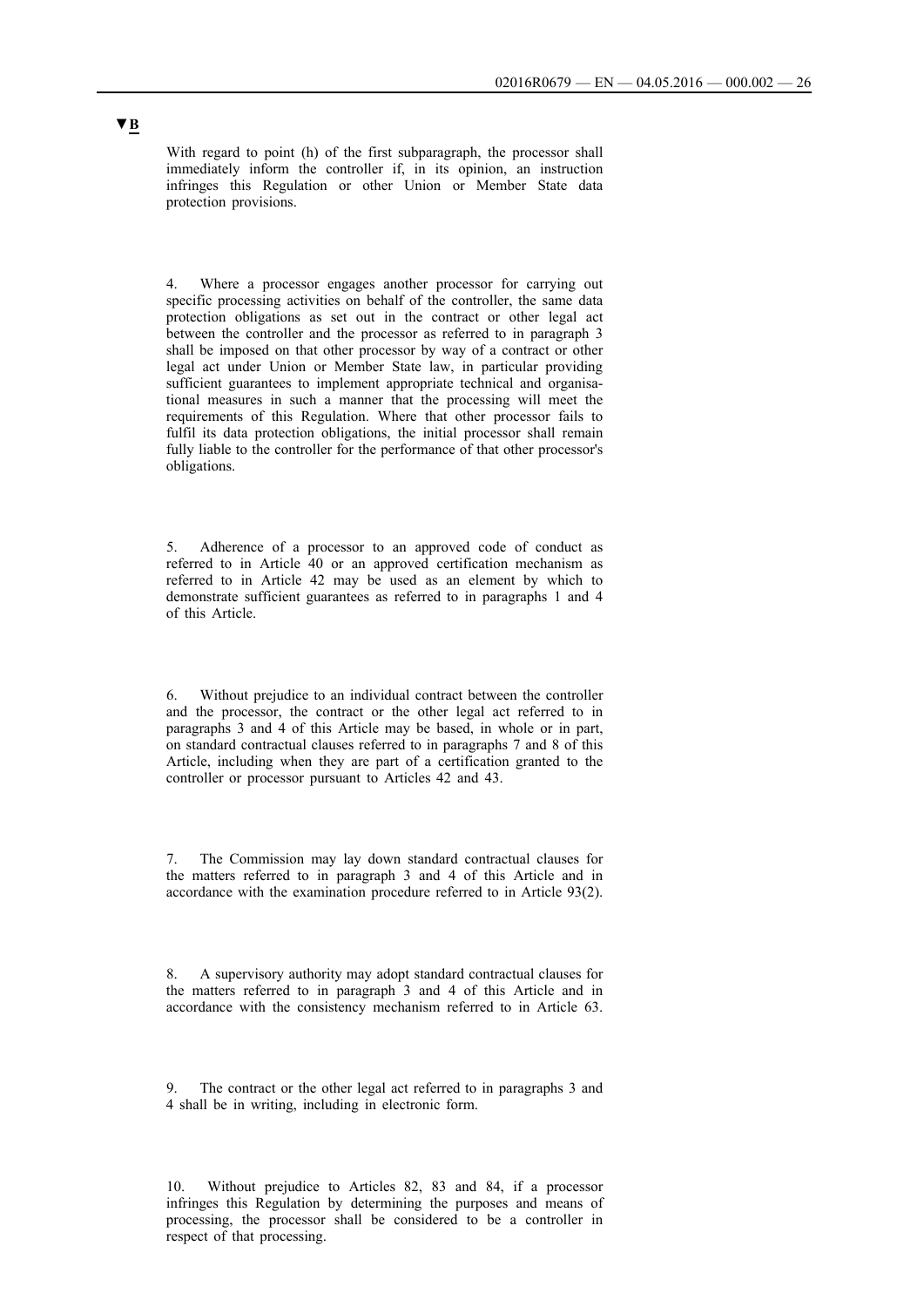### *Article 29*

## **Processing under the authority of the controller or processor**

The processor and any person acting under the authority of the controller or of the processor, who has access to personal data, shall not process those data except on instructions from the controller, unless required to do so by Union or Member State law.

#### *Article 30*

### **Records of processing activities**

1. Each controller and, where applicable, the controller's representative, shall maintain a record of processing activities under its responsibility. That record shall contain all of the following information:

- (a) the name and contact details of the controller and, where applicable, the joint controller, the controller's representative and the data protection officer;
- (b) the purposes of the processing;
- (c) a description of the categories of data subjects and of the categories of personal data;
- (d) the categories of recipients to whom the personal data have been or will be disclosed including recipients in third countries or international organisations;
- (e) where applicable, transfers of personal data to a third country or an international organisation, including the identification of that third country or international organisation and, in the case of transfers referred to in the second subparagraph of Article 49(1), the documentation of suitable safeguards;
- (f) where possible, the envisaged time limits for erasure of the different categories of data;
- (g) where possible, a general description of the technical and organisational security measures referred to in Article 32(1).

2. Each processor and, where applicable, the processor's representative shall maintain a record of all categories of processing activities carried out on behalf of a controller, containing:

- (a) the name and contact details of the processor or processors and of each controller on behalf of which the processor is acting, and, where applicable, of the controller's or the processor's representative, and the data protection officer;
- (b) the categories of processing carried out on behalf of each controller;
- (c) where applicable, transfers of personal data to a third country or an international organisation, including the identification of that third country or international organisation and, in the case of transfers referred to in the second subparagraph of Article 49(1), the documentation of suitable safeguards;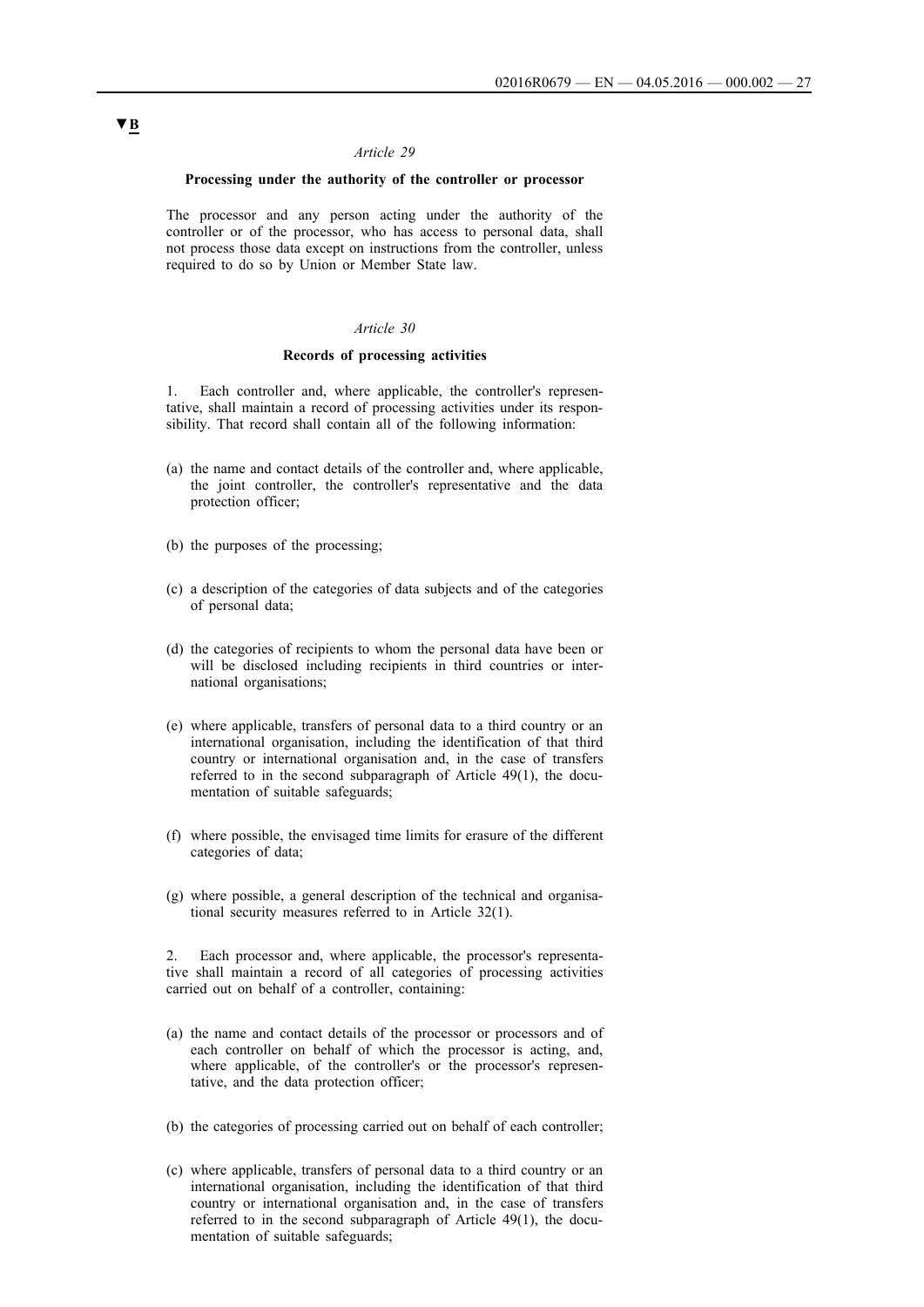(d) where possible, a general description of the technical and organisational security measures referred to in Article 32(1).

3. The records referred to in paragraphs 1 and 2 shall be in writing, including in electronic form.

4. The controller or the processor and, where applicable, the controller's or the processor's representative, shall make the record available to the supervisory authority on request.

5. The obligations referred to in paragraphs 1 and 2 shall not apply to an enterprise or an organisation employing fewer than 250 persons unless the processing it carries out is likely to result in a risk to the rights and freedoms of data subjects, the processing is not occasional, or the processing includes special categories of data as referred to in Article 9(1) or personal data relating to criminal convictions and offences referred to in Article 10.

## *Article 31*

## **Cooperation with the supervisory authority**

The controller and the processor and, where applicable, their representatives, shall cooperate, on request, with the supervisory authority in the performance of its tasks.

## Section 2 **S e c u r i t y o f p e r s o n a l d a t a**

#### *Article 32*

#### **Security of processing**

1. Taking into account the state of the art, the costs of implementation and the nature, scope, context and purposes of processing as well as the risk of varying likelihood and severity for the rights and freedoms of natural persons, the controller and the processor shall implement appropriate technical and organisational measures to ensure a level of security appropriate to the risk, including inter alia as appropriate:

- (a) the pseudonymisation and encryption of personal data;
- (b) the ability to ensure the ongoing confidentiality, integrity, availability and resilience of processing systems and services;
- (c) the ability to restore the availability and access to personal data in a timely manner in the event of a physical or technical incident;
- (d) a process for regularly testing, assessing and evaluating the effectiveness of technical and organisational measures for ensuring the security of the processing.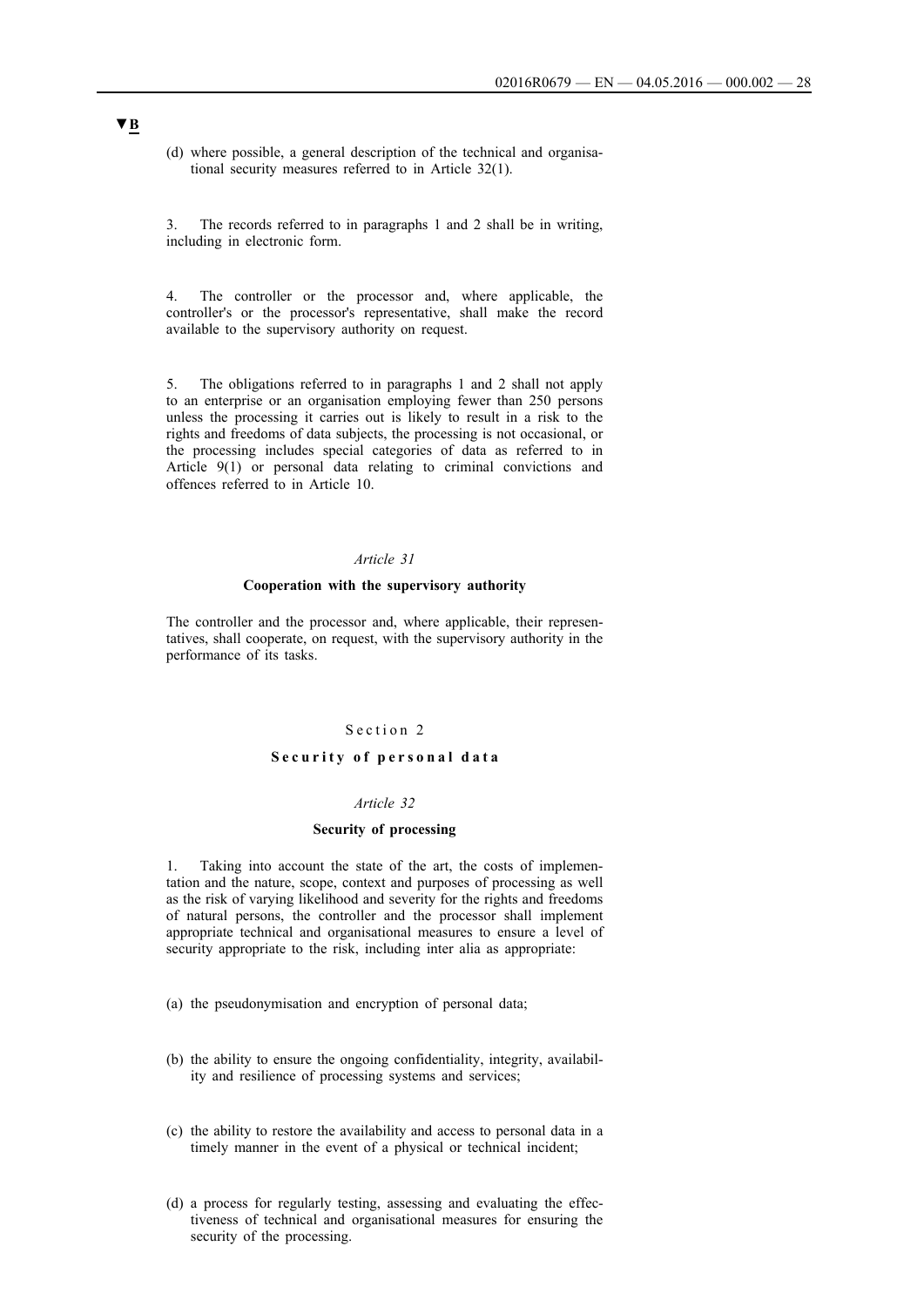2. In assessing the appropriate level of security account shall be taken in particular of the risks that are presented by processing, in particular from accidental or unlawful destruction, loss, alteration, unauthorised disclosure of, or access to personal data transmitted, stored or otherwise processed.

3. Adherence to an approved code of conduct as referred to in Article 40 or an approved certification mechanism as referred to in Article 42 may be used as an element by which to demonstrate compliance with the requirements set out in paragraph 1 of this Article.

4. The controller and processor shall take steps to ensure that any natural person acting under the authority of the controller or the processor who has access to personal data does not process them except on instructions from the controller, unless he or she is required to do so by Union or Member State law.

### *Article 33*

#### **Notification of a personal data breach to the supervisory authority**

1. In the case of a personal data breach, the controller shall without undue delay and, where feasible, not later than 72 hours after having become aware of it, notify the personal data breach to the supervisory authority competent in accordance with Article 55, unless the personal data breach is unlikely to result in a risk to the rights and freedoms of natural persons. Where the notification to the supervisory authority is not made within 72 hours, it shall be accompanied by reasons for the delay.

The processor shall notify the controller without undue delay after becoming aware of a personal data breach.

- 3. The notification referred to in paragraph 1 shall at least:
- (a) describe the nature of the personal data breach including where possible, the categories and approximate number of data subjects concerned and the categories and approximate number of personal data records concerned;
- (b) communicate the name and contact details of the data protection officer or other contact point where more information can be obtained;
- (c) describe the likely consequences of the personal data breach;
- (d) describe the measures taken or proposed to be taken by the controller to address the personal data breach, including, where appropriate, measures to mitigate its possible adverse effects.

4. Where, and in so far as, it is not possible to provide the information at the same time, the information may be provided in phases without undue further delay.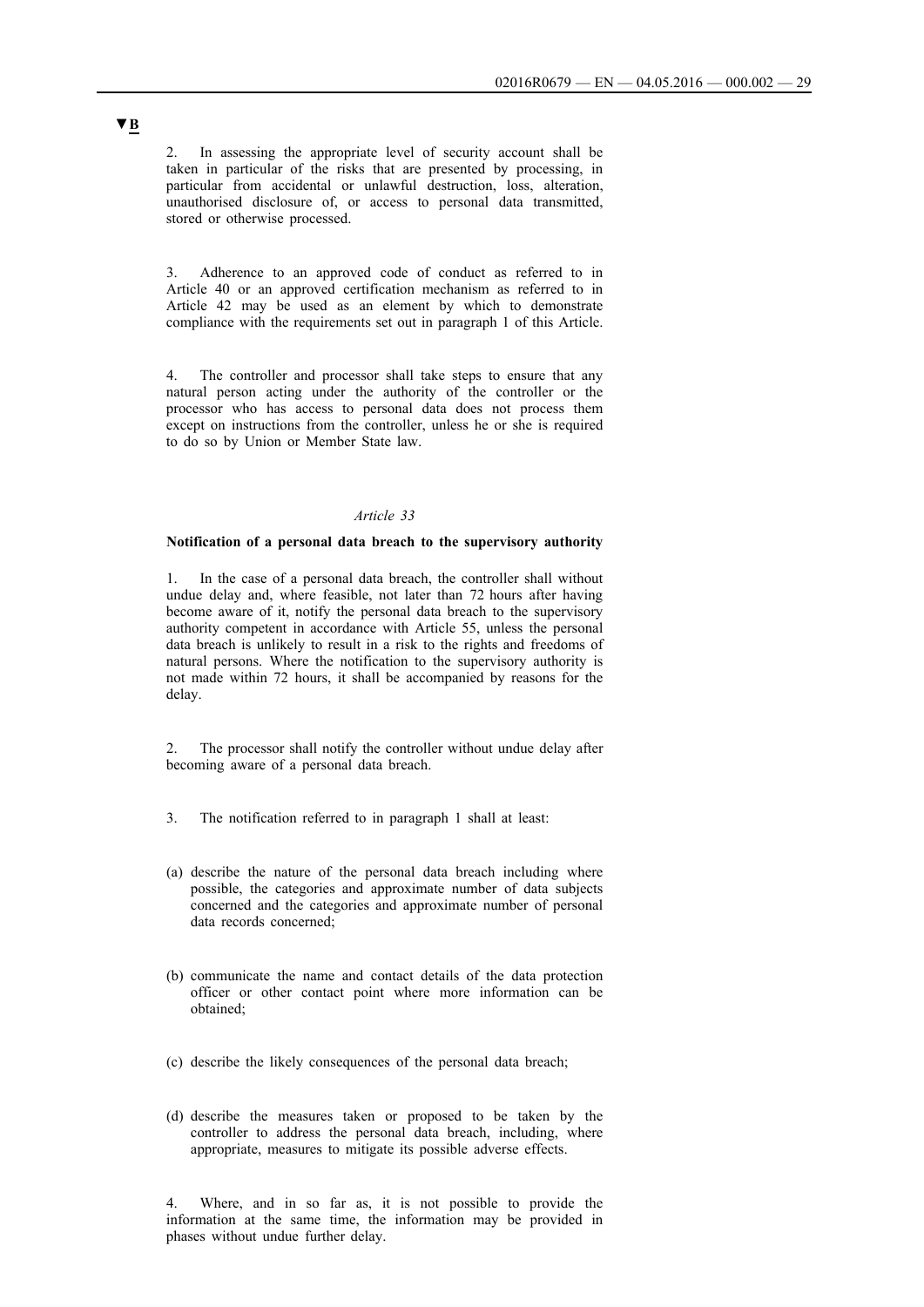5. The controller shall document any personal data breaches, comprising the facts relating to the personal data breach, its effects and the remedial action taken. That documentation shall enable the supervisory authority to verify compliance with this Article.

### *Article 34*

### **Communication of a personal data breach to the data subject**

1. When the personal data breach is likely to result in a high risk to the rights and freedoms of natural persons, the controller shall communicate the personal data breach to the data subject without undue delay.

2. The communication to the data subject referred to in paragraph 1 of this Article shall describe in clear and plain language the nature of the personal data breach and contain at least the information and measures referred to in points (b), (c) and (d) of Article 33(3).

3. The communication to the data subject referred to in paragraph 1 shall not be required if any of the following conditions are met:

- (a) the controller has implemented appropriate technical and organisational protection measures, and those measures were applied to the personal data affected by the personal data breach, in particular those that render the personal data unintelligible to any person who is not authorised to access it, such as encryption;
- (b) the controller has taken subsequent measures which ensure that the high risk to the rights and freedoms of data subjects referred to in paragraph 1 is no longer likely to materialise;
- (c) it would involve disproportionate effort. In such a case, there shall instead be a public communication or similar measure whereby the data subjects are informed in an equally effective manner.

4. If the controller has not already communicated the personal data breach to the data subject, the supervisory authority, having considered the likelihood of the personal data breach resulting in a high risk, may require it to do so or may decide that any of the conditions referred to in paragraph 3 are met.

### Section 3

### **Data protection impact assessment and prior c o n s u l t a t i o n**

#### *Article 35*

### **Data protection impact assessment**

1. Where a type of processing in particular using new technologies, and taking into account the nature, scope, context and purposes of the processing, is likely to result in a high risk to the rights and freedoms of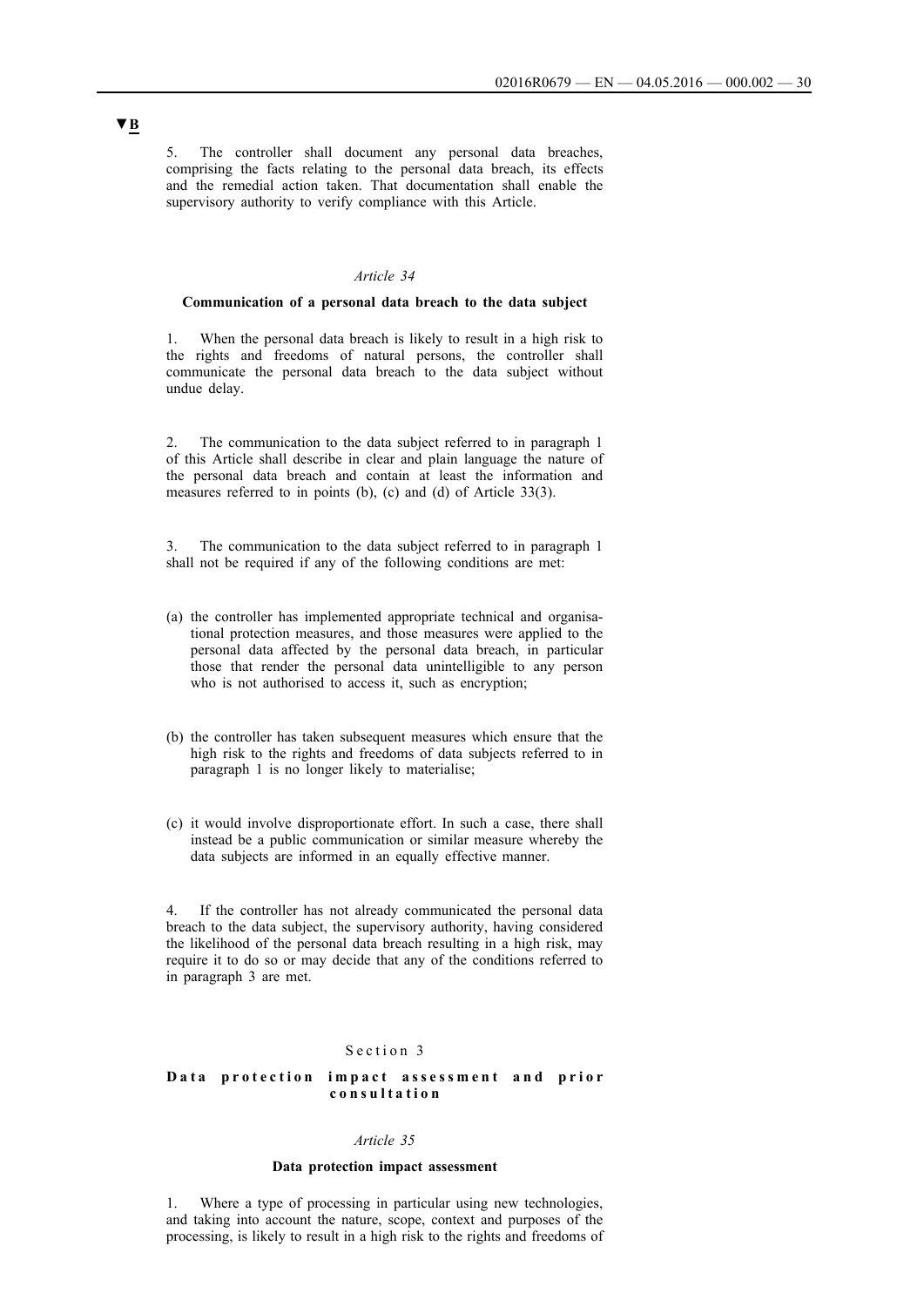natural persons, the controller shall, prior to the processing, carry out an assessment of the impact of the envisaged processing operations on the protection of personal data. A single assessment may address a set of similar processing operations that present similar high risks.

2. The controller shall seek the advice of the data protection officer, where designated, when carrying out a data protection impact assessment.

3. A data protection impact assessment referred to in paragraph 1 shall in particular be required in the case of:

- (a) a systematic and extensive evaluation of personal aspects relating to natural persons which is based on automated processing, including profiling, and on which decisions are based that produce legal effects concerning the natural person or similarly significantly affect the natural person;
- (b) processing on a large scale of special categories of data referred to in Article 9(1), or of personal data relating to criminal convictions and offences referred to in Article 10; or
- (c) a systematic monitoring of a publicly accessible area on a large scale.

4. The supervisory authority shall establish and make public a list of the kind of processing operations which are subject to the requirement for a data protection impact assessment pursuant to paragraph 1. The supervisory authority shall communicate those lists to the Board referred to in Article 68.

5. The supervisory authority may also establish and make public a list of the kind of processing operations for which no data protection impact assessment is required. The supervisory authority shall communicate those lists to the Board.

6. Prior to the adoption of the lists referred to in paragraphs 4 and 5, the competent supervisory authority shall apply the consistency mechanism referred to in Article 63 where such lists involve processing activities which are related to the offering of goods or services to data subjects or to the monitoring of their behaviour in several Member States, or may substantially affect the free movement of personal data within the Union.

- 7. The assessment shall contain at least:
- (a) a systematic description of the envisaged processing operations and the purposes of the processing, including, where applicable, the legitimate interest pursued by the controller;
- (b) an assessment of the necessity and proportionality of the processing operations in relation to the purposes;
- (c) an assessment of the risks to the rights and freedoms of data subjects referred to in paragraph 1; and
- (d) the measures envisaged to address the risks, including safeguards, security measures and mechanisms to ensure the protection of personal data and to demonstrate compliance with this Regulation taking into account the rights and legitimate interests of data subjects and other persons concerned.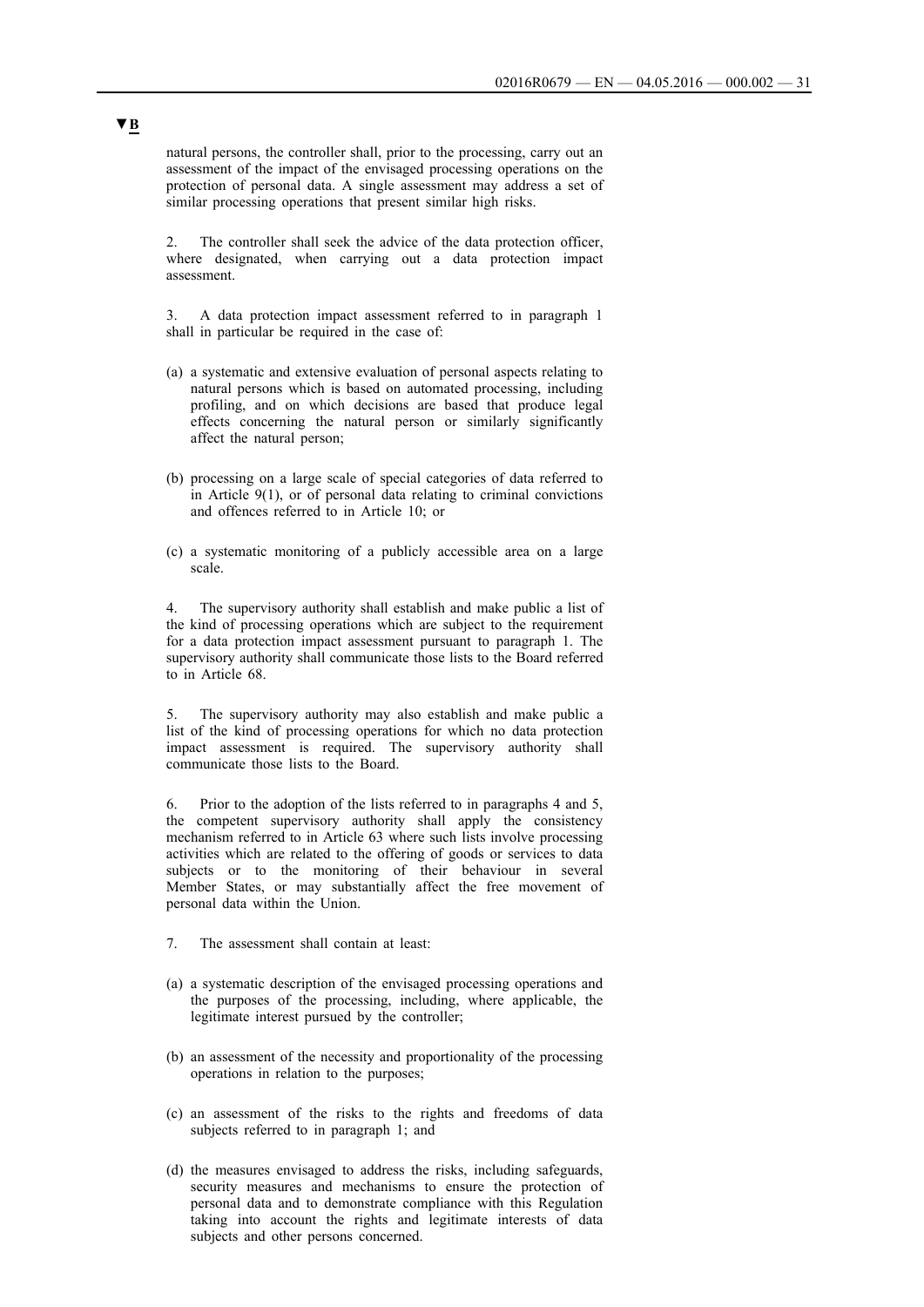8. Compliance with approved codes of conduct referred to in Article 40 by the relevant controllers or processors shall be taken into due account in assessing the impact of the processing operations performed by such controllers or processors, in particular for the purposes of a data protection impact assessment.

9. Where appropriate, the controller shall seek the views of data subjects or their representatives on the intended processing, without prejudice to the protection of commercial or public interests or the security of processing operations.

10. Where processing pursuant to point (c) or (e) of Article 6(1) has a legal basis in Union law or in the law of the Member State to which the controller is subject, that law regulates the specific processing operation or set of operations in question, and a data protection impact assessment has already been carried out as part of a general impact assessment in the context of the adoption of that legal basis, paragraphs 1 to 7 shall not apply unless Member States deem it to be necessary to carry out such an assessment prior to processing activities.

Where necessary, the controller shall carry out a review to assess if processing is performed in accordance with the data protection impact assessment at least when there is a change of the risk represented by processing operations.

### *Article 36*

### **Prior consultation**

1. The controller shall consult the supervisory authority prior to processing where a data protection impact assessment under Article 35 indicates that the processing would result in a high risk in the absence of measures taken by the controller to mitigate the risk.

2. Where the supervisory authority is of the opinion that the intended processing referred to in paragraph 1 would infringe this Regulation, in particular where the controller has insufficiently identified or mitigated the risk, the supervisory authority shall, within period of up to eight weeks of receipt of the request for consultation, provide written advice to the controller and, where applicable to the processor, and may use any of its powers referred to in Article 58. That period may be extended by six weeks, taking into account the complexity of the intended processing. The supervisory authority shall inform the controller and, where applicable, the processor, of any such extension within one month of receipt of the request for consultation together with the reasons for the delay. Those periods may be suspended until the supervisory authority has obtained information it has requested for the purposes of the consultation.

When consulting the supervisory authority pursuant to paragraph 1, the controller shall provide the supervisory authority with:

(a) where applicable, the respective responsibilities of the controller, joint controllers and processors involved in the processing, in particular for processing within a group of undertakings;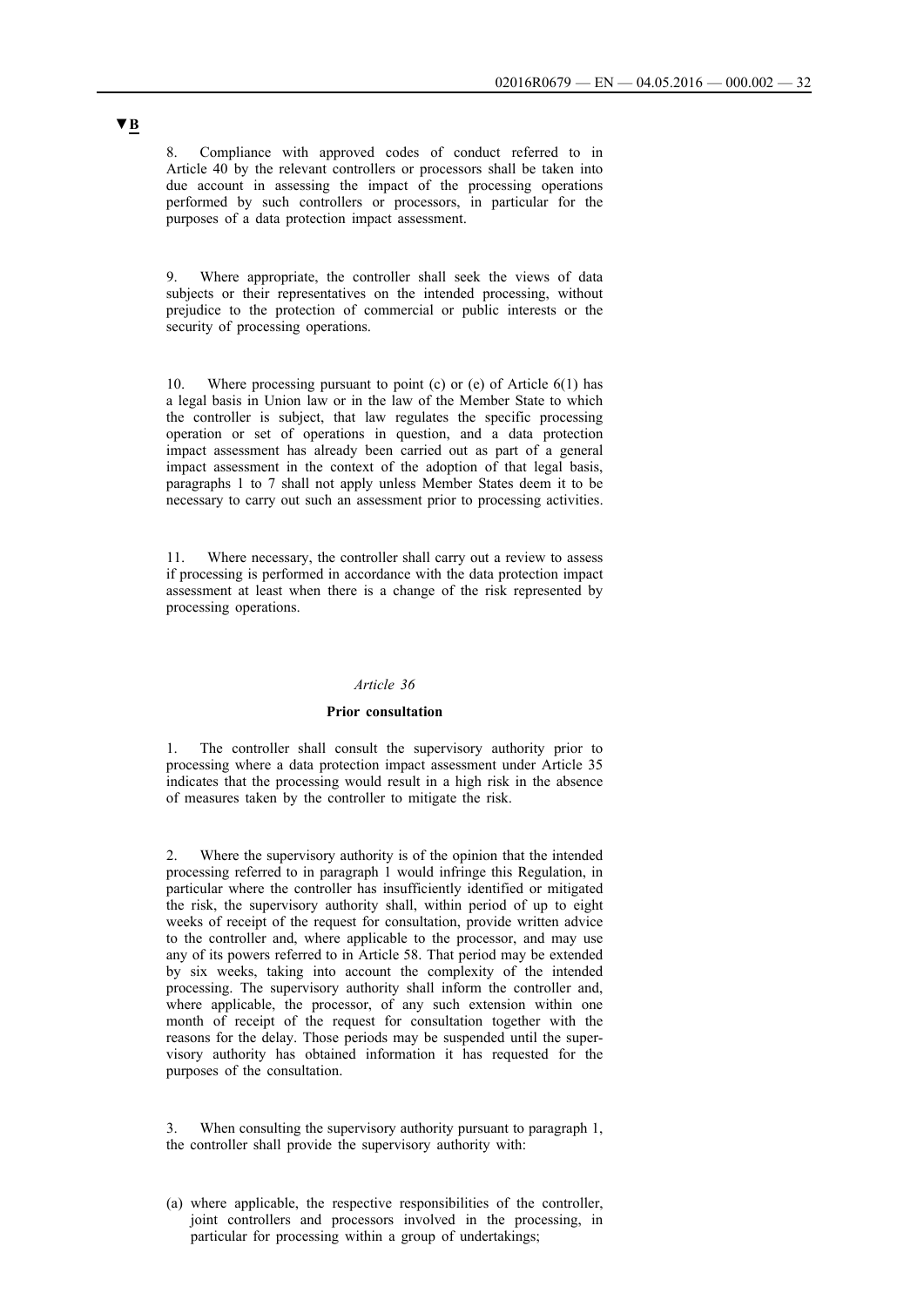- (b) the purposes and means of the intended processing;
- (c) the measures and safeguards provided to protect the rights and freedoms of data subjects pursuant to this Regulation;
- (d) where applicable, the contact details of the data protection officer;
- (e) the data protection impact assessment provided for in Article 35; and
- (f) any other information requested by the supervisory authority.

Member States shall consult the supervisory authority during the preparation of a proposal for a legislative measure to be adopted by a national parliament, or of a regulatory measure based on such a legislative measure, which relates to processing.

5. Notwithstanding paragraph 1, Member State law may require controllers to consult with, and obtain prior authorisation from, the supervisory authority in relation to processing by a controller for the performance of a task carried out by the controller in the public interest, including processing in relation to social protection and public health.

#### Section 4

#### **Data protection officer**

## *Article 37*

#### **Designation of the data protection officer**

1. The controller and the processor shall designate a data protection officer in any case where:

- (a) the processing is carried out by a public authority or body, except for courts acting in their judicial capacity;
- (b) the core activities of the controller or the processor consist of processing operations which, by virtue of their nature, their scope and/or their purposes, require regular and systematic monitoring of data subjects on a large scale; or

## **▼C1**

(c) the core activities of the controller or the processor consist of processing on a large scale of special categories of data pursuant to Article 9 or personal data relating to criminal convictions and offences referred to in Article 10.

## **▼B**

2. A group of undertakings may appoint a single data protection officer provided that a data protection officer is easily accessible from each establishment.

3. Where the controller or the processor is a public authority or body, a single data protection officer may be designated for several such authorities or bodies, taking account of their organisational structure and size.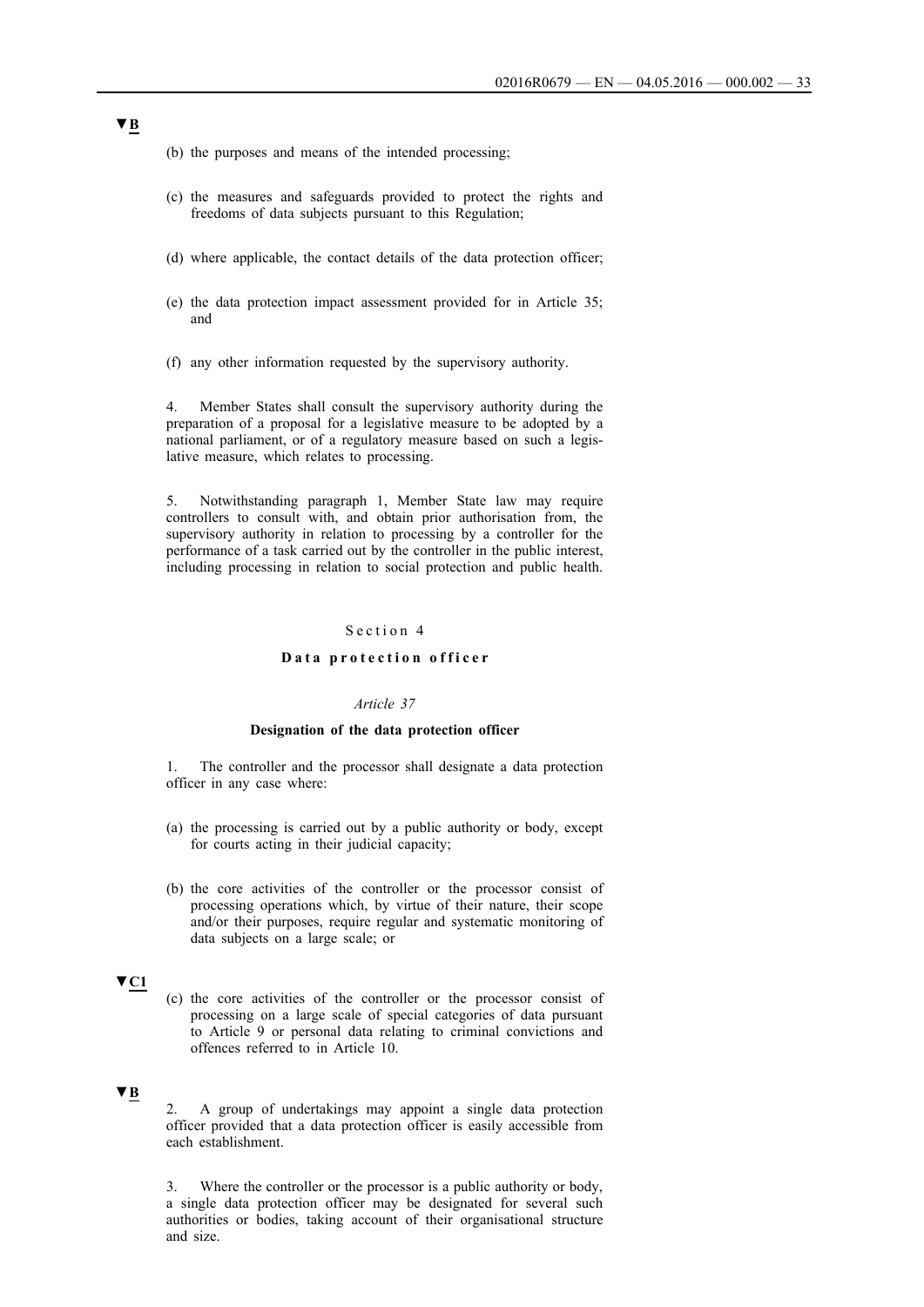4. In cases other than those referred to in paragraph 1, the controller or processor or associations and other bodies representing categories of controllers or processors may or, where required by Union or Member State law shall, designate a data protection officer. The data protection officer may act for such associations and other bodies representing controllers or processors.

5. The data protection officer shall be designated on the basis of professional qualities and, in particular, expert knowledge of data protection law and practices and the ability to fulfil the tasks referred to in Article 39.

6. The data protection officer may be a staff member of the controller or processor, or fulfil the tasks on the basis of a service contract.

The controller or the processor shall publish the contact details of the data protection officer and communicate them to the supervisory authority.

### *Article 38*

### **Position of the data protection officer**

1. The controller and the processor shall ensure that the data protection officer is involved, properly and in a timely manner, in all issues which relate to the protection of personal data.

2. The controller and processor shall support the data protection officer in performing the tasks referred to in Article 39 by providing resources necessary to carry out those tasks and access to personal data and processing operations, and to maintain his or her expert knowledge.

3. The controller and processor shall ensure that the data protection officer does not receive any instructions regarding the exercise of those tasks. He or she shall not be dismissed or penalised by the controller or the processor for performing his tasks. The data protection officer shall directly report to the highest management level of the controller or the processor.

4. Data subjects may contact the data protection officer with regard to all issues related to processing of their personal data and to the exercise of their rights under this Regulation.

5. The data protection officer shall be bound by secrecy or confidentiality concerning the performance of his or her tasks, in accordance with Union or Member State law.

6. The data protection officer may fulfil other tasks and duties. The controller or processor shall ensure that any such tasks and duties do not result in a conflict of interests.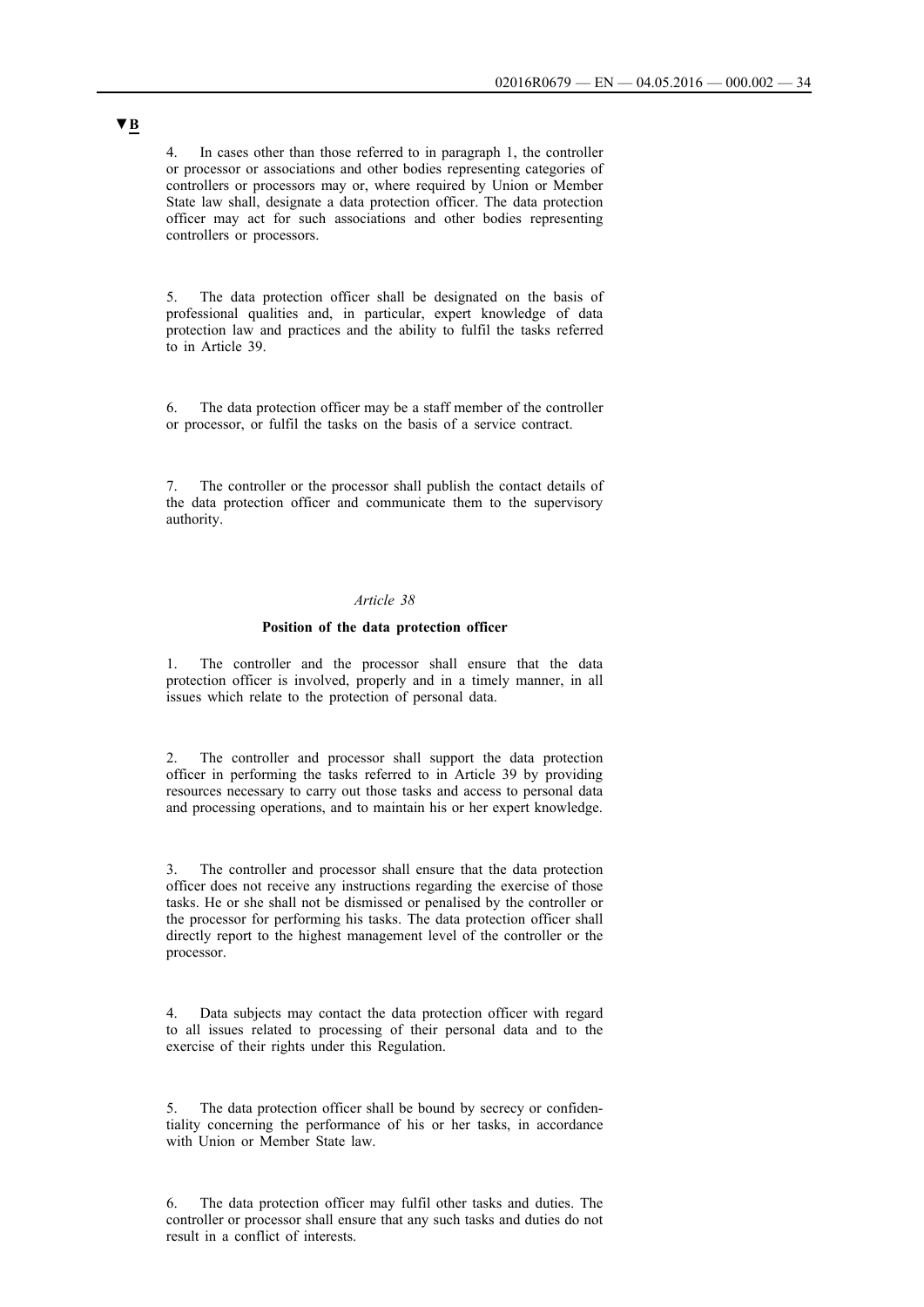## *Article 39*

### **Tasks of the data protection officer**

- 1. The data protection officer shall have at least the following tasks:
- (a) to inform and advise the controller or the processor and the employees who carry out processing of their obligations pursuant to this Regulation and to other Union or Member State data protection provisions;
- (b) to monitor compliance with this Regulation, with other Union or Member State data protection provisions and with the policies of the controller or processor in relation to the protection of personal data, including the assignment of responsibilities, awareness-raising and training of staff involved in processing operations, and the related audits;
- (c) to provide advice where requested as regards the data protection impact assessment and monitor its performance pursuant to Article 35;
- (d) to cooperate with the supervisory authority;
- (e) to act as the contact point for the supervisory authority on issues relating to processing, including the prior consultation referred to in Article 36, and to consult, where appropriate, with regard to any other matter.

2. The data protection officer shall in the performance of his or her tasks have due regard to the risk associated with processing operations, taking into account the nature, scope, context and purposes of processing.

## Section 5

## Codes of conduct and certification

#### *Article 40*

### **Codes of conduct**

1. The Member States, the supervisory authorities, the Board and the Commission shall encourage the drawing up of codes of conduct intended to contribute to the proper application of this Regulation, taking account of the specific features of the various processing sectors and the specific needs of micro, small and medium-sized enterprises.

2. Associations and other bodies representing categories of controllers or processors may prepare codes of conduct, or amend or extend such codes, for the purpose of specifying the application of this Regulation, such as with regard to:

(a) fair and transparent processing;

- (b) the legitimate interests pursued by controllers in specific contexts;
- (c) the collection of personal data;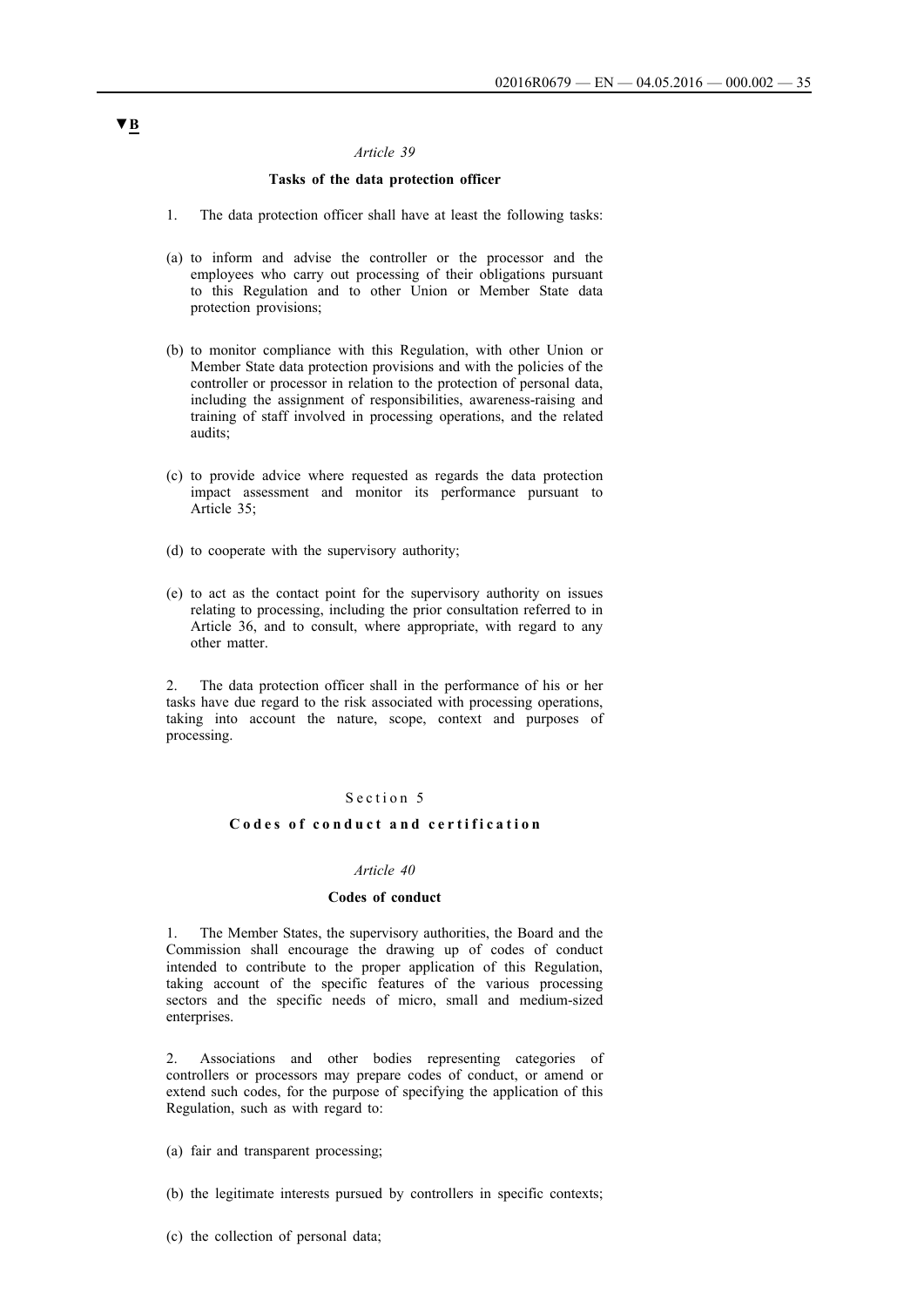- (d) the pseudonymisation of personal data;
- (e) the information provided to the public and to data subjects;
- (f) the exercise of the rights of data subjects;
- (g) the information provided to, and the protection of, children, and the manner in which the consent of the holders of parental responsibility over children is to be obtained;
- (h) the measures and procedures referred to in Articles 24 and 25 and the measures to ensure security of processing referred to in Article 32;
- (i) the notification of personal data breaches to supervisory authorities and the communication of such personal data breaches to data subjects;
- (j) the transfer of personal data to third countries or international organisations; or
- (k) out-of-court proceedings and other dispute resolution procedures for resolving disputes between controllers and data subjects with regard to processing, without prejudice to the rights of data subjects pursuant to Articles 77 and 79.

In addition to adherence by controllers or processors subject to this Regulation, codes of conduct approved pursuant to paragraph 5 of this Article and having general validity pursuant to paragraph 9 of this Article may also be adhered to by controllers or processors that are not subject to this Regulation pursuant to Article 3 in order to provide appropriate safeguards within the framework of personal data transfers to third countries or international organisations under the terms referred to in point (e) of Article 46(2). Such controllers or processors shall make binding and enforceable commitments, via contractual or other legally binding instruments, to apply those appropriate safeguards including with regard to the rights of data subjects.

4. A code of conduct referred to in paragraph 2 of this Article shall contain mechanisms which enable the body referred to in Article 41(1) to carry out the mandatory monitoring of compliance with its provisions by the controllers or processors which undertake to apply it, without prejudice to the tasks and powers of supervisory authorities competent pursuant to Article 55 or 56.

5. Associations and other bodies referred to in paragraph 2 of this Article which intend to prepare a code of conduct or to amend or extend an existing code shall submit the draft code, amendment or extension to the supervisory authority which is competent pursuant to Article 55. The supervisory authority shall provide an opinion on whether the draft code, amendment or extension complies with this Regulation and shall approve that draft code, amendment or extension if it finds that it provides sufficient appropriate safeguards.

6. Where the draft code, or amendment or extension is approved in accordance with paragraph 5, and where the code of conduct concerned does not relate to processing activities in several Member States, the supervisory authority shall register and publish the code.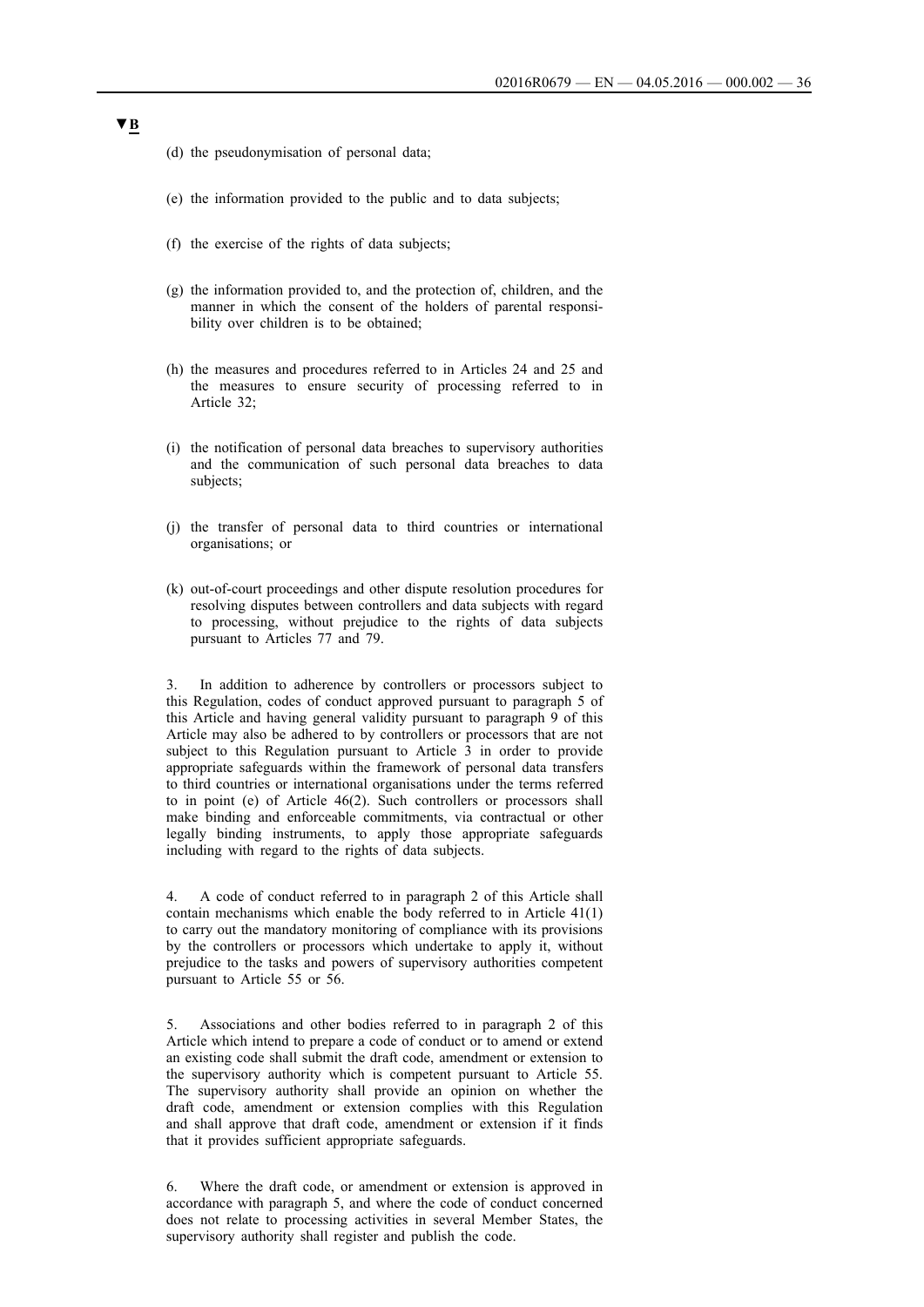7. Where a draft code of conduct relates to processing activities in several Member States, the supervisory authority which is competent pursuant to Article 55 shall, before approving the draft code, amendment or extension, submit it in the procedure referred to in Article 63 to the Board which shall provide an opinion on whether the draft code, amendment or extension complies with this Regulation or, in the situation referred to in paragraph 3 of this Article, provides appropriate safeguards.

8. Where the opinion referred to in paragraph 7 confirms that the draft code, amendment or extension complies with this Regulation, or, in the situation referred to in paragraph 3, provides appropriate safeguards, the Board shall submit its opinion to the Commission.

9. The Commission may, by way of implementing acts, decide that the approved code of conduct, amendment or extension submitted to it pursuant to paragraph 8 of this Article have general validity within the Union. Those implementing acts shall be adopted in accordance with the examination procedure set out in Article 93(2).

10. The Commission shall ensure appropriate publicity for the approved codes which have been decided as having general validity in accordance with paragraph 9.

11. The Board shall collate all approved codes of conduct, amendments and extensions in a register and shall make them publicly available by way of appropriate means.

## *Article 41*

### **Monitoring of approved codes of conduct**

1. Without prejudice to the tasks and powers of the competent supervisory authority under Articles 57 and 58, the monitoring of compliance with a code of conduct pursuant to Article 40 may be carried out by a body which has an appropriate level of expertise in relation to the subject-matter of the code and is accredited for that purpose by the competent supervisory authority.

2. A body as referred to in paragraph 1 may be accredited to monitor compliance with a code of conduct where that body has:

- (a) demonstrated its independence and expertise in relation to the subject-matter of the code to the satisfaction of the competent supervisory authority;
- (b) established procedures which allow it to assess the eligibility of controllers and processors concerned to apply the code, to monitor their compliance with its provisions and to periodically review its operation;
- (c) established procedures and structures to handle complaints about infringements of the code or the manner in which the code has been, or is being, implemented by a controller or processor, and to make those procedures and structures transparent to data subjects and the public; and
- (d) demonstrated to the satisfaction of the competent supervisory authority that its tasks and duties do not result in a conflict of interests.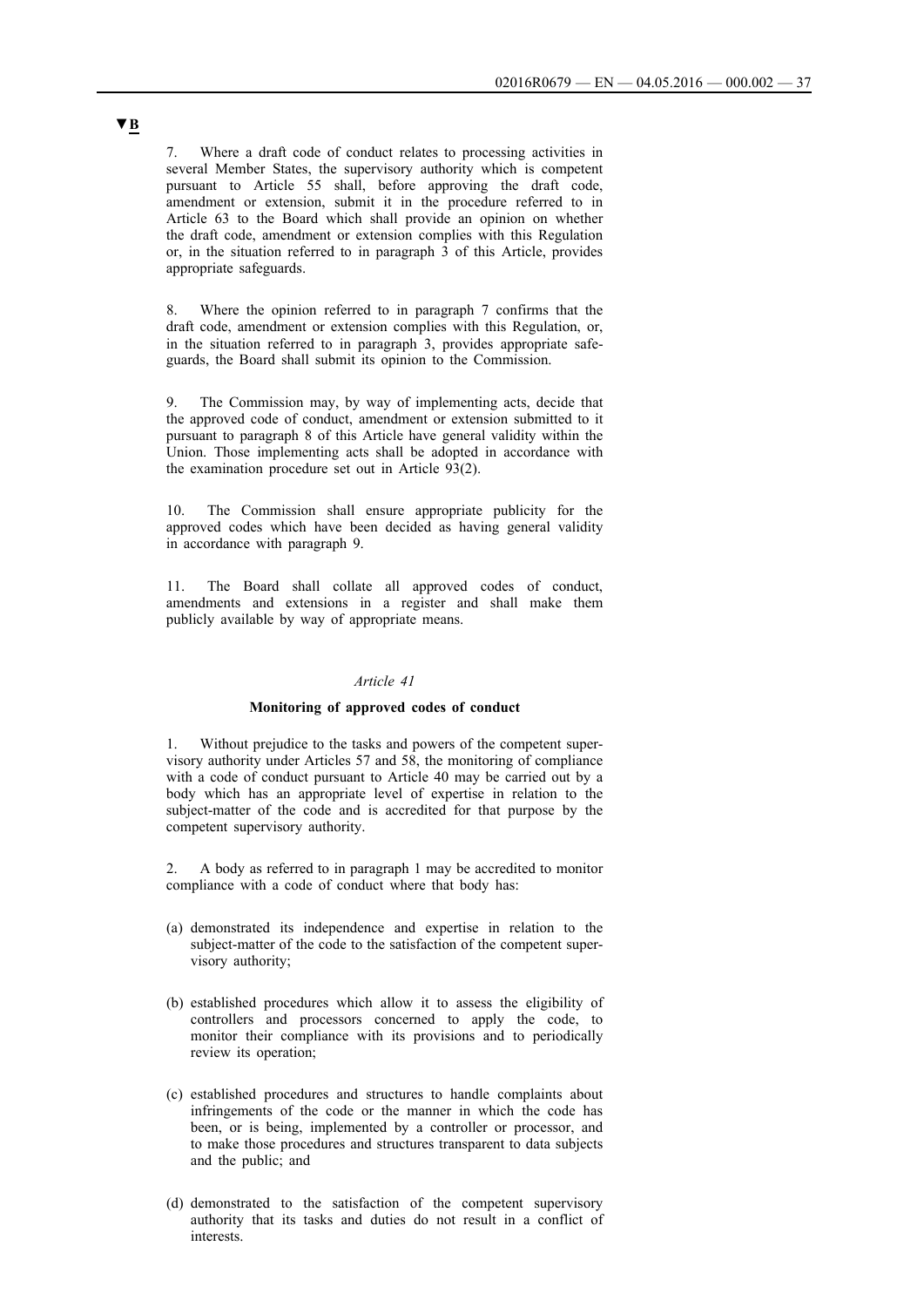# **▼C1**

3. The competent supervisory authority shall submit the draft requirements for accreditation of a body as referred to in paragraph 1 of this Article to the Board pursuant to the consistency mechanism referred to in Article 63.

# **▼B**

Without prejudice to the tasks and powers of the competent supervisory authority and the provisions of Chapter VIII, a body as referred to in paragraph 1 of this Article shall, subject to appropriate safeguards, take appropriate action in cases of infringement of the code by a controller or processor, including suspension or exclusion of the controller or processor concerned from the code. It shall inform the competent supervisory authority of such actions and the reasons for taking them.

# **▼C1**

5. The competent supervisory authority shall revoke the accreditation of a body as referred to in paragraph 1 if the requirements for accreditation are not, or are no longer, met or where actions taken by the body infringe this Regulation.

# **▼B**

6. This Article shall not apply to processing carried out by public authorities and bodies.

### *Article 42*

#### **Certification**

1. The Member States, the supervisory authorities, the Board and the Commission shall encourage, in particular at Union level, the establishment of data protection certification mechanisms and of data protection seals and marks, for the purpose of demonstrating compliance with this Regulation of processing operations by controllers and processors. The specific needs of micro, small and medium-sized enterprises shall be taken into account.

In addition to adherence by controllers or processors subject to this Regulation, data protection certification mechanisms, seals or marks approved pursuant to paragraph 5 of this Article may be established for the purpose of demonstrating the existence of appropriate safeguards provided by controllers or processors that are not subject to this Regulation pursuant to Article 3 within the framework of personal data transfers to third countries or international organisations under the terms referred to in point (f) of Article 46(2). Such controllers or processors shall make binding and enforceable commitments, via contractual or other legally binding instruments, to apply those appropriate safeguards, including with regard to the rights of data subjects.

3. The certification shall be voluntary and available via a process that is transparent.

4. A certification pursuant to this Article does not reduce the responsibility of the controller or the processor for compliance with this Regulation and is without prejudice to the tasks and powers of the supervisory authorities which are competent pursuant to Article 55 or 56.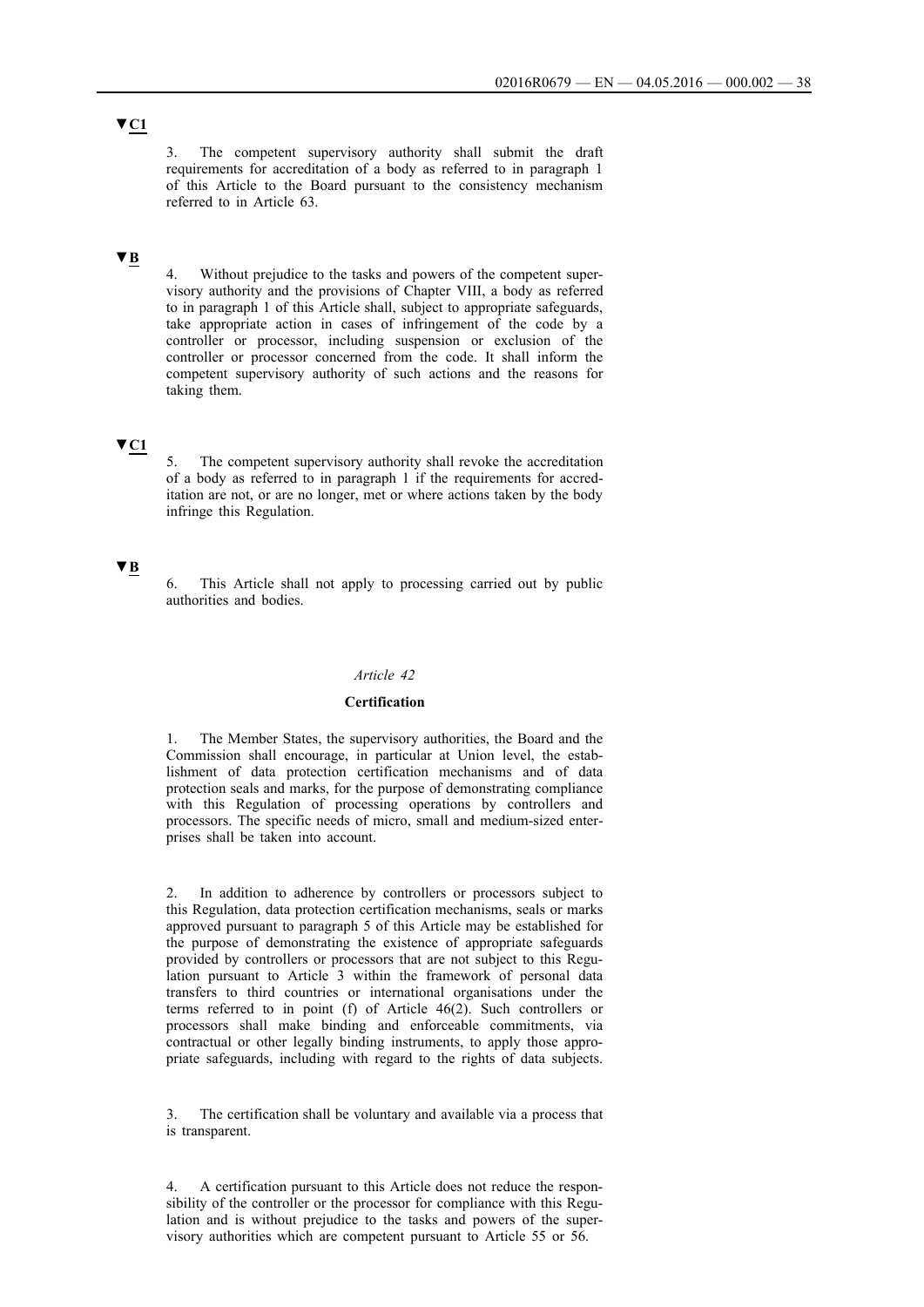5. A certification pursuant to this Article shall be issued by the certification bodies referred to in Article 43 or by the competent supervisory authority, on the basis of criteria approved by that competent supervisory authority pursuant to Article  $58(3)$  or by the Board pursuant to Article 63. Where the criteria are approved by the Board, this may result in a common certification, the European Data Protection Seal.

6. The controller or processor which submits its processing to the certification mechanism shall provide the certification body referred to in Article 43, or where applicable, the competent supervisory authority, with all information and access to its processing activities which are necessary to conduct the certification procedure.

# **▼C1**

7. Certification shall be issued to a controller or processor for a maximum period of three years and may be renewed, under the same conditions, provided that the relevant criteria continue to be met. Certification shall be withdrawn, as applicable, by the certification bodies referred to in Article 43 or by the competent supervisory authority where the criteria for the certification are not or are no longer met.

# **▼B**

8. The Board shall collate all certification mechanisms and data protection seals and marks in a register and shall make them publicly available by any appropriate means.

### *Article 43*

### **Certification bodies**

1. Without prejudice to the tasks and powers of the competent supervisory authority under Articles 57 and 58, certification bodies which have an appropriate level of expertise in relation to data protection shall, after informing the supervisory authority in order to allow it to exercise its powers pursuant to point (h) of Article 58(2) where necessary, issue and renew certification. Member States shall ensure that those certification bodies are accredited by one or both of the following:

- (a) the supervisory authority which is competent pursuant to Article 55 or 56;
- (b) the national accreditation body named in accordance with Regulation (EC) No 765/2008 of the European Parliament and of the Council  $(1)$  in accordance with EN-ISO/IEC 17065/2012 and with the additional requirements established by the supervisory authority which is competent pursuant to Article 55 or 56.

2. Certification bodies referred to in paragraph 1 shall be accredited in accordance with that paragraph only where they have:

(a) demonstrated their independence and expertise in relation to the subject-matter of the certification to the satisfaction of the competent supervisory authority;

<sup>(1)</sup> Regulation (EC) No 765/2008 of the European Parliament and of the Council of 9 July 2008 setting out the requirements for accreditation and market surveillance relating to the marketing of products and repealing Regulation (EEC) No 339/93 (OJ L 218, 13.8.2008, p. 30).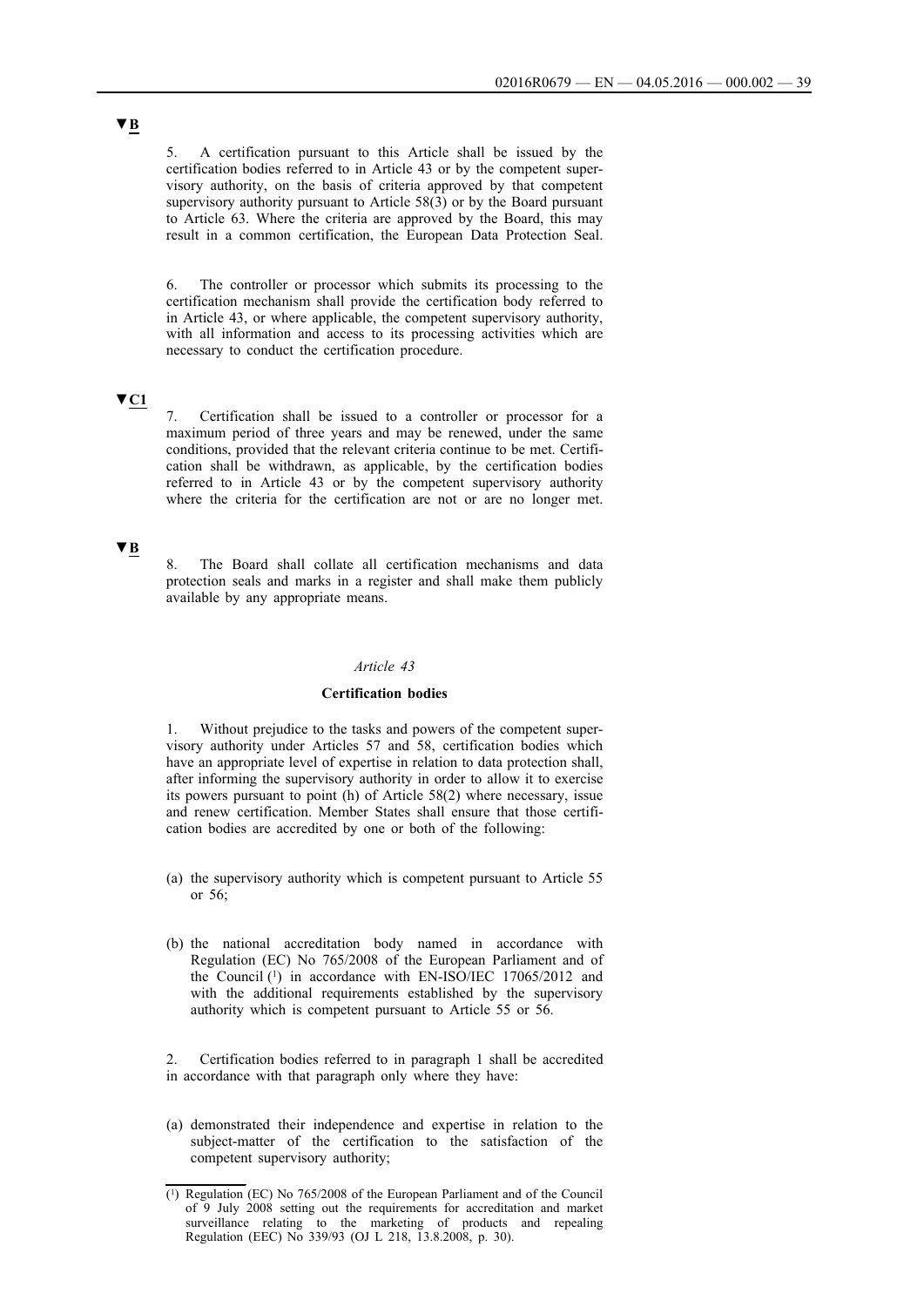- (b) undertaken to respect the criteria referred to in Article 42(5) and approved by the supervisory authority which is competent pursuant to Article 55 or 56 or by the Board pursuant to Article 63;
- (c) established procedures for the issuing, periodic review and withdrawal of data protection certification, seals and marks;
- (d) established procedures and structures to handle complaints about infringements of the certification or the manner in which the certification has been, or is being, implemented by the controller or processor, and to make those procedures and structures transparent to data subjects and the public; and
- (e) demonstrated, to the satisfaction of the competent supervisory authority, that their tasks and duties do not result in a conflict of interests.

3. **►C1** The accreditation of certification bodies as referred to in paragraphs 1 and 2 of this Article shall take place on the basis of requirements approved by the supervisory authority which is competent pursuant to Article 55 or 56 or by the Board pursuant to Article 63.  $\blacktriangleleft$  In the case of accreditation pursuant to point (b) of paragraph 1 of this Article, those requirements shall complement those envisaged in Regulation (EC) No 765/2008 and the technical rules that describe the methods and procedures of the certification **bodies** 

4. The certification bodies referred to in paragraph 1 shall be responsible for the proper assessment leading to the certification or the withdrawal of such certification without prejudice to the responsibility of the controller or processor for compliance with this Regulation. The accreditation shall be issued for a maximum period of five years and may be renewed on the same conditions provided that the certification body meets the requirements set out in this Article.

5. The certification bodies referred to in paragraph 1 shall provide the competent supervisory authorities with the reasons for granting or withdrawing the requested certification.

# **▼C1**

The requirements referred to in paragraph 3 of this Article and the criteria referred to in Article 42(5) shall be made public by the supervisory authority in an easily accessible form. The supervisory authorities shall also transmit those requirements and criteria to the Board.

# **▼B**

7. Without prejudice to Chapter VIII, the competent supervisory authority or the national accreditation body shall revoke an accreditation of a certification body pursuant to paragraph 1 of this Article where the conditions for the accreditation are not, or are no longer, met or where actions taken by a certification body infringe this Regulation.

8. The Commission shall be empowered to adopt delegated acts in accordance with Article 92 for the purpose of specifying the requirements to be taken into account for the data protection certification mechanisms referred to in Article 42(1).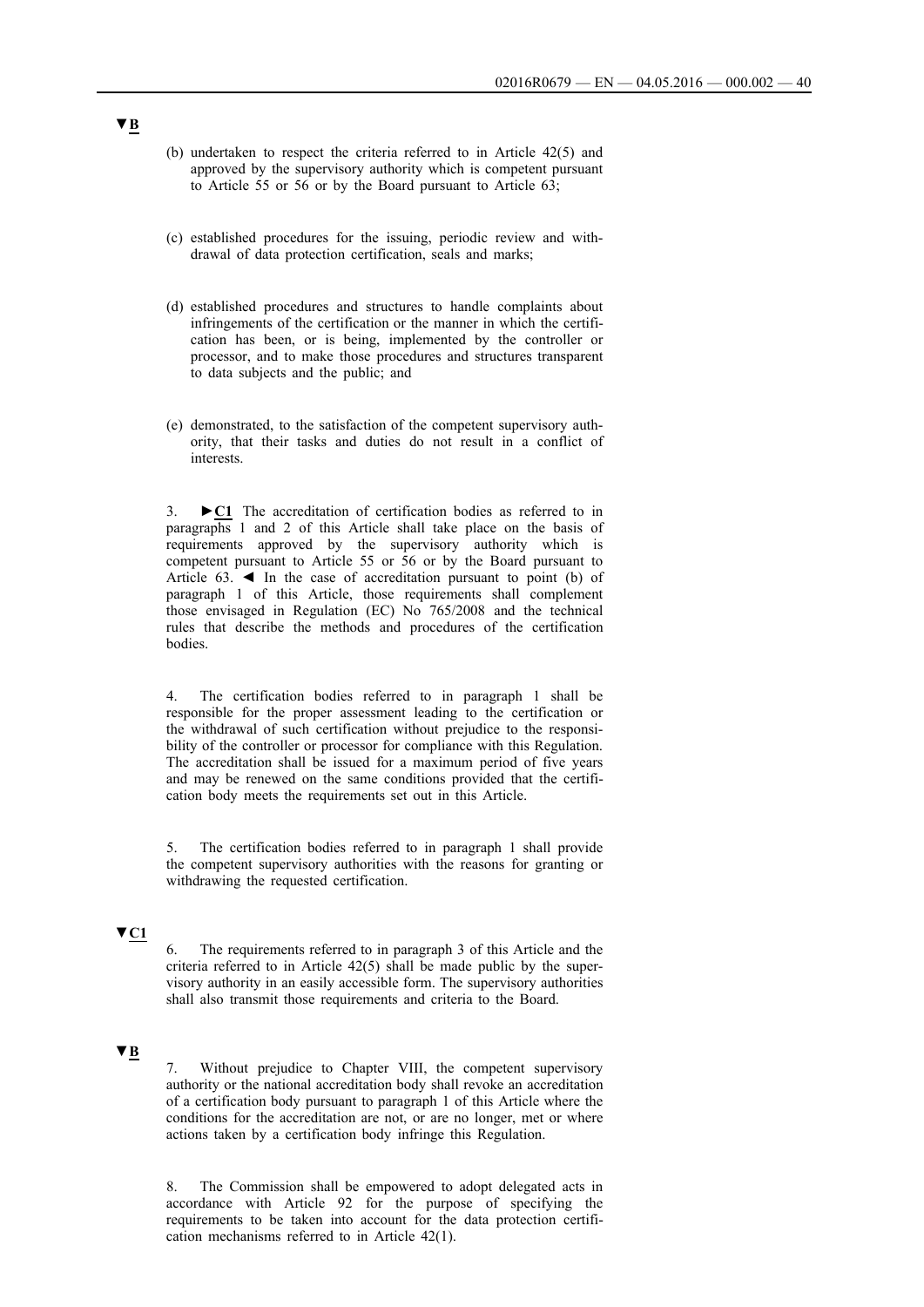9. The Commission may adopt implementing acts laying down technical standards for certification mechanisms and data protection seals and marks, and mechanisms to promote and recognise those certification mechanisms, seals and marks. Those implementing acts shall be adopted in accordance with the examination procedure referred to in Article 93(2).

#### *CHAPTER V*

## *Transfers of personal data to third countries or international organisations*

#### *Article 44*

## **General principle for transfers**

Any transfer of personal data which are undergoing processing or are intended for processing after transfer to a third country or to an international organisation shall take place only if, subject to the other provisions of this Regulation, the conditions laid down in this Chapter are complied with by the controller and processor, including for onward transfers of personal data from the third country or an international organisation to another third country or to another international organisation. All provisions in this Chapter shall be applied in order to ensure that the level of protection of natural persons guaranteed by this Regulation is not undermined.

# *Article 45*

#### **Transfers on the basis of an adequacy decision**

1. A transfer of personal data to a third country or an international organisation may take place where the Commission has decided that the third country, a territory or one or more specified sectors within that third country, or the international organisation in question ensures an adequate level of protection. Such a transfer shall not require any specific authorisation.

When assessing the adequacy of the level of protection, the Commission shall, in particular, take account of the following elements:

- (a) the rule of law, respect for human rights and fundamental freedoms, relevant legislation, both general and sectoral, including concerning public security, defence, national security and criminal law and the access of public authorities to personal data, as well as the implementation of such legislation, data protection rules, professional rules and security measures, including rules for the onward transfer of personal data to another third country or international organisation which are complied with in that country or international organisation, case-law, as well as effective and enforceable data subject rights and effective administrative and judicial redress for the data subjects whose personal data are being transferred;
- (b) the existence and effective functioning of one or more independent supervisory authorities in the third country or to which an international organisation is subject, with responsibility for ensuring and enforcing compliance with the data protection rules, including adequate enforcement powers, for assisting and advising the data subjects in exercising their rights and for cooperation with the supervisory authorities of the Member States; and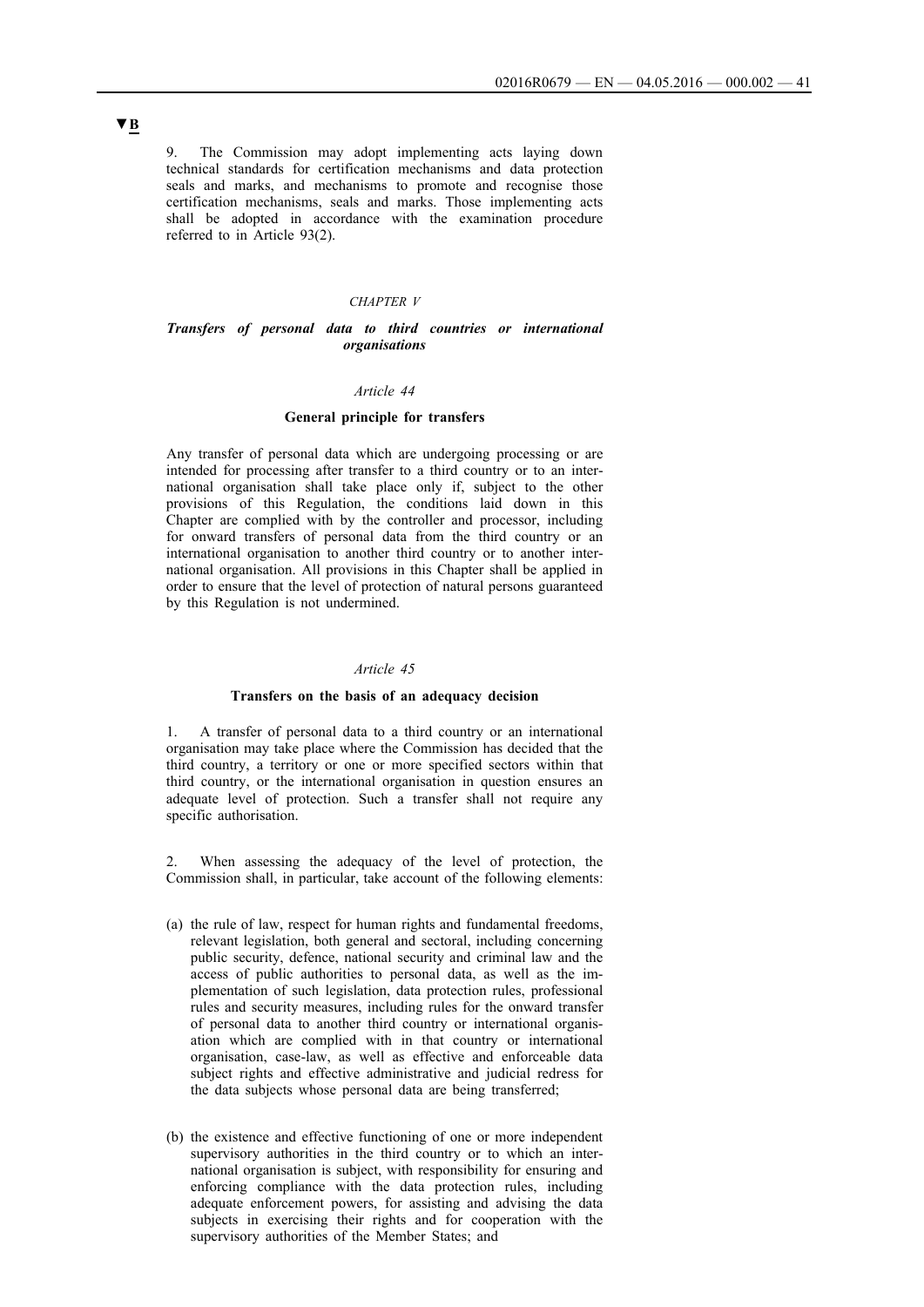(c) the international commitments the third country or international organisation concerned has entered into, or other obligations arising from legally binding conventions or instruments as well as from its participation in multilateral or regional systems, in particular in relation to the protection of personal data.

3. The Commission, after assessing the adequacy of the level of protection, may decide, by means of implementing act, that a third country, a territory or one or more specified sectors within a third country, or an international organisation ensures an adequate level of protection within the meaning of paragraph 2 of this Article. The implementing act shall provide for a mechanism for a periodic review, at least every four years, which shall take into account all relevant developments in the third country or international organisation. The implementing act shall specify its territorial and sectoral application and, where applicable, identify the supervisory authority or authorities referred to in point (b) of paragraph 2 of this Article. The implementing act shall be adopted in accordance with the examination procedure referred to in Article 93(2).

4. The Commission shall, on an ongoing basis, monitor developments in third countries and international organisations that could affect the functioning of decisions adopted pursuant to paragraph 3 of this Article and decisions adopted on the basis of Article 25(6) of Directive 95/46/EC.

5. The Commission shall, where available information reveals, in particular following the review referred to in paragraph 3 of this Article, that a third country, a territory or one or more specified sectors within a third country, or an international organisation no longer ensures an adequate level of protection within the meaning of paragraph 2 of this Article, to the extent necessary, repeal, amend or suspend the decision referred to in paragraph 3 of this Article by means of implementing acts without retro-active effect. Those implementing acts shall be adopted in accordance with the examination procedure referred to in Article 93(2).

On duly justified imperative grounds of urgency, the Commission shall adopt immediately applicable implementing acts in accordance with the procedure referred to in Article 93(3).

6. The Commission shall enter into consultations with the third country or international organisation with a view to remedying the situation giving rise to the decision made pursuant to paragraph 5.

7. A decision pursuant to paragraph 5 of this Article is without prejudice to transfers of personal data to the third country, a territory or one or more specified sectors within that third country, or the international organisation in question pursuant to Articles 46 to 49.

8. The Commission shall publish in the *Official Journal of the European Union* and on its website a list of the third countries, territories and specified sectors within a third country and international organisations for which it has decided that an adequate level of protection is or is no longer ensured.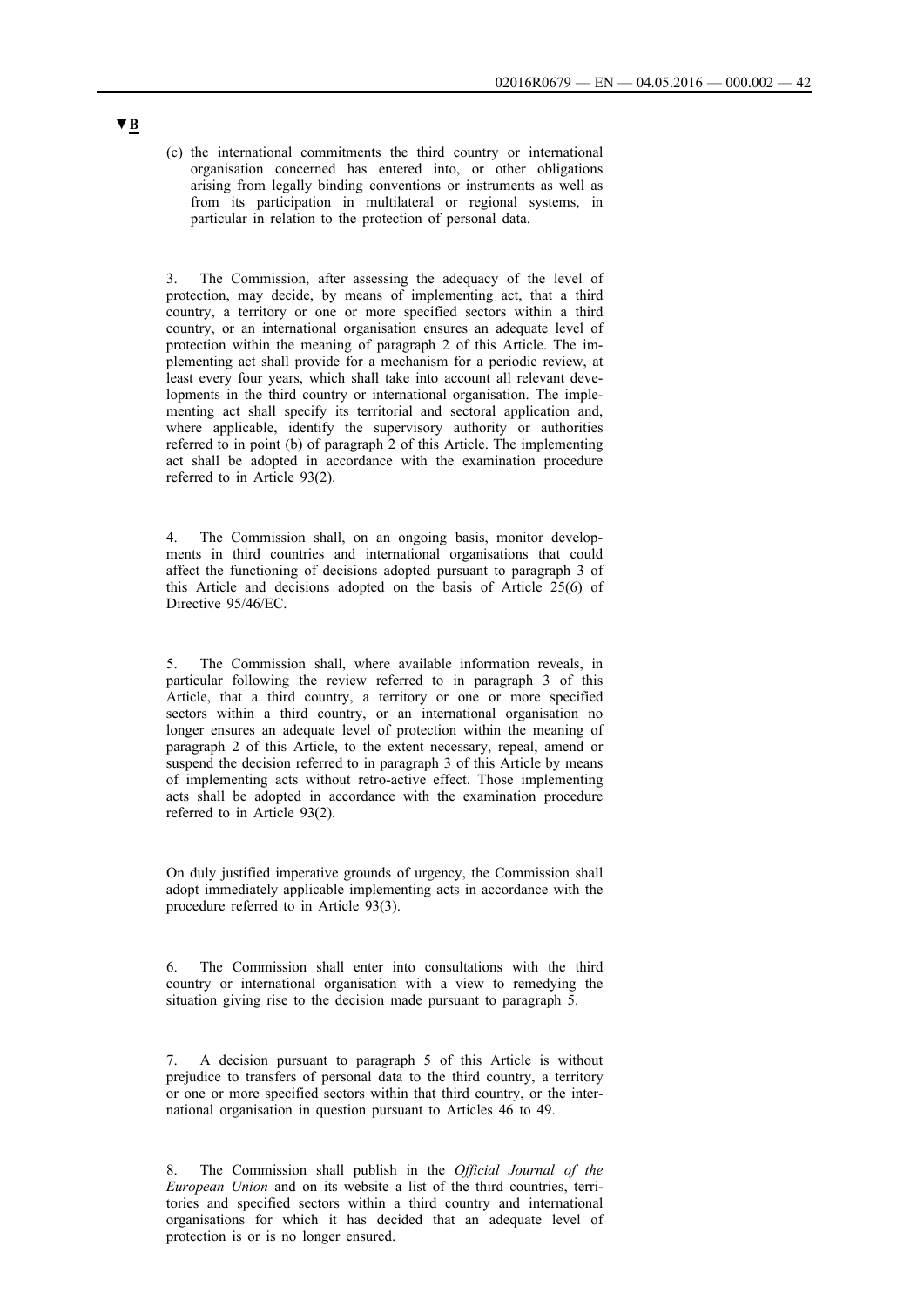Decisions adopted by the Commission on the basis of Article 25(6) of Directive 95/46/EC shall remain in force until amended, replaced or repealed by a Commission Decision adopted in accordance with paragraph 3 or 5 of this Article.

#### *Article 46*

#### **Transfers subject to appropriate safeguards**

1. In the absence of a decision pursuant to Article 45(3), a controller or processor may transfer personal data to a third country or an international organisation only if the controller or processor has provided appropriate safeguards, and on condition that enforceable data subject rights and effective legal remedies for data subjects are available.

2. The appropriate safeguards referred to in paragraph 1 may be provided for, without requiring any specific authorisation from a supervisory authority, by:

- (a) a legally binding and enforceable instrument between public authorities or bodies;
- (b) binding corporate rules in accordance with Article 47;
- (c) standard data protection clauses adopted by the Commission in accordance with the examination procedure referred to in Article 93(2);
- (d) standard data protection clauses adopted by a supervisory authority and approved by the Commission pursuant to the examination procedure referred to in Article 93(2);
- (e) an approved code of conduct pursuant to Article 40 together with binding and enforceable commitments of the controller or processor in the third country to apply the appropriate safeguards, including as regards data subjects' rights; or
- (f) an approved certification mechanism pursuant to Article 42 together with binding and enforceable commitments of the controller or processor in the third country to apply the appropriate safeguards, including as regards data subjects' rights.

3. Subject to the authorisation from the competent supervisory authority, the appropriate safeguards referred to in paragraph 1 may also be provided for, in particular, by:

- (a) contractual clauses between the controller or processor and the controller, processor or the recipient of the personal data in the third country or international organisation; or
- (b) provisions to be inserted into administrative arrangements between public authorities or bodies which include enforceable and effective data subject rights.

4. The supervisory authority shall apply the consistency mechanism referred to in Article 63 in the cases referred to in paragraph 3 of this Article.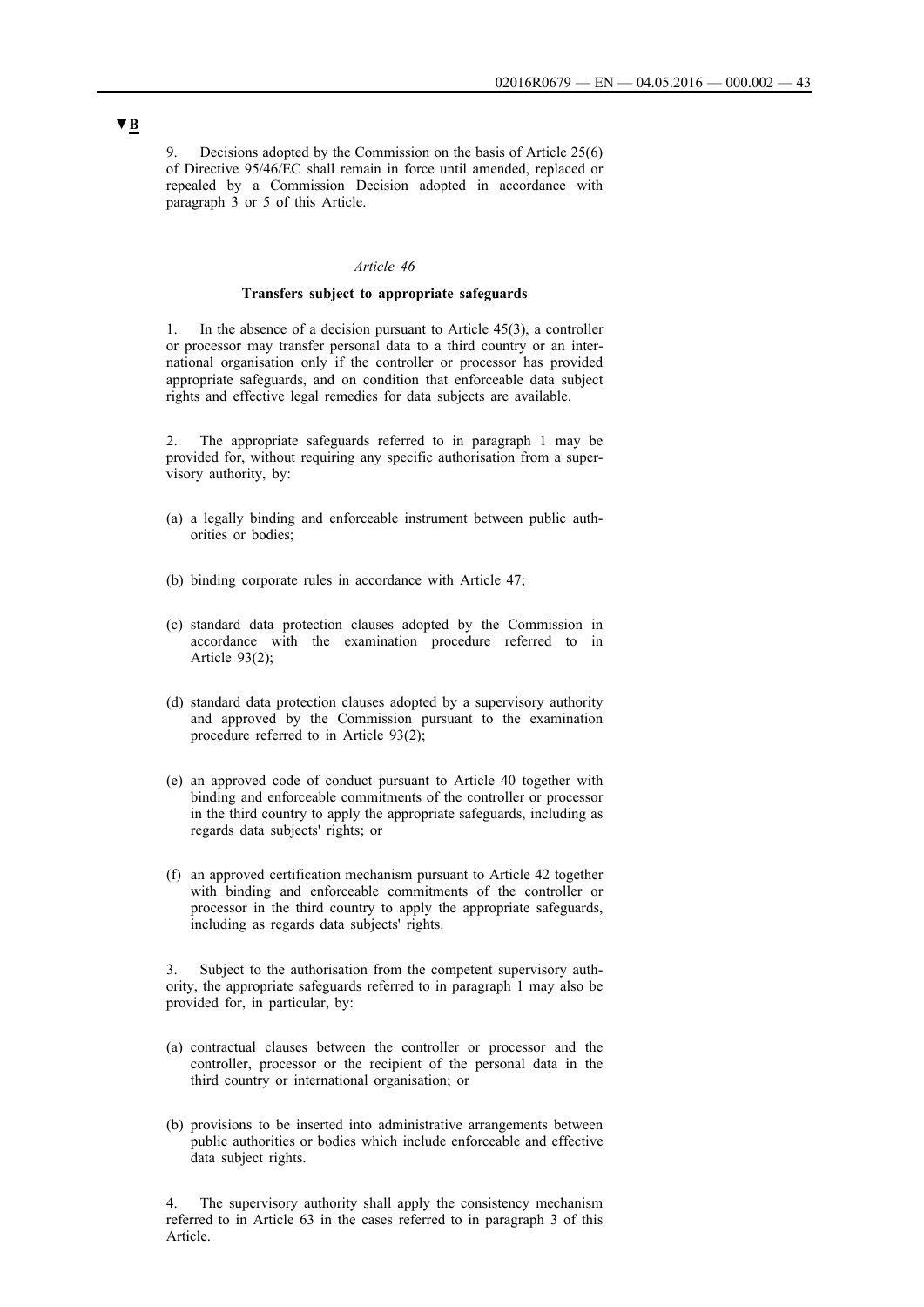5. Authorisations by a Member State or supervisory authority on the basis of Article 26(2) of Directive 95/46/EC shall remain valid until amended, replaced or repealed, if necessary, by that supervisory authority. Decisions adopted by the Commission on the basis of Article 26(4) of Directive 95/46/EC shall remain in force until amended, replaced or repealed, if necessary, by a Commission Decision adopted in accordance with paragraph 2 of this Article.

### *Article 47*

### **Binding corporate rules**

1. The competent supervisory authority shall approve binding corporate rules in accordance with the consistency mechanism set out in Article 63, provided that they:

- (a) are legally binding and apply to and are enforced by every member concerned of the group of undertakings, or group of enterprises engaged in a joint economic activity, including their employees;
- (b) expressly confer enforceable rights on data subjects with regard to the processing of their personal data; and
- (c) fulfil the requirements laid down in paragraph 2.

2. The binding corporate rules referred to in paragraph 1 shall specify at least:

- (a) the structure and contact details of the group of undertakings, or group of enterprises engaged in a joint economic activity and of each of its members;
- (b) the data transfers or set of transfers, including the categories of personal data, the type of processing and its purposes, the type of data subjects affected and the identification of the third country or countries in question;
- (c) their legally binding nature, both internally and externally;
- (d) the application of the general data protection principles, in particular purpose limitation, data minimisation, limited storage periods, data quality, data protection by design and by default, legal basis for processing, processing of special categories of personal data, measures to ensure data security, and the requirements in respect of onward transfers to bodies not bound by the binding corporate rules;
- (e) the rights of data subjects in regard to processing and the means to exercise those rights, including the right not to be subject to decisions based solely on automated processing, including profiling in accordance with Article 22, the right to lodge a complaint with the competent supervisory authority and before the competent courts of the Member States in accordance with Article 79, and to obtain redress and, where appropriate, compensation for a breach of the binding corporate rules;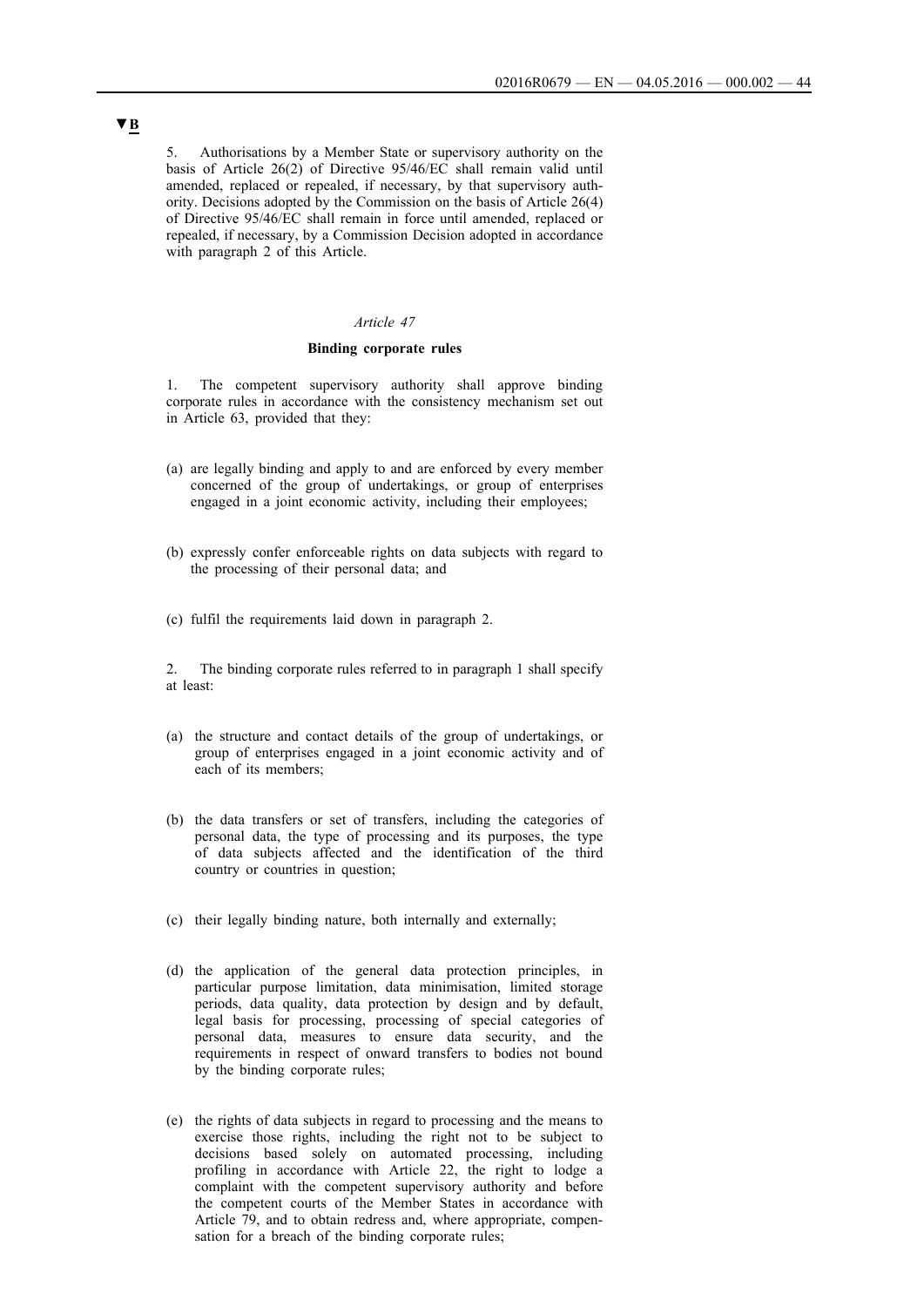- (f) the acceptance by the controller or processor established on the territory of a Member State of liability for any breaches of the binding corporate rules by any member concerned not established in the Union; the controller or the processor shall be exempt from that liability, in whole or in part, only if it proves that that member is not responsible for the event giving rise to the damage;
- (g) how the information on the binding corporate rules, in particular on the provisions referred to in points  $(d)$ ,  $(e)$  and  $(f)$  of this paragraph is provided to the data subjects in addition to Articles 13 and 14;
- (h) the tasks of any data protection officer designated in accordance with Article 37 or any other person or entity in charge of the monitoring compliance with the binding corporate rules within the group of undertakings, or group of enterprises engaged in a joint economic activity, as well as monitoring training and complaint-handling;
- (i) the complaint procedures;
- (j) the mechanisms within the group of undertakings, or group of enterprises engaged in a joint economic activity for ensuring the verification of compliance with the binding corporate rules. Such mechanisms shall include data protection audits and methods for ensuring corrective actions to protect the rights of the data subject. Results of such verification should be communicated to the person or entity referred to in point (h) and to the board of the controlling undertaking of a group of undertakings, or of the group of enterprises engaged in a joint economic activity, and should be available upon request to the competent supervisory authority;
- (k) the mechanisms for reporting and recording changes to the rules and reporting those changes to the supervisory authority;
- (l) the cooperation mechanism with the supervisory authority to ensure compliance by any member of the group of undertakings, or group of enterprises engaged in a joint economic activity, in particular by making available to the supervisory authority the results of verifications of the measures referred to in point (j);
- (m) the mechanisms for reporting to the competent supervisory authority any legal requirements to which a member of the group of undertakings, or group of enterprises engaged in a joint economic activity is subject in a third country which are likely to have a substantial adverse effect on the guarantees provided by the binding corporate rules; and
- (n) the appropriate data protection training to personnel having permanent or regular access to personal data.

3. The Commission may specify the format and procedures for the exchange of information between controllers, processors and supervisory authorities for binding corporate rules within the meaning of this Article. Those implementing acts shall be adopted in accordance with the examination procedure set out in Article 93(2).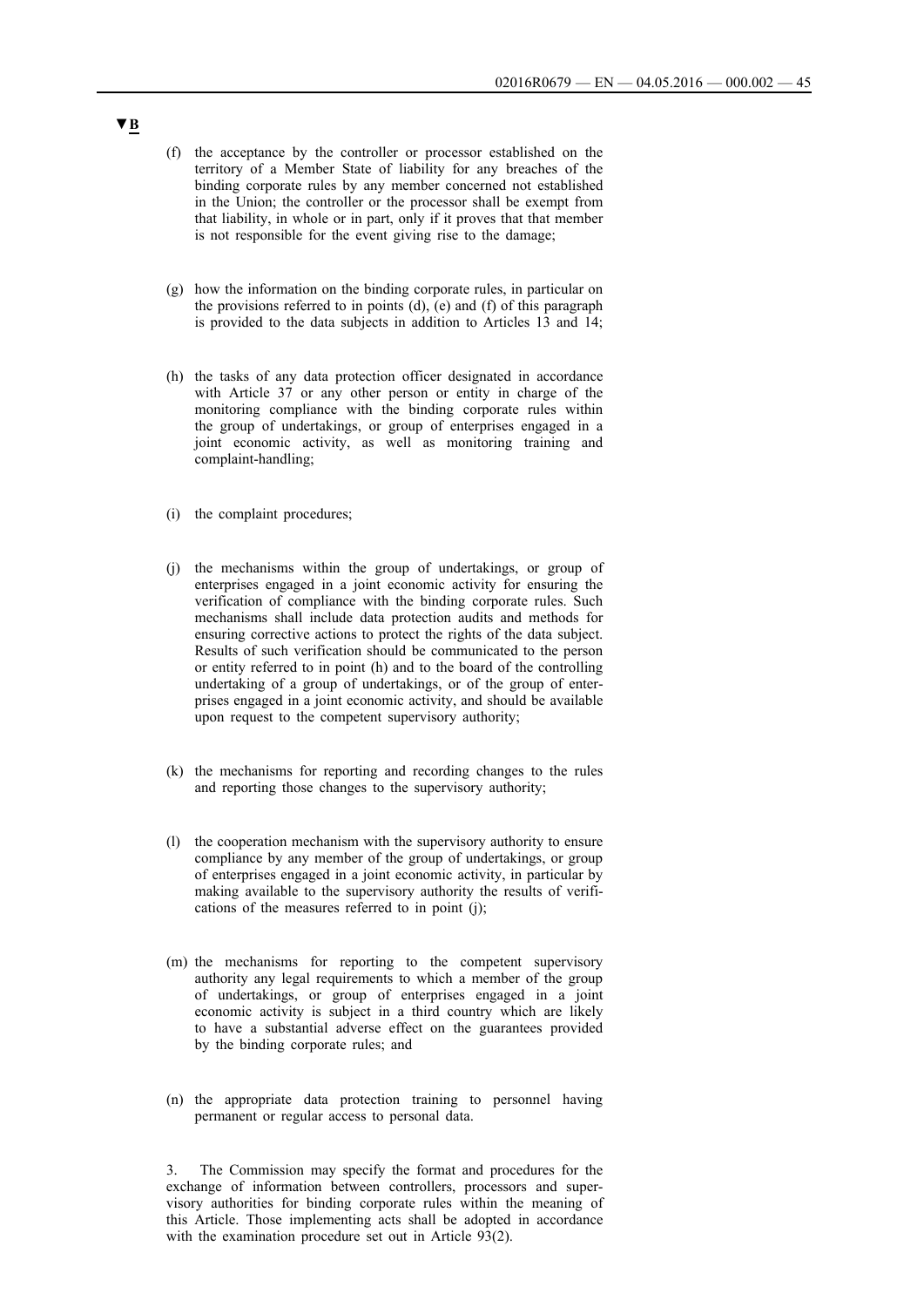#### *Article 48*

#### **Transfers or disclosures not authorised by Union law**

Any judgment of a court or tribunal and any decision of an administrative authority of a third country requiring a controller or processor to transfer or disclose personal data may only be recognised or enforceable in any manner if based on an international agreement, such as a mutual legal assistance treaty, in force between the requesting third country and the Union or a Member State, without prejudice to other grounds for transfer pursuant to this Chapter.

# *Article 49*

## **Derogations for specific situations**

1. In the absence of an adequacy decision pursuant to Article 45(3), or of appropriate safeguards pursuant to Article 46, including binding corporate rules, a transfer or a set of transfers of personal data to a third country or an international organisation shall take place only on one of the following conditions:

- (a) the data subject has explicitly consented to the proposed transfer, after having been informed of the possible risks of such transfers for the data subject due to the absence of an adequacy decision and appropriate safeguards;
- (b) the transfer is necessary for the performance of a contract between the data subject and the controller or the implementation of pre-contractual measures taken at the data subject's request;
- (c) the transfer is necessary for the conclusion or performance of a contract concluded in the interest of the data subject between the controller and another natural or legal person;
- (d) the transfer is necessary for important reasons of public interest;
- (e) the transfer is necessary for the establishment, exercise or defence of legal claims;
- (f) the transfer is necessary in order to protect the vital interests of the data subject or of other persons, where the data subject is physically or legally incapable of giving consent;
- (g) the transfer is made from a register which according to Union or Member State law is intended to provide information to the public and which is open to consultation either by the public in general or by any person who can demonstrate a legitimate interest, but only to the extent that the conditions laid down by Union or Member State law for consultation are fulfilled in the particular case.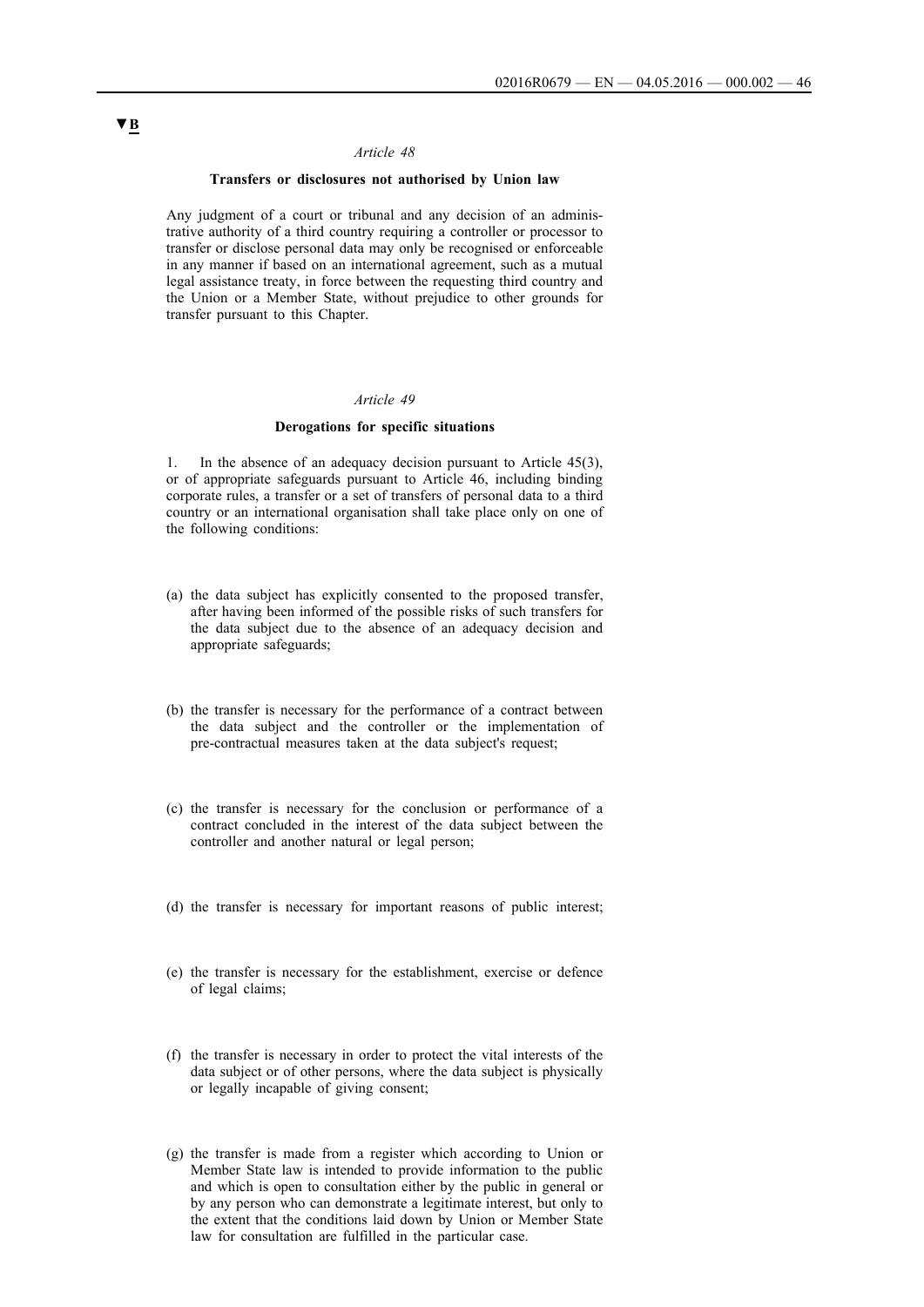Where a transfer could not be based on a provision in Article 45 or 46, including the provisions on binding corporate rules, and none of the derogations for a specific situation referred to in the first subparagraph of this paragraph is applicable, a transfer to a third country or an international organisation may take place only if the transfer is not repetitive, concerns only a limited number of data subjects, is necessary for the purposes of compelling legitimate interests pursued by the controller which are not overridden by the interests or rights and freedoms of the data subject, and the controller has assessed all the circumstances surrounding the data transfer and has on the basis of that assessment provided suitable safeguards with regard to the protection of personal data. The controller shall inform the supervisory authority of the transfer. The controller shall, in addition to providing the information referred to in Articles 13 and 14, inform the data subject of the transfer and on the compelling legitimate interests pursued.

2. A transfer pursuant to point (g) of the first subparagraph of paragraph 1 shall not involve the entirety of the personal data or entire categories of the personal data contained in the register. Where the register is intended for consultation by persons having a legitimate interest, the transfer shall be made only at the request of those persons or if they are to be the recipients.

3. Points (a), (b) and (c) of the first subparagraph of paragraph 1 and the second subparagraph thereof shall not apply to activities carried out by public authorities in the exercise of their public powers.

The public interest referred to in point (d) of the first subparagraph of paragraph 1 shall be recognised in Union law or in the law of the Member State to which the controller is subject.

5. In the absence of an adequacy decision, Union or Member State law may, for important reasons of public interest, expressly set limits to the transfer of specific categories of personal data to a third country or an international organisation. Member States shall notify such provisions to the Commission.

6. The controller or processor shall document the assessment as well as the suitable safeguards referred to in the second subparagraph of paragraph 1 of this Article in the records referred to in Article 30.

### *Article 50*

#### **International cooperation for the protection of personal data**

In relation to third countries and international organisations, the Commission and supervisory authorities shall take appropriate steps to:

- (a) develop international cooperation mechanisms to facilitate the effective enforcement of legislation for the protection of personal data;
- (b) provide international mutual assistance in the enforcement of legislation for the protection of personal data, including through notification, complaint referral, investigative assistance and information exchange, subject to appropriate safeguards for the protection of personal data and other fundamental rights and freedoms;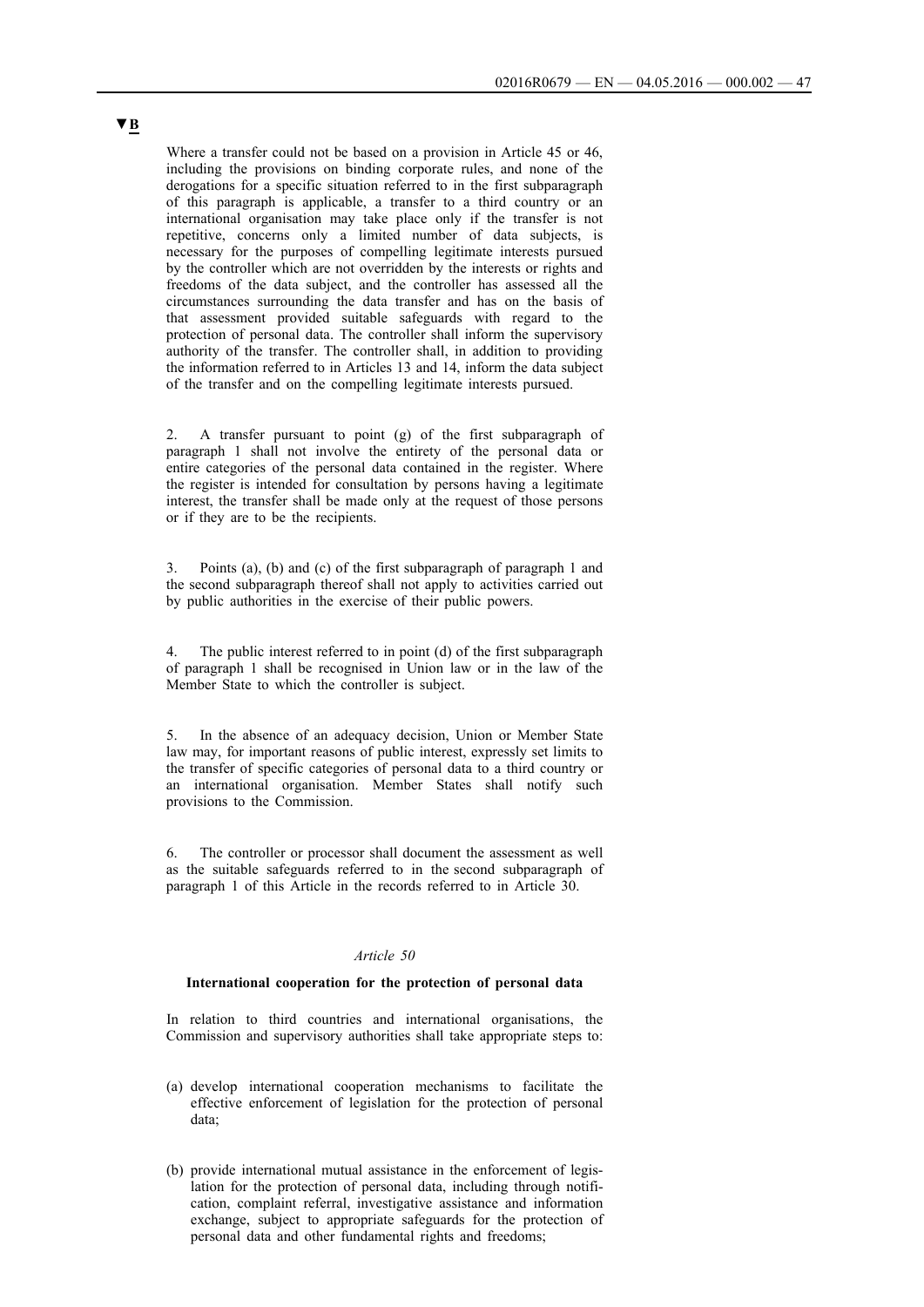- (c) engage relevant stakeholders in discussion and activities aimed at furthering international cooperation in the enforcement of legislation for the protection of personal data;
- (d) promote the exchange and documentation of personal data protection legislation and practice, including on jurisdictional conflicts with third countries.

## *CHAPTER VI*

## *Independent supervisory authorities*

## Section 1

# **I n d e p e n d e n t s t a t u s**

### *Article 51*

## **Supervisory authority**

1. Each Member State shall provide for one or more independent public authorities to be responsible for monitoring the application of this Regulation, in order to protect the fundamental rights and freedoms of natural persons in relation to processing and to facilitate the free flow of personal data within the Union ('supervisory authority').

Each supervisory authority shall contribute to the consistent application of this Regulation throughout the Union. For that purpose, the supervisory authorities shall cooperate with each other and the Commission in accordance with Chapter VII.

3. Where more than one supervisory authority is established in a Member State, that Member State shall designate the supervisory authority which is to represent those authorities in the Board and shall set out the mechanism to ensure compliance by the other authorities with the rules relating to the consistency mechanism referred to in Article 63.

4. Each Member State shall notify to the Commission the provisions of its law which it adopts pursuant to this Chapter, by 25 May 2018 and, without delay, any subsequent amendment affecting them.

# *Article 52*

### **Independence**

Each supervisory authority shall act with complete independence in performing its tasks and exercising its powers in accordance with this Regulation.

The member or members of each supervisory authority shall, in the performance of their tasks and exercise of their powers in accordance with this Regulation, remain free from external influence, whether direct or indirect, and shall neither seek nor take instructions from anybody.

3. Member or members of each supervisory authority shall refrain from any action incompatible with their duties and shall not, during their term of office, engage in any incompatible occupation, whether gainful or not.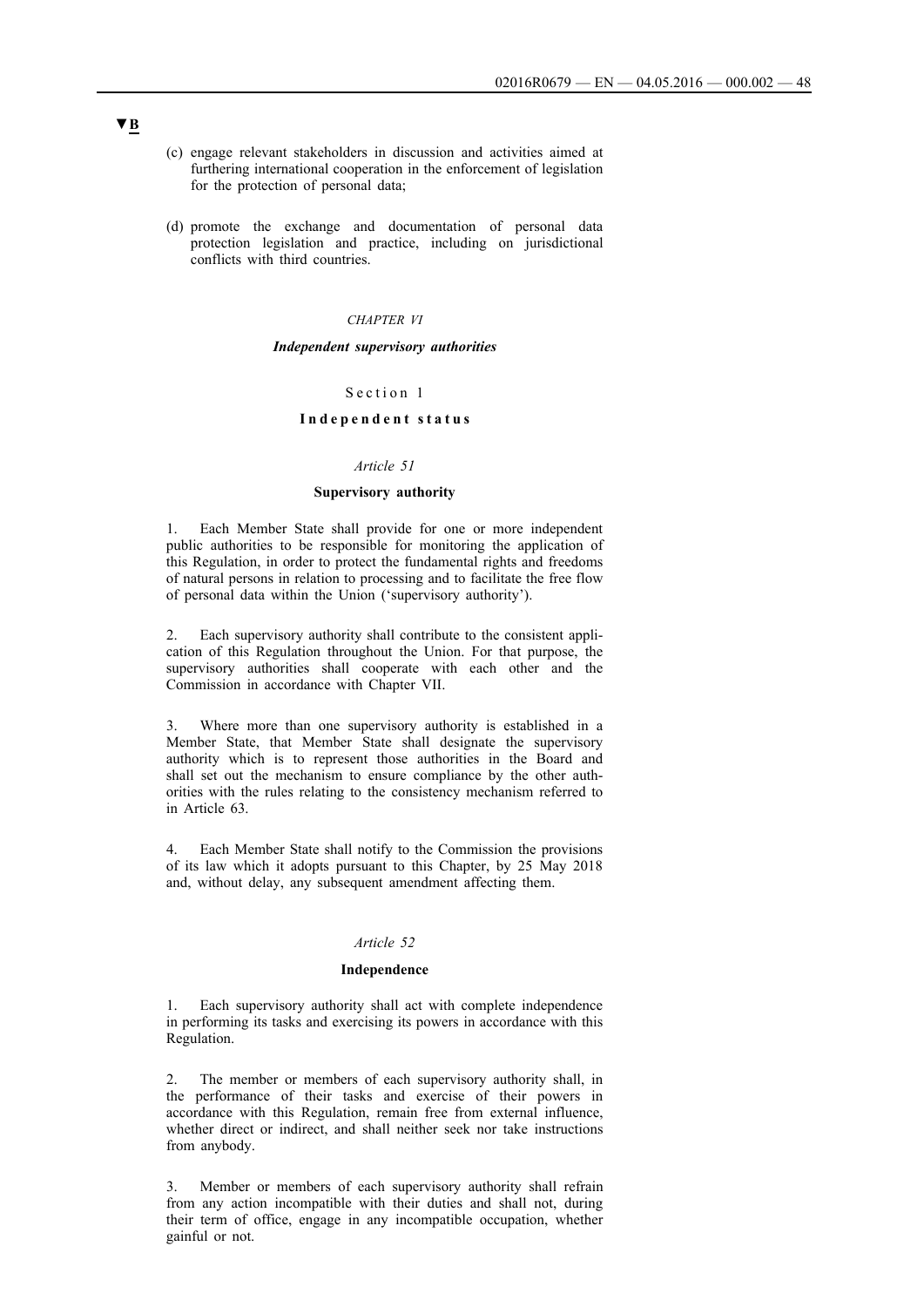4. Each Member State shall ensure that each supervisory authority is provided with the human, technical and financial resources, premises and infrastructure necessary for the effective performance of its tasks and exercise of its powers, including those to be carried out in the context of mutual assistance, cooperation and participation in the Board.

5. Each Member State shall ensure that each supervisory authority chooses and has its own staff which shall be subject to the exclusive direction of the member or members of the supervisory authority concerned.

6. Each Member State shall ensure that each supervisory authority is subject to financial control which does not affect its independence and that it has separate, public annual budgets, which may be part of the overall state or national budget.

# *Article 53*

## **General conditions for the members of the supervisory authority**

1. Member States shall provide for each member of their supervisory authorities to be appointed by means of a transparent procedure by:

- their parliament;
- their government;
- their head of State; or
- an independent body entrusted with the appointment under Member State law.

2. Each member shall have the qualifications, experience and skills, in particular in the area of the protection of personal data, required to perform its duties and exercise its powers.

3. The duties of a member shall end in the event of the expiry of the term of office, resignation or compulsory retirement, in accordance with the law of the Member State concerned.

4. A member shall be dismissed only in cases of serious misconduct or if the member no longer fulfils the conditions required for the performance of the duties.

#### *Article 54*

## **Rules on the establishment of the supervisory authority**

- 1. Each Member State shall provide by law for all of the following:
- (a) the establishment of each supervisory authority;
- (b) the qualifications and eligibility conditions required to be appointed as member of each supervisory authority;
- (c) the rules and procedures for the appointment of the member or members of each supervisory authority;
- (d) the duration of the term of the member or members of each supervisory authority of no less than four years, except for the first appointment after 24 May 2016, part of which may take place for a shorter period where that is necessary to protect the independence of the supervisory authority by means of a staggered appointment procedure;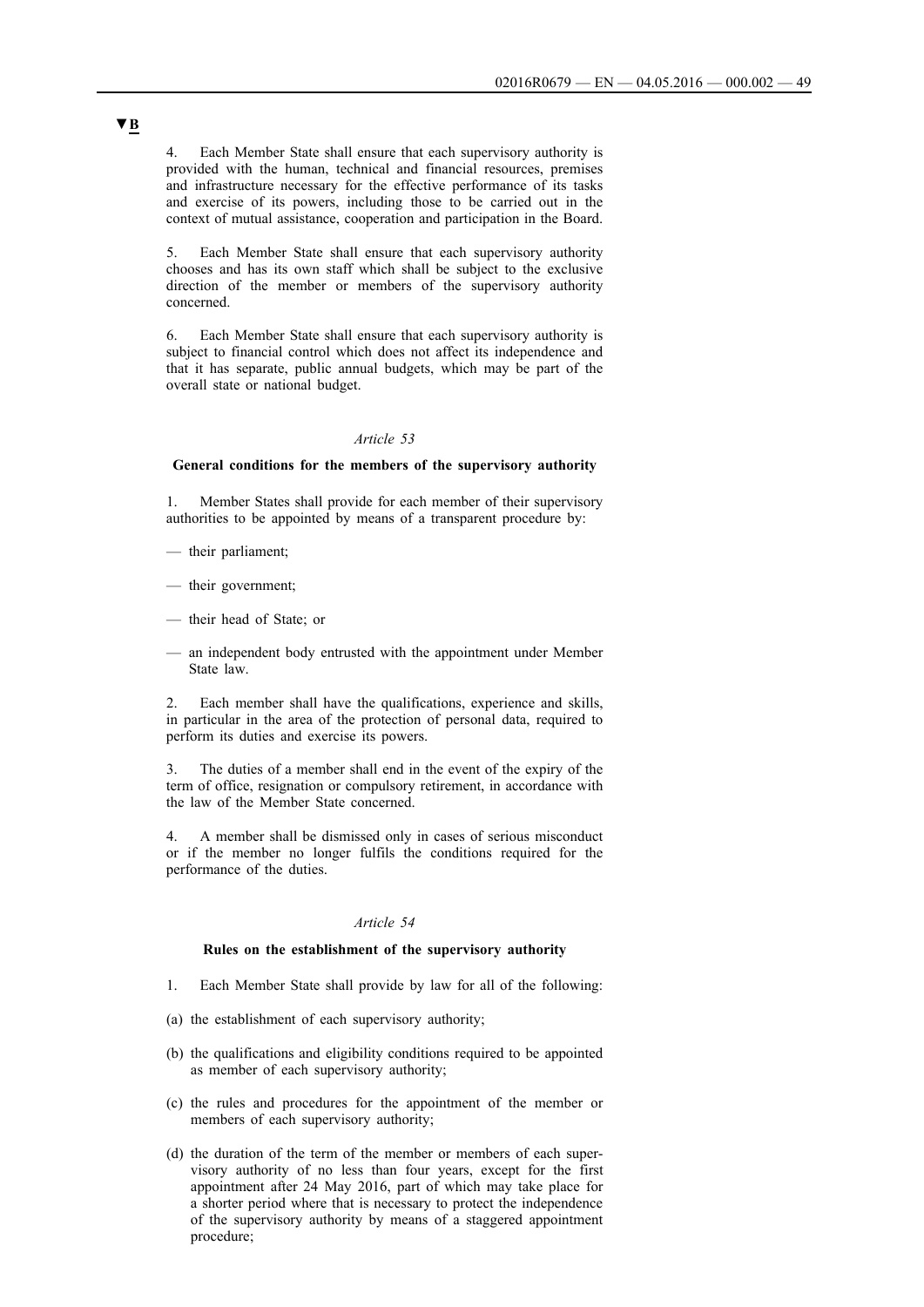- (e) whether and, if so, for how many terms the member or members of each supervisory authority is eligible for reappointment;
- (f) the conditions governing the obligations of the member or members and staff of each supervisory authority, prohibitions on actions, occupations and benefits incompatible therewith during and after the term of office and rules governing the cessation of employment.

2. The member or members and the staff of each supervisory authority shall, in accordance with Union or Member State law, be subject to a duty of professional secrecy both during and after their term of office, with regard to any confidential information which has come to their knowledge in the course of the performance of their tasks or exercise of their powers. During their term of office, that duty of professional secrecy shall in particular apply to reporting by natural persons of infringements of this Regulation.

# Section 2

# **C o m p e t e n c e , t a s k s a n d p o w e r s**

### *Article 55*

### **Competence**

1. Each supervisory authority shall be competent for the performance of the tasks assigned to and the exercise of the powers conferred on it in accordance with this Regulation on the territory of its own Member State.

2. Where processing is carried out by public authorities or private bodies acting on the basis of point (c) or  $(e)$  of Article 6(1), the supervisory authority of the Member State concerned shall be competent. In such cases Article 56 does not apply.

3. Supervisory authorities shall not be competent to supervise processing operations of courts acting in their judicial capacity.

# *Article 56*

## **Competence of the lead supervisory authority**

1. Without prejudice to Article 55, the supervisory authority of the main establishment or of the single establishment of the controller or processor shall be competent to act as lead supervisory authority for the cross-border processing carried out by that controller or processor in accordance with the procedure provided in Article 60.

2. By derogation from paragraph 1, each supervisory authority shall be competent to handle a complaint lodged with it or a possible infringement of this Regulation, if the subject matter relates only to an establishment in its Member State or substantially affects data subjects only in its Member State.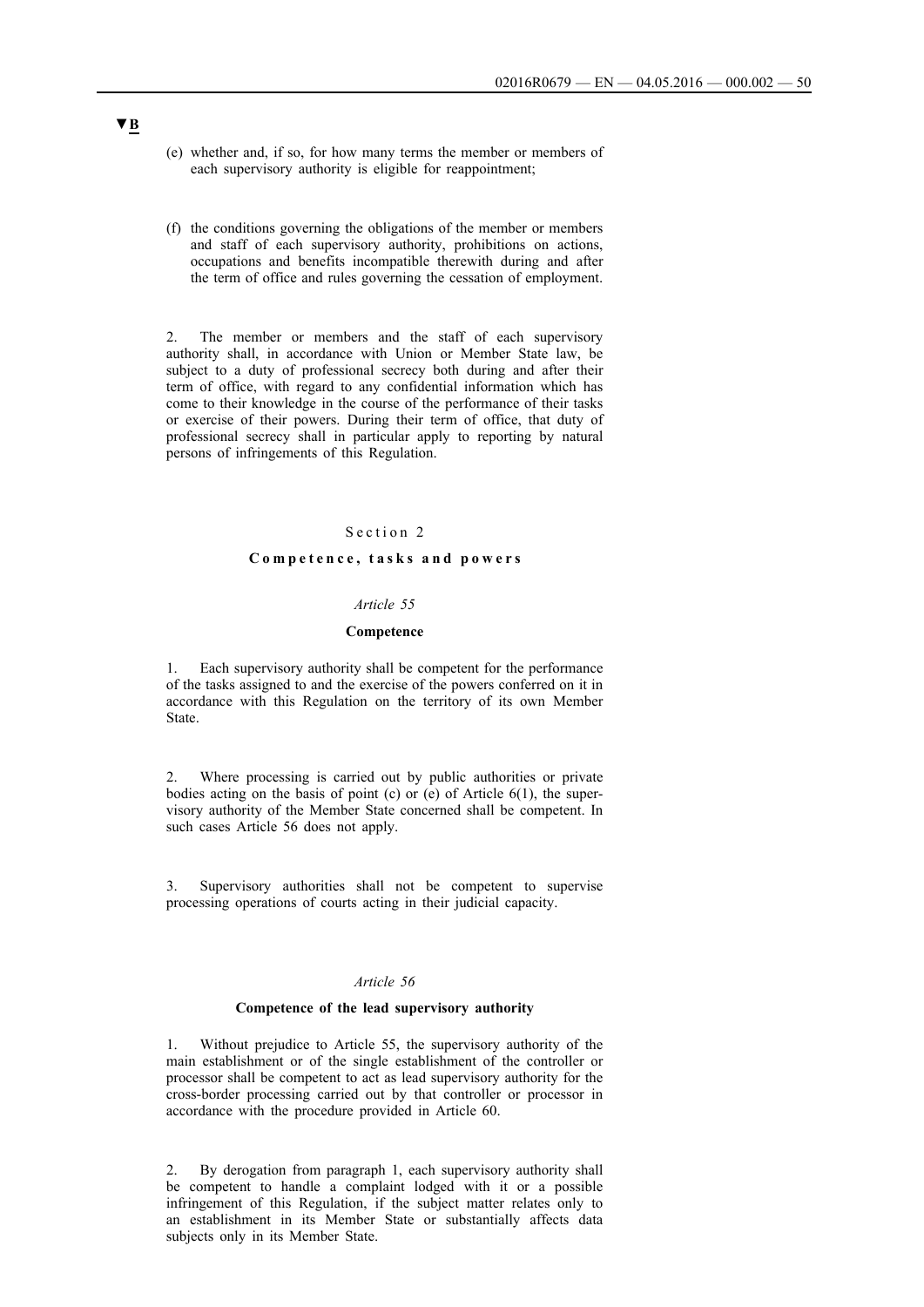3. In the cases referred to in paragraph 2 of this Article, the supervisory authority shall inform the lead supervisory authority without delay on that matter. Within a period of three weeks after being informed the lead supervisory authority shall decide whether or not it will handle the case in accordance with the procedure provided in Article 60, taking into account whether or not there is an establishment of the controller or processor in the Member State of which the supervisory authority informed it.

4. Where the lead supervisory authority decides to handle the case, the procedure provided in Article 60 shall apply. The supervisory authority which informed the lead supervisory authority may submit to the lead supervisory authority a draft for a decision. The lead supervisory authority shall take utmost account of that draft when preparing the draft decision referred to in Article 60(3).

5. Where the lead supervisory authority decides not to handle the case, the supervisory authority which informed the lead supervisory authority shall handle it according to Articles 61 and 62.

6. The lead supervisory authority shall be the sole interlocutor of the controller or processor for the cross-border processing carried out by that controller or processor.

# *Article 57*

### **Tasks**

1. Without prejudice to other tasks set out under this Regulation, each supervisory authority shall on its territory:

- (a) monitor and enforce the application of this Regulation;
- (b) promote public awareness and understanding of the risks, rules, safeguards and rights in relation to processing. Activities addressed specifically to children shall receive specific attention;
- (c) advise, in accordance with Member State law, the national parliament, the government, and other institutions and bodies on legislative and administrative measures relating to the protection of natural persons' rights and freedoms with regard to processing;
- (d) promote the awareness of controllers and processors of their obligations under this Regulation;
- (e) upon request, provide information to any data subject concerning the exercise of their rights under this Regulation and, if appropriate, cooperate with the supervisory authorities in other Member States to that end;
- (f) handle complaints lodged by a data subject, or by a body, organisation or association in accordance with Article 80, and investigate, to the extent appropriate, the subject matter of the complaint and inform the complainant of the progress and the outcome of the investigation within a reasonable period, in particular if further investigation or coordination with another supervisory authority is necessary;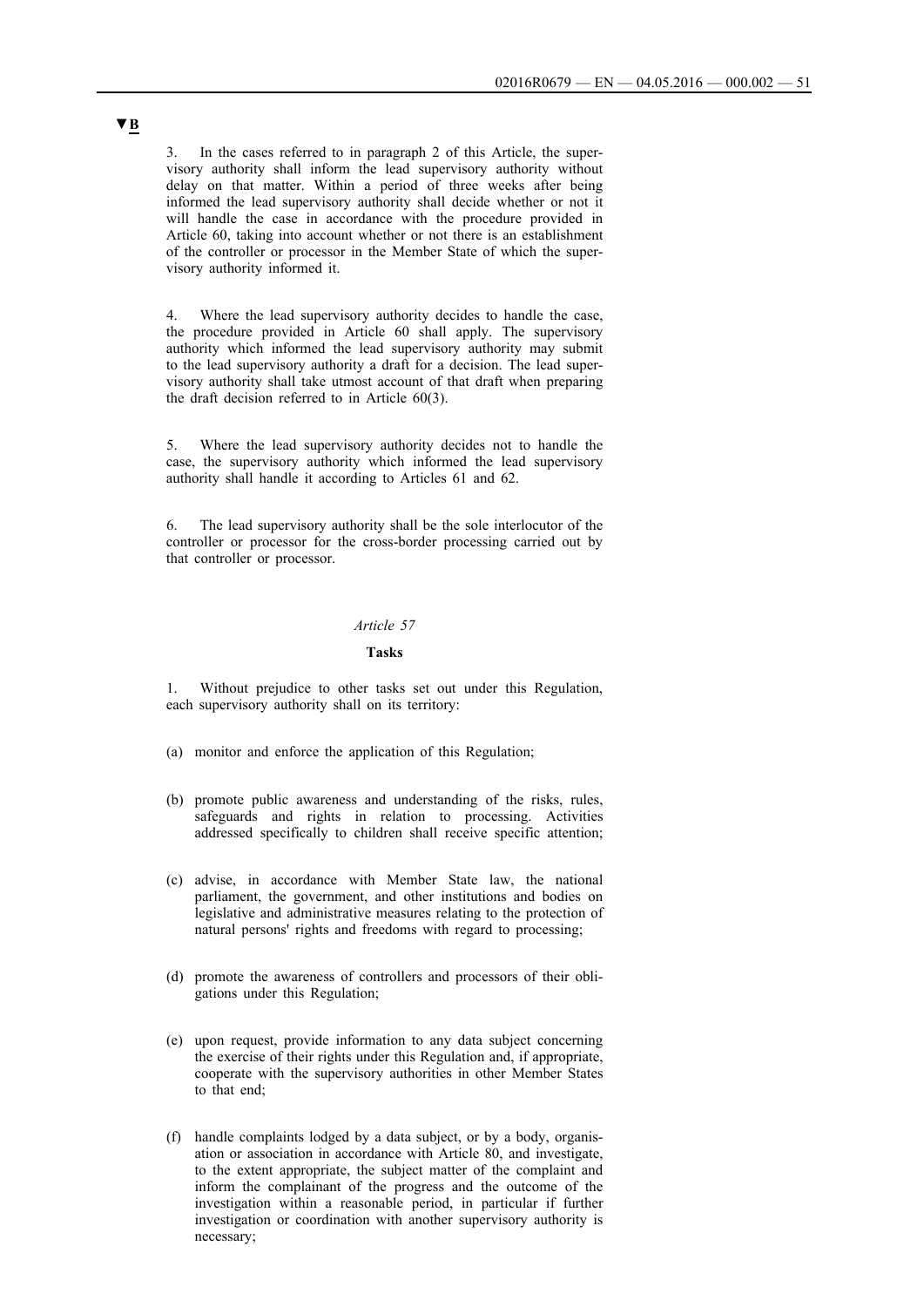- (g) cooperate with, including sharing information and provide mutual assistance to, other supervisory authorities with a view to ensuring the consistency of application and enforcement of this Regulation;
- (h) conduct investigations on the application of this Regulation, including on the basis of information received from another supervisory authority or other public authority;
- (i) monitor relevant developments, insofar as they have an impact on the protection of personal data, in particular the development of information and communication technologies and commercial practices;
- (j) adopt standard contractual clauses referred to in Article 28(8) and in point (d) of Article 46(2);
- (k) establish and maintain a list in relation to the requirement for data protection impact assessment pursuant to Article 35(4);
- (l) give advice on the processing operations referred to in Article 36(2);
- (m) encourage the drawing up of codes of conduct pursuant to Article 40(1) and provide an opinion and approve such codes of conduct which provide sufficient safeguards, pursuant to Article 40(5);
- (n) encourage the establishment of data protection certification mechanisms and of data protection seals and marks pursuant to Article 42(1), and approve the criteria of certification pursuant to Article 42(5);
- (o) where applicable, carry out a periodic review of certifications issued in accordance with Article 42(7);

## **▼C1**

(p) draft and publish the requirements for accreditation of a body for monitoring codes of conduct pursuant to Article 41 and of a certification body pursuant to Article 43;

# **▼B**

- (q) conduct the accreditation of a body for monitoring codes of conduct pursuant to Article 41 and of a certification body pursuant to Article 43;
- (r) authorise contractual clauses and provisions referred to in Article 46(3);
- (s) approve binding corporate rules pursuant to Article 47;
- (t) contribute to the activities of the Board;
- (u) keep internal records of infringements of this Regulation and of measures taken in accordance with Article 58(2); and
- (v) fulfil any other tasks related to the protection of personal data.

2. Each supervisory authority shall facilitate the submission of complaints referred to in point (f) of paragraph 1 by measures such as a complaint submission form which can also be completed electronically, without excluding other means of communication.

3. The performance of the tasks of each supervisory authority shall be free of charge for the data subject and, where applicable, for the data protection officer.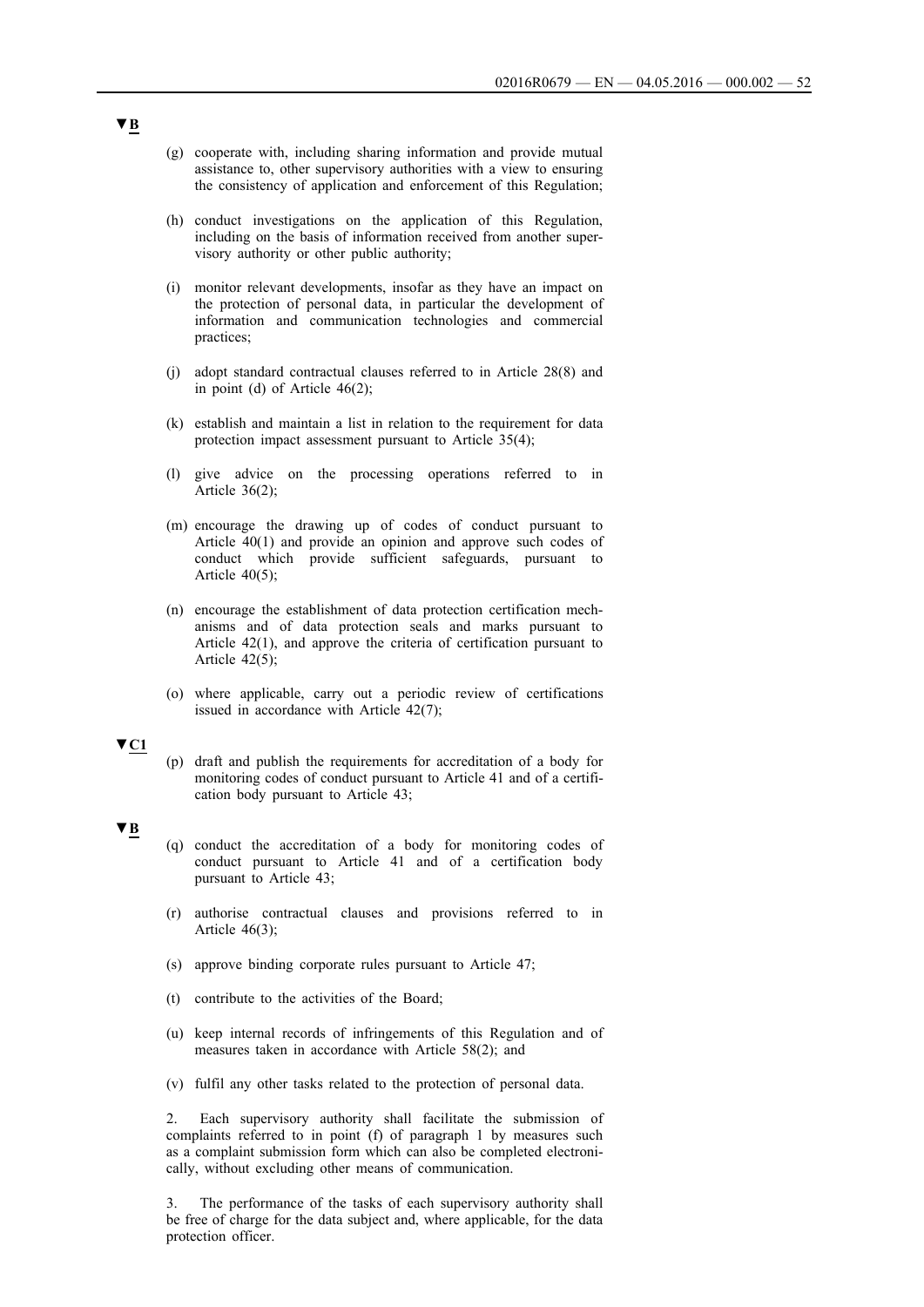4. Where requests are manifestly unfounded or excessive, in particular because of their repetitive character, the supervisory authority may charge a reasonable fee based on administrative costs, or refuse to act on the request. The supervisory authority shall bear the burden of demonstrating the manifestly unfounded or excessive character of the request.

## *Article 58*

## **Powers**

1. Each supervisory authority shall have all of the following investigative powers:

- (a) to order the controller and the processor, and, where applicable, the controller's or the processor's representative to provide any information it requires for the performance of its tasks;
- (b) to carry out investigations in the form of data protection audits;
- (c) to carry out a review on certifications issued pursuant to Article 42(7);
- (d) to notify the controller or the processor of an alleged infringement of this Regulation;
- (e) to obtain, from the controller and the processor, access to all personal data and to all information necessary for the performance of its tasks;
- (f) to obtain access to any premises of the controller and the processor, including to any data processing equipment and means, in accordance with Union or Member State procedural law.

2. Each supervisory authority shall have all of the following corrective powers:

- (a) to issue warnings to a controller or processor that intended processing operations are likely to infringe provisions of this Regulation;
- (b) to issue reprimands to a controller or a processor where processing operations have infringed provisions of this Regulation;
- (c) to order the controller or the processor to comply with the data subject's requests to exercise his or her rights pursuant to this Regulation;
- (d) to order the controller or processor to bring processing operations into compliance with the provisions of this Regulation, where appropriate, in a specified manner and within a specified period;
- (e) to order the controller to communicate a personal data breach to the data subject;
- (f) to impose a temporary or definitive limitation including a ban on processing;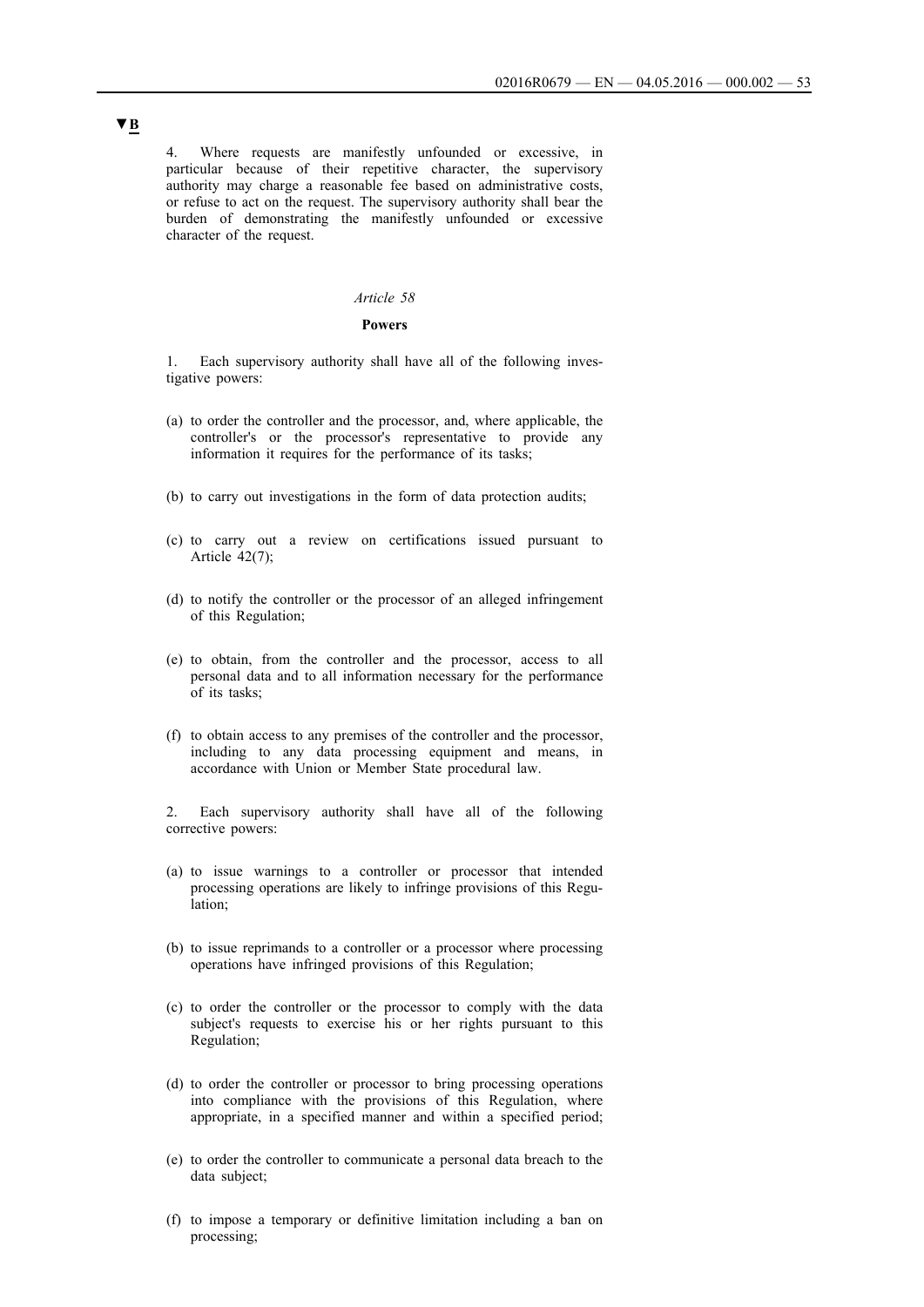- (g) to order the rectification or erasure of personal data or restriction of processing pursuant to Articles 16, 17 and 18 and the notification of such actions to recipients to whom the personal data have been disclosed pursuant to Article 17(2) and Article 19;
- (h) to withdraw a certification or to order the certification body to withdraw a certification issued pursuant to Articles 42 and 43, or to order the certification body not to issue certification if the requirements for the certification are not or are no longer met;
- (i) to impose an administrative fine pursuant to Article 83, in addition to, or instead of measures referred to in this paragraph, depending on the circumstances of each individual case;
- (j) to order the suspension of data flows to a recipient in a third country or to an international organisation.

Each supervisory authority shall have all of the following authorisation and advisory powers:

- (a) to advise the controller in accordance with the prior consultation procedure referred to in Article 36;
- (b) to issue, on its own initiative or on request, opinions to the national parliament, the Member State government or, in accordance with Member State law, to other institutions and bodies as well as to the public on any issue related to the protection of personal data;
- (c) to authorise processing referred to in Article 36(5), if the law of the Member State requires such prior authorisation;
- (d) to issue an opinion and approve draft codes of conduct pursuant to Article  $40(5)$ ;
- (e) to accredit certification bodies pursuant to Article 43;
- (f) to issue certifications and approve criteria of certification in accordance with Article 42(5);
- (g) to adopt standard data protection clauses referred to in Article 28(8) and in point (d) of Article 46(2);
- (h) to authorise contractual clauses referred to in point (a) of Article  $46(3)$ ;
- (i) to authorise administrative arrangements referred to in point (b) of Article 46(3);
- (j) to approve binding corporate rules pursuant to Article 47.

4. The exercise of the powers conferred on the supervisory authority pursuant to this Article shall be subject to appropriate safeguards, including effective judicial remedy and due process, set out in Union and Member State law in accordance with the Charter.

5. Each Member State shall provide by law that its supervisory authority shall have the power to bring infringements of this Regulation to the attention of the judicial authorities and where appropriate, to commence or engage otherwise in legal proceedings, in order to enforce the provisions of this Regulation.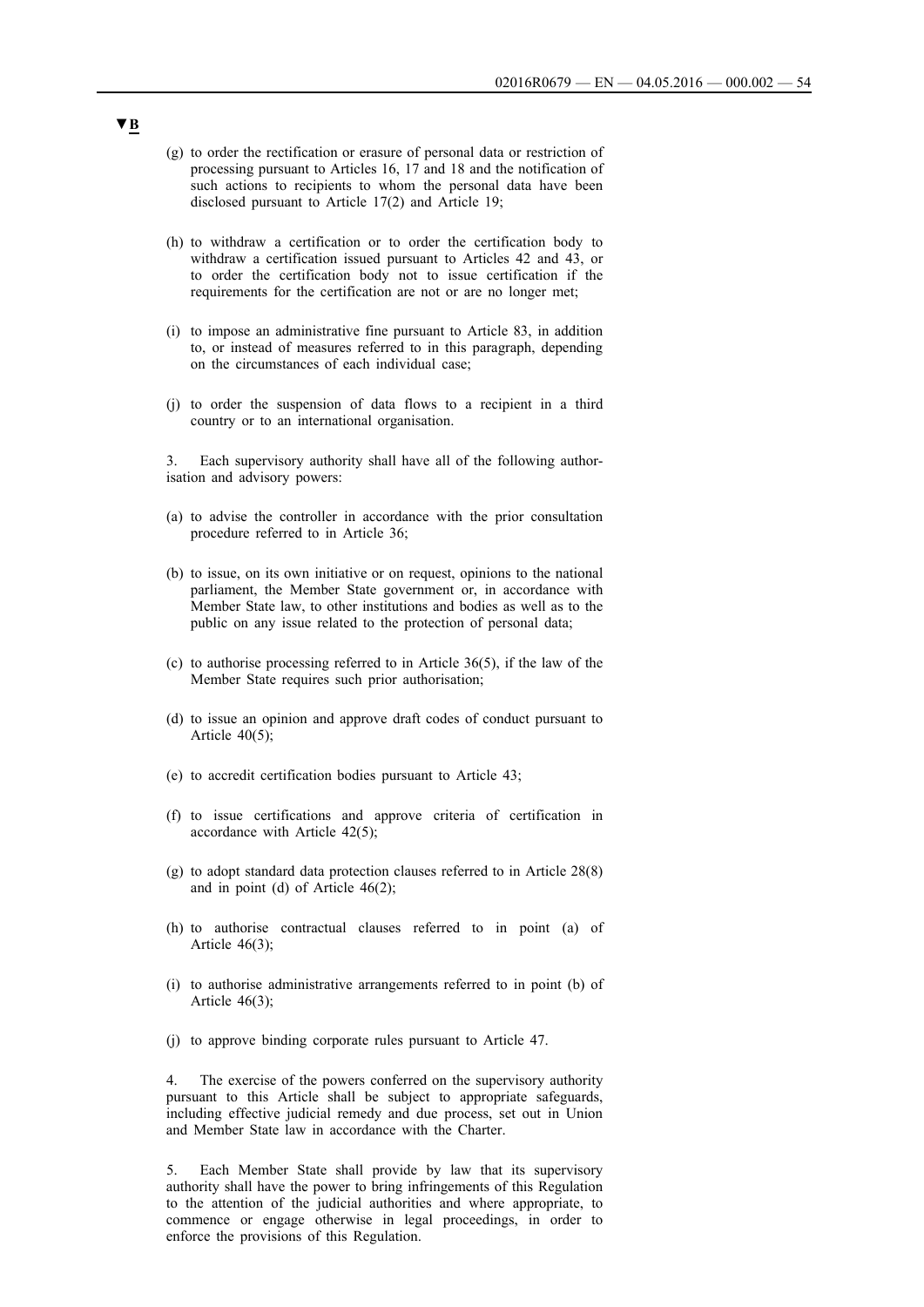6. Each Member State may provide by law that its supervisory authority shall have additional powers to those referred to in paragraphs 1, 2 and 3. The exercise of those powers shall not impair the effective operation of Chapter VII.

## *Article 59*

## **Activity reports**

Each supervisory authority shall draw up an annual report on its activities, which may include a list of types of infringement notified and types of measures taken in accordance with Article 58(2). Those reports shall be transmitted to the national parliament, the government and other authorities as designated by Member State law. They shall be made available to the public, to the Commission and to the Board.

#### *CHAPTER VII*

### *Cooperation and consistency*

# Section 1

# **C o o p e r a t i o n**

#### *Article 60*

### **Cooperation between the lead supervisory authority and the other supervisory authorities concerned**

The lead supervisory authority shall cooperate with the other supervisory authorities concerned in accordance with this Article in an endeavour to reach consensus. The lead supervisory authority and the supervisory authorities concerned shall exchange all relevant information with each other.

2. The lead supervisory authority may request at any time other supervisory authorities concerned to provide mutual assistance pursuant to Article 61 and may conduct joint operations pursuant to Article 62, in particular for carrying out investigations or for monitoring the implementation of a measure concerning a controller or processor established in another Member State.

3. The lead supervisory authority shall, without delay, communicate the relevant information on the matter to the other supervisory authorities concerned. It shall without delay submit a draft decision to the other supervisory authorities concerned for their opinion and take due account of their views.

4. Where any of the other supervisory authorities concerned within a period of four weeks after having been consulted in accordance with paragraph 3 of this Article, expresses a relevant and reasoned objection to the draft decision, the lead supervisory authority shall, if it does not follow the relevant and reasoned objection or is of the opinion that the objection is not relevant or reasoned, submit the matter to the consistency mechanism referred to in Article 63.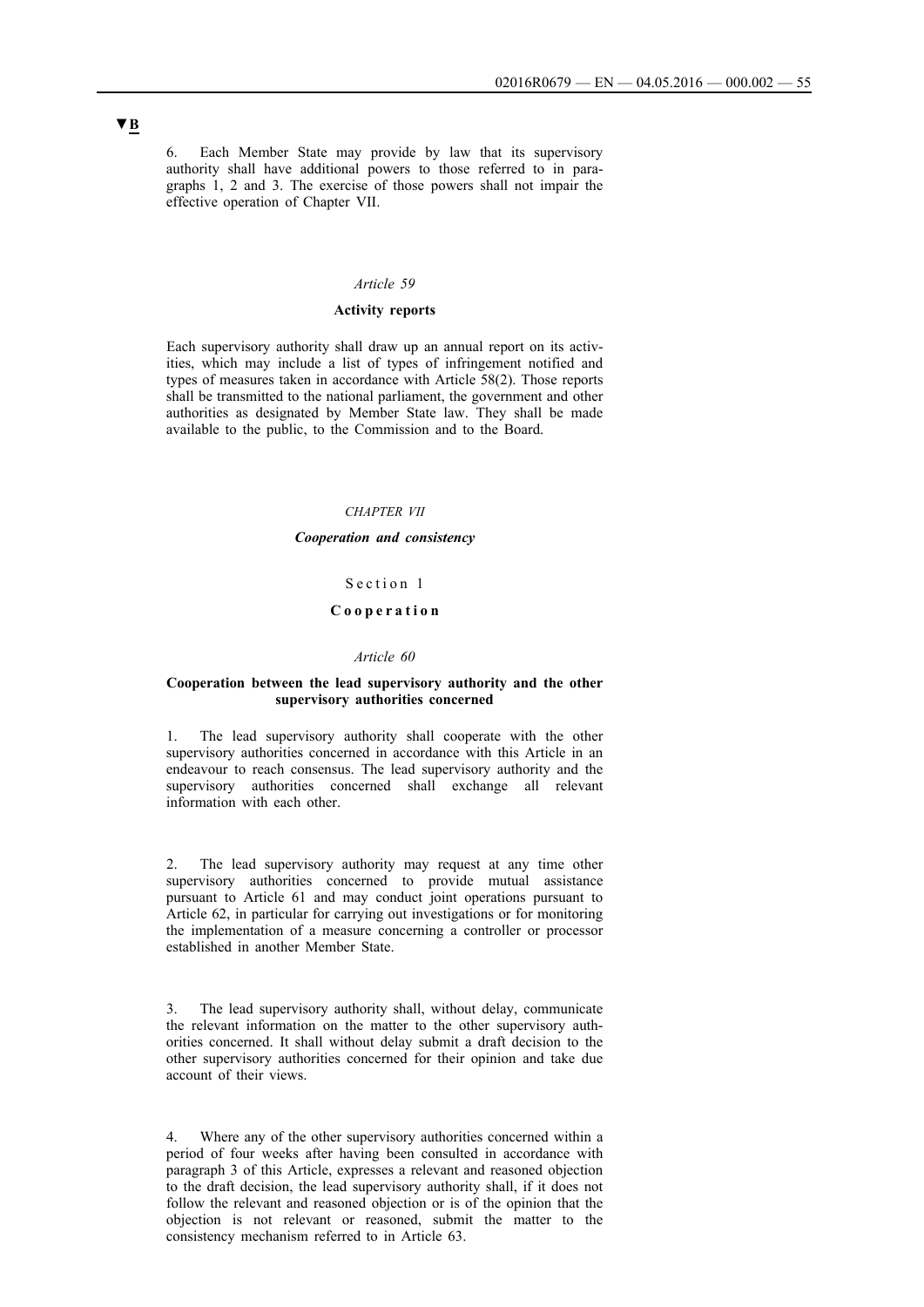5. Where the lead supervisory authority intends to follow the relevant and reasoned objection made, it shall submit to the other supervisory authorities concerned a revised draft decision for their opinion. That revised draft decision shall be subject to the procedure referred to in paragraph 4 within a period of two weeks.

6. Where none of the other supervisory authorities concerned has objected to the draft decision submitted by the lead supervisory authority within the period referred to in paragraphs 4 and 5, the lead supervisory authority and the supervisory authorities concerned shall be deemed to be in agreement with that draft decision and shall be bound by it.

7. The lead supervisory authority shall adopt and notify the decision to the main establishment or single establishment of the controller or processor, as the case may be and inform the other supervisory authorities concerned and the Board of the decision in question, including a summary of the relevant facts and grounds. The supervisory authority with which a complaint has been lodged shall inform the complainant on the decision.

8. By derogation from paragraph 7, where a complaint is dismissed or rejected, the supervisory authority with which the complaint was lodged shall adopt the decision and notify it to the complainant and shall inform the controller thereof.

9. Where the lead supervisory authority and the supervisory authorities concerned agree to dismiss or reject parts of a complaint and to act on other parts of that complaint, a separate decision shall be adopted for each of those parts of the matter. The lead supervisory authority shall adopt the decision for the part concerning actions in relation to the controller, shall notify it to the main establishment or single establishment of the controller or processor on the territory of its Member State and shall inform the complainant thereof, while the supervisory authority of the complainant shall adopt the decision for the part concerning dismissal or rejection of that complaint, and shall notify it to that complainant and shall inform the controller or processor thereof.

10. After being notified of the decision of the lead supervisory authority pursuant to paragraphs 7 and 9, the controller or processor shall take the necessary measures to ensure compliance with the decision as regards processing activities in the context of all its establishments in the Union. The controller or processor shall notify the measures taken for complying with the decision to the lead supervisory authority, which shall inform the other supervisory authorities concerned.

11. Where, in exceptional circumstances, a supervisory authority concerned has reasons to consider that there is an urgent need to act in order to protect the interests of data subjects, the urgency procedure referred to in Article 66 shall apply.

12. The lead supervisory authority and the other supervisory authorities concerned shall supply the information required under this Article to each other by electronic means, using a standardised format.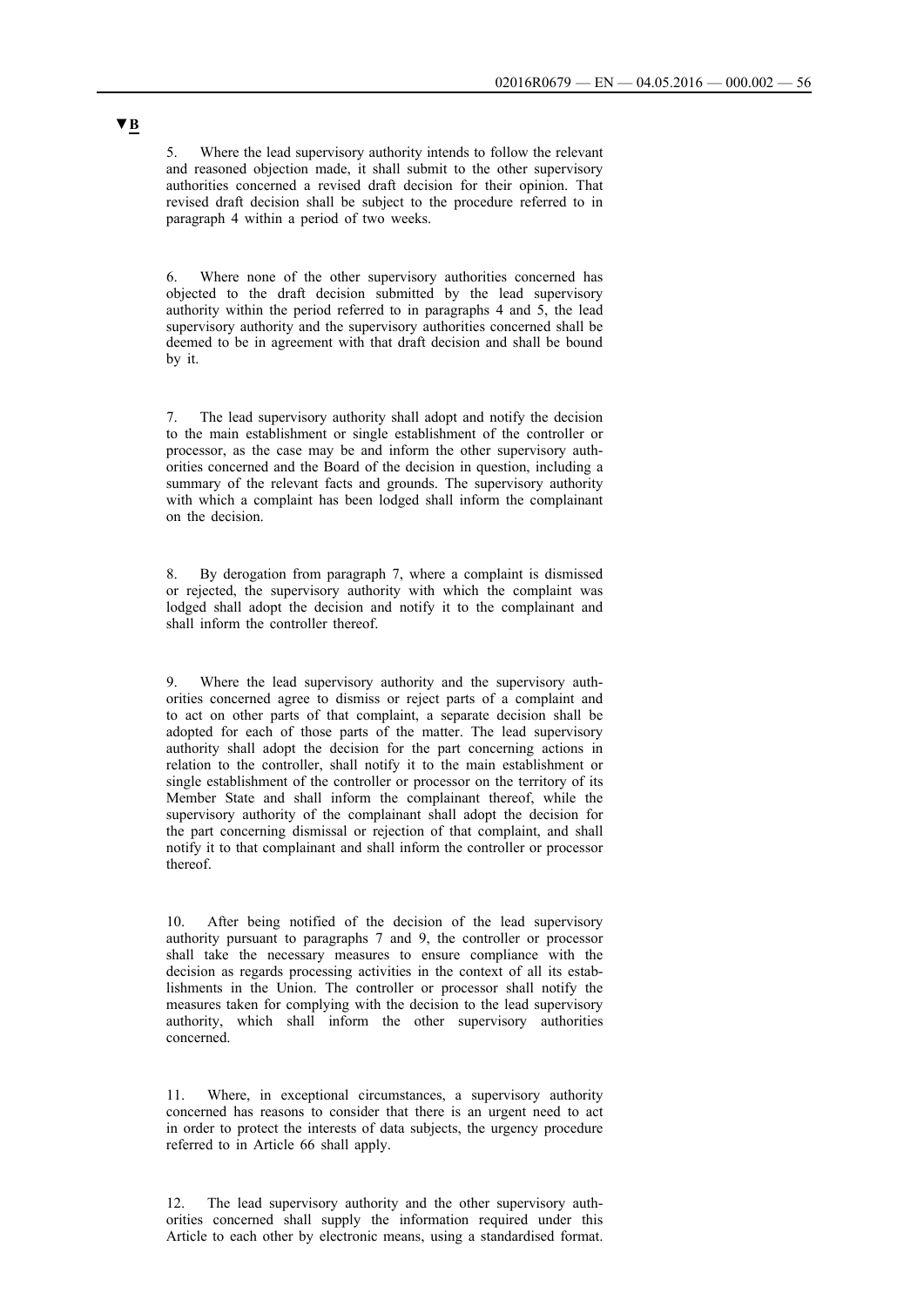# *Article 61*

# **Mutual assistance**

1. Supervisory authorities shall provide each other with relevant information and mutual assistance in order to implement and apply this Regulation in a consistent manner, and shall put in place measures for effective cooperation with one another. Mutual assistance shall cover, in particular, information requests and supervisory measures, such as requests to carry out prior authorisations and consultations, inspections and investigations.

2. Each supervisory authority shall take all appropriate measures required to reply to a request of another supervisory authority without undue delay and no later than one month after receiving the request. Such measures may include, in particular, the transmission of relevant information on the conduct of an investigation.

3. Requests for assistance shall contain all the necessary information, including the purpose of and reasons for the request. Information exchanged shall be used only for the purpose for which it was requested.

The requested supervisory authority shall not refuse to comply with the request unless:

- (a) it is not competent for the subject-matter of the request or for the measures it is requested to execute; or
- (b) compliance with the request would infringe this Regulation or Union or Member State law to which the supervisory authority receiving the request is subject.

5. The requested supervisory authority shall inform the requesting supervisory authority of the results or, as the case may be, of the progress of the measures taken in order to respond to the request. The requested supervisory authority shall provide reasons for any refusal to comply with a request pursuant to paragraph 4.

6. Requested supervisory authorities shall, as a rule, supply the information requested by other supervisory authorities by electronic means, using a standardised format.

7. Requested supervisory authorities shall not charge a fee for any action taken by them pursuant to a request for mutual assistance. Supervisory authorities may agree on rules to indemnify each other for specific expenditure arising from the provision of mutual assistance in exceptional circumstances.

8. Where a supervisory authority does not provide the information referred to in paragraph 5 of this Article within one month of receiving the request of another supervisory authority, the requesting supervisory authority may adopt a provisional measure on the territory of its Member State in accordance with Article 55(1). In that case, the urgent need to act under Article 66(1) shall be presumed to be met and require an urgent binding decision from the Board pursuant to Article 66(2).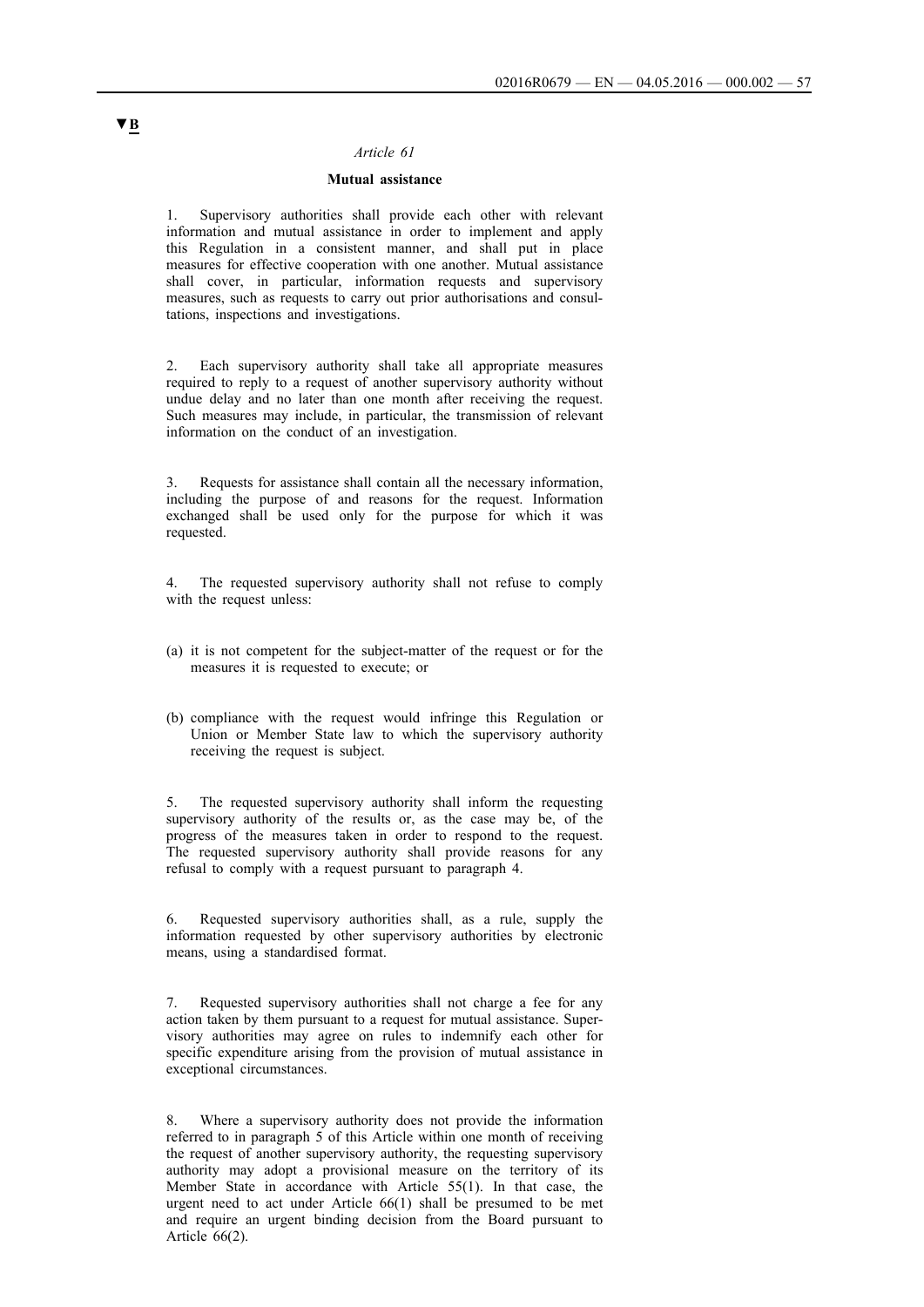The Commission may, by means of implementing acts, specify the format and procedures for mutual assistance referred to in this Article and the arrangements for the exchange of information by electronic means between supervisory authorities, and between supervisory authorities and the Board, in particular the standardised format referred to in paragraph 6 of this Article. Those implementing acts shall be adopted in accordance with the examination procedure referred to in Article 93(2).

### *Article 62*

### **Joint operations of supervisory authorities**

1. The supervisory authorities shall, where appropriate, conduct joint operations including joint investigations and joint enforcement measures in which members or staff of the supervisory authorities of other Member States are involved.

2. Where the controller or processor has establishments in several Member States or where a significant number of data subjects in more than one Member State are likely to be substantially affected by processing operations, a supervisory authority of each of those Member States shall have the right to participate in joint operations. The supervisory authority which is competent pursuant to Article 56(1) or (4) shall invite the supervisory authority of each of those Member States to take part in the joint operations and shall respond without delay to the request of a supervisory authority to participate.

3. A supervisory authority may, in accordance with Member State law, and with the seconding supervisory authority's authorisation, confer powers, including investigative powers on the seconding supervisory authority's members or staff involved in joint operations or, in so far as the law of the Member State of the host supervisory authority permits, allow the seconding supervisory authority's members or staff to exercise their investigative powers in accordance with the law of the Member State of the seconding supervisory authority. Such investigative powers may be exercised only under the guidance and in the presence of members or staff of the host supervisory authority. The seconding supervisory authority's members or staff shall be subject to the Member State law of the host supervisory authority.

4. Where, in accordance with paragraph 1, staff of a seconding supervisory authority operate in another Member State, the Member State of the host supervisory authority shall assume responsibility for their actions, including liability, for any damage caused by them during their operations, in accordance with the law of the Member State in whose territory they are operating.

5. The Member State in whose territory the damage was caused shall make good such damage under the conditions applicable to damage caused by its own staff. The Member State of the seconding supervisory authority whose staff has caused damage to any person in the territory of another Member State shall reimburse that other Member State in full any sums it has paid to the persons entitled on their behalf.

6. Without prejudice to the exercise of its rights *vis-à-vis* third parties and with the exception of paragraph 5, each Member State shall refrain, in the case provided for in paragraph 1, from requesting reimbursement from another Member State in relation to damage referred to in paragraph 4.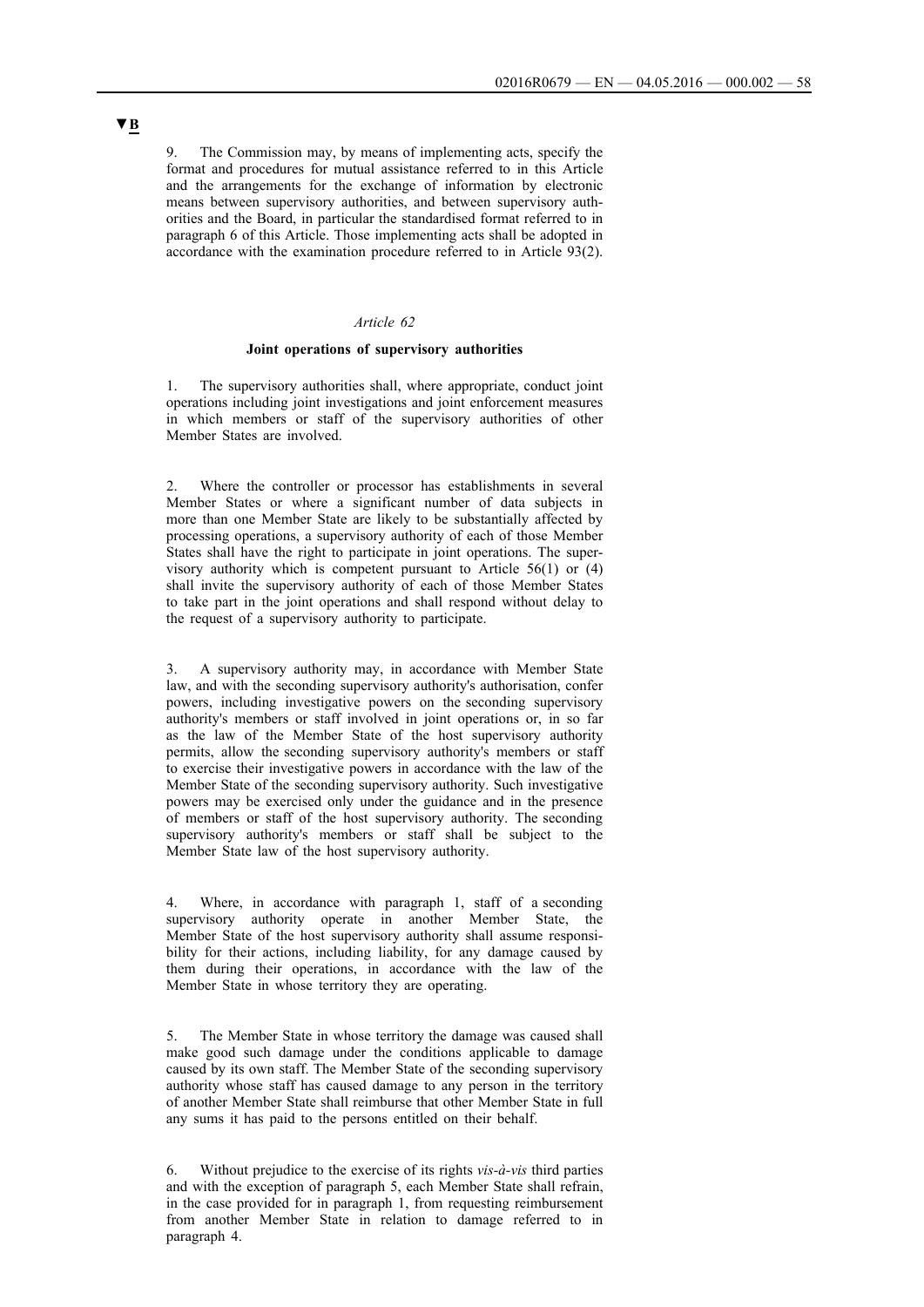7. Where a joint operation is intended and a supervisory authority does not, within one month, comply with the obligation laid down in the second sentence of paragraph 2 of this Article, the other supervisory authorities may adopt a provisional measure on the territory of its Member State in accordance with Article 55. In that case, the urgent need to act under Article 66(1) shall be presumed to be met and require an opinion or an urgent binding decision from the Board pursuant to Article 66(2).

# Section 2

# **C o n s i s t e n c y**

# *Article 63*

# **Consistency mechanism**

In order to contribute to the consistent application of this Regulation throughout the Union, the supervisory authorities shall cooperate with each other and, where relevant, with the Commission, through the consistency mechanism as set out in this Section.

# *Article 64*

### **Opinion of the Board**

1. The Board shall issue an opinion where a competent supervisory authority intends to adopt any of the measures below. To that end, the competent supervisory authority shall communicate the draft decision to the Board, when it:

- (a) aims to adopt a list of the processing operations subject to the requirement for a data protection impact assessment pursuant to Article 35(4);
- (b) concerns a matter pursuant to Article 40(7) whether a draft code of conduct or an amendment or extension to a code of conduct complies with this Regulation;

# **▼C1**

(c) aims to approve the requirements for accreditation of a body pursuant to Article 41(3), of a certification body pursuant to Article 43(3) or the criteria for certification referred to in Article 42(5);

# **▼B**

- (d) aims to determine standard data protection clauses referred to in point (d) of Article 46(2) and in Article 28(8);
- (e) aims to authorise contractual clauses referred to in point (a) of Article 46(3); or
- (f) aims to approve binding corporate rules within the meaning of Article 47.

2. Any supervisory authority, the Chair of the Board or the Commission may request that any matter of general application or producing effects in more than one Member State be examined by the Board with a view to obtaining an opinion, in particular where a competent supervisory authority does not comply with the obligations for mutual assistance in accordance with Article 61 or for joint operations in accordance with Article 62.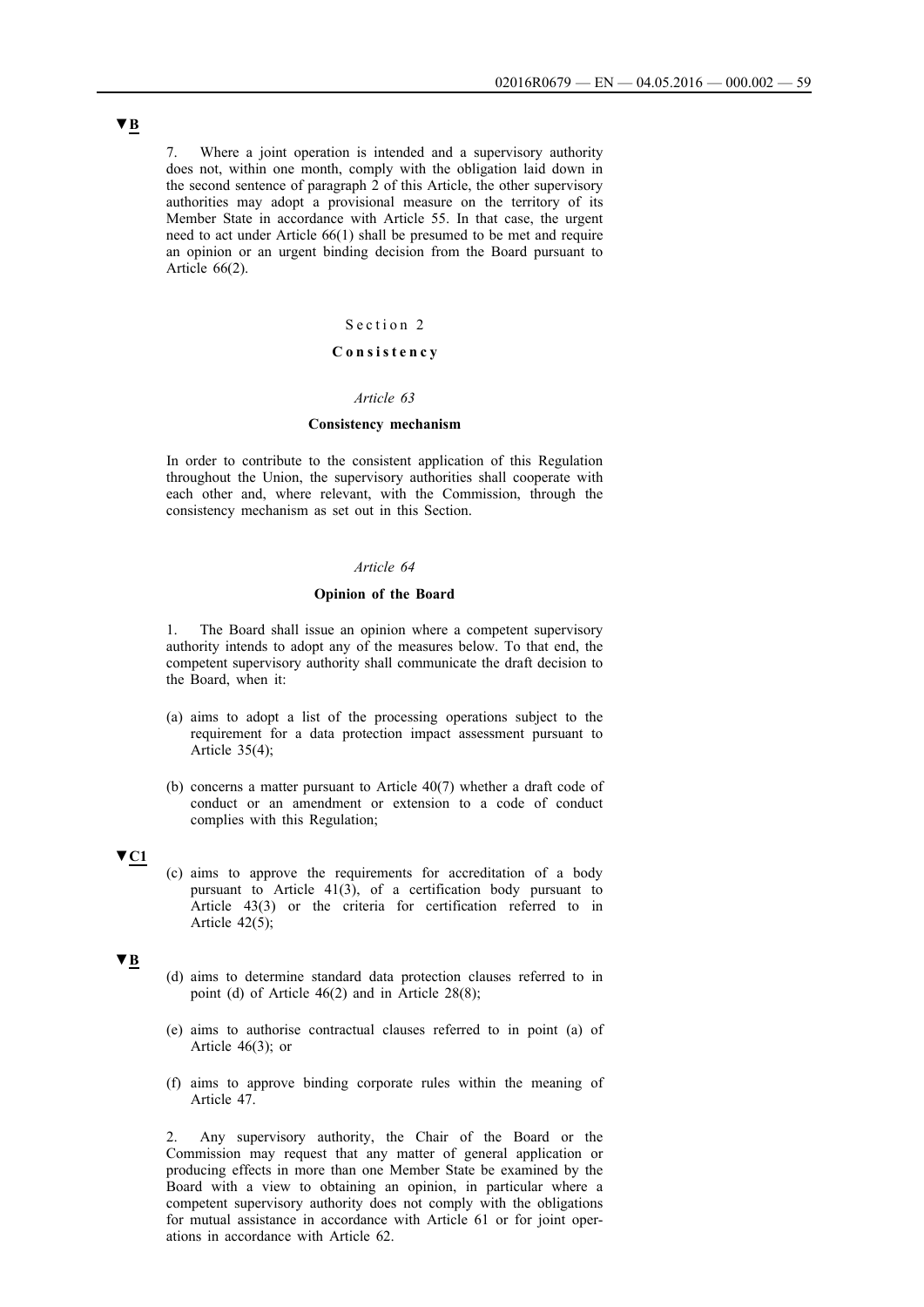3. In the cases referred to in paragraphs 1 and 2, the Board shall issue an opinion on the matter submitted to it provided that it has not already issued an opinion on the same matter. That opinion shall be adopted within eight weeks by simple majority of the members of the Board. That period may be extended by a further six weeks, taking into account the complexity of the subject matter. Regarding the draft decision referred to in paragraph 1 circulated to the members of the Board in accordance with paragraph 5, a member which has not objected within a reasonable period indicated by the Chair, shall be deemed to be in agreement with the draft decision.

4. Supervisory authorities and the Commission shall, without undue delay, communicate by electronic means to the Board, using a standardised format any relevant information, including as the case may be a summary of the facts, the draft decision, the grounds which make the enactment of such measure necessary, and the views of other supervisory authorities concerned.

5. The Chair of the Board shall, without undue, delay inform by electronic means:

- (a) the members of the Board and the Commission of any relevant information which has been communicated to it using a standardised format. The secretariat of the Board shall, where necessary, provide translations of relevant information; and
- (b) the supervisory authority referred to, as the case may be, in paragraphs 1 and 2, and the Commission of the opinion and make it public.

# **▼C1**

6. The competent supervisory authority referred to in paragraph 1 shall not adopt its draft decision referred to in paragraph 1 within the period referred to in paragraph 3.

7. The competent supervisory authority referred to in paragraph 1 shall take utmost account of the opinion of the Board and shall, within two weeks after receiving the opinion, communicate to the Chair of the Board by electronic means whether it will maintain or amend its draft decision and, if any, the amended draft decision, using a standardised format.

8. Where the competent supervisory authority referred to in paragraph 1 informs the Chair of the Board within the period referred to in paragraph 7 of this Article that it does not intend to follow the opinion of the Board, in whole or in part, providing the relevant grounds, Article 65(1) shall apply.

# **▼B**

## *Article 65*

### **Dispute resolution by the Board**

In order to ensure the correct and consistent application of this Regulation in individual cases, the Board shall adopt a binding decision in the following cases:

(a)  $\blacktriangleright$  **C1** where, in a case referred to in Article 60(4), a supervisory authority concerned has raised a relevant and reasoned objection to a draft decision of the lead supervisory authority and the lead supervisory authority has not followed the objection or has rejected such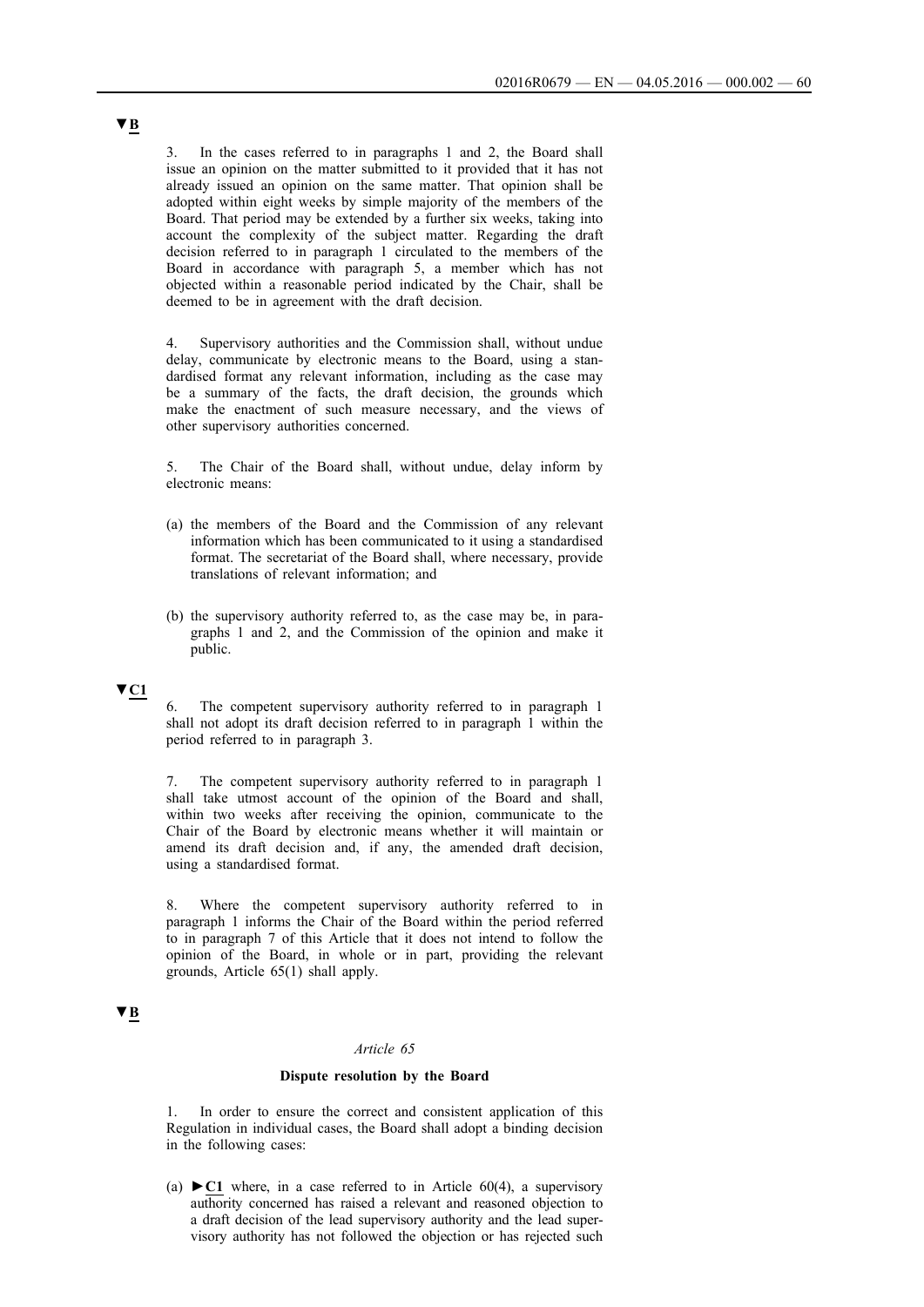an objection as being not relevant or reasoned. ◄ The binding decision shall concern all the matters which are the subject of the relevant and reasoned objection, in particular whether there is an infringement of this Regulation;

- (b) where there are conflicting views on which of the supervisory authorities concerned is competent for the main establishment;
- (c) where a competent supervisory authority does not request the opinion of the Board in the cases referred to in Article 64(1), or does not follow the opinion of the Board issued under Article 64. In that case, any supervisory authority concerned or the Commission may communicate the matter to the Board.

2. The decision referred to in paragraph 1 shall be adopted within one month from the referral of the subject-matter by a two-thirds majority of the members of the Board. That period may be extended by a further month on account of the complexity of the subject-matter. The decision referred to in paragraph 1 shall be reasoned and addressed to the lead supervisory authority and all the supervisory authorities concerned and binding on them.

3. Where the Board has been unable to adopt a decision within the periods referred to in paragraph 2, it shall adopt its decision within two weeks following the expiration of the second month referred to in paragraph 2 by a simple majority of the members of the Board. Where the members of the Board are split, the decision shall by adopted by the vote of its Chair.

4. The supervisory authorities concerned shall not adopt a decision on the subject matter submitted to the Board under paragraph 1 during the periods referred to in paragraphs 2 and 3.

5. The Chair of the Board shall notify, without undue delay, the decision referred to in paragraph 1 to the supervisory authorities concerned. It shall inform the Commission thereof. The decision shall be published on the website of the Board without delay after the supervisory authority has notified the final decision referred to in paragraph 6.

6. The lead supervisory authority or, as the case may be, the supervisory authority with which the complaint has been lodged shall adopt its final decision on the basis of the decision referred to in paragraph 1 of this Article, without undue delay and at the latest by one month after the Board has notified its decision. The lead supervisory authority or, as the case may be, the supervisory authority with which the complaint has been lodged, shall inform the Board of the date when its final decision is notified respectively to the controller or the processor and to the data subject. The final decision of the supervisory authorities concerned shall be adopted under the terms of Article 60(7), (8) and (9). The final decision shall refer to the decision referred to in paragraph 1 of this Article and shall specify that the decision referred to in that paragraph will be published on the website of the Board in accordance with paragraph 5 of this Article. The final decision shall attach the decision referred to in paragraph 1 of this Article.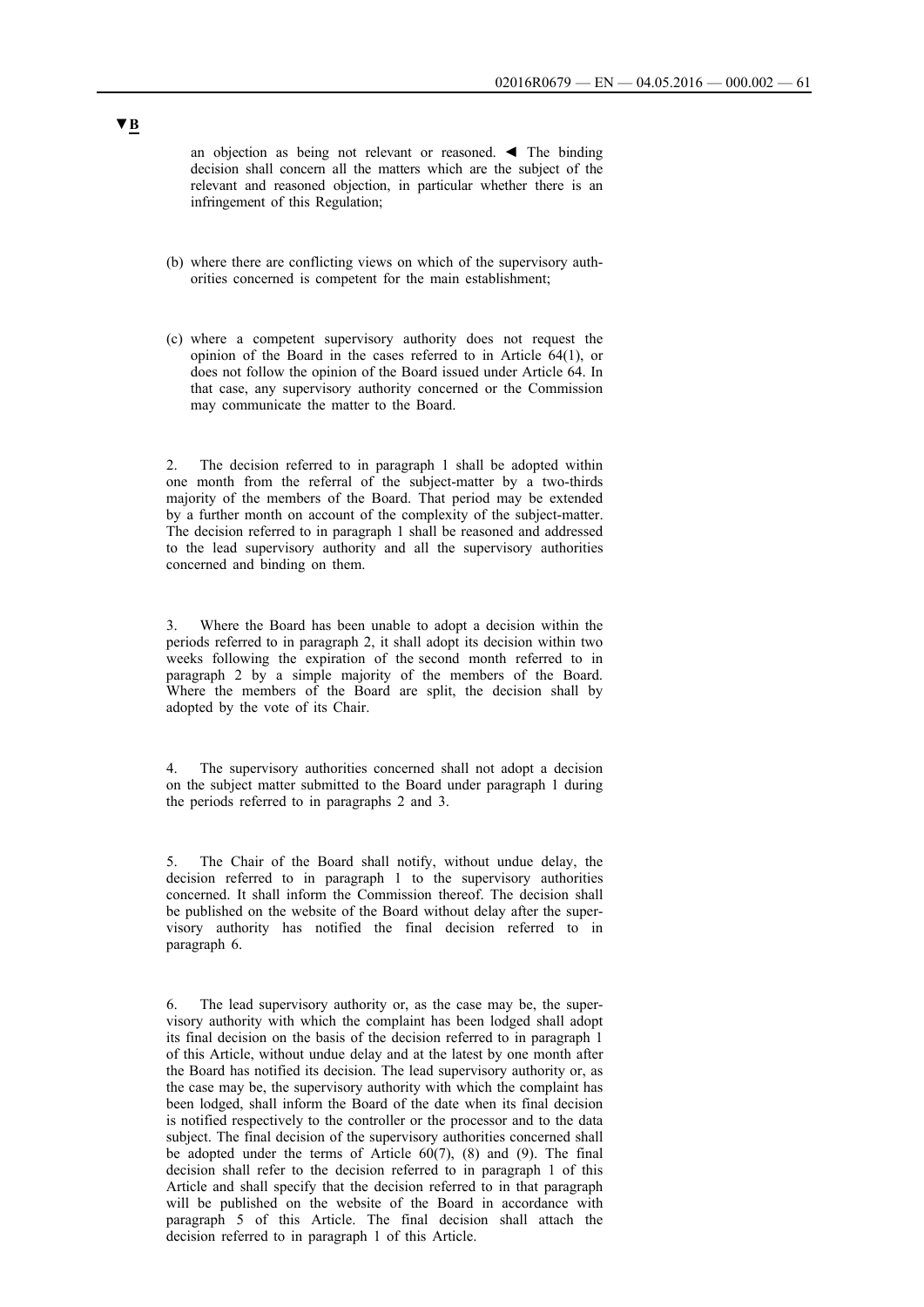### *Article 66*

## **Urgency procedure**

1. In exceptional circumstances, where a supervisory authority concerned considers that there is an urgent need to act in order to protect the rights and freedoms of data subjects, it may, by way of derogation from the consistency mechanism referred to in Articles 63, 64 and 65 or the procedure referred to in Article 60, immediately adopt provisional measures intended to produce legal effects on its own territory with a specified period of validity which shall not exceed three months. The supervisory authority shall, without delay, communicate those measures and the reasons for adopting them to the other supervisory authorities concerned, to the Board and to the Commission.

2. Where a supervisory authority has taken a measure pursuant to paragraph 1 and considers that final measures need urgently be adopted, it may request an urgent opinion or an urgent binding decision from the Board, giving reasons for requesting such opinion or decision.

Any supervisory authority may request an urgent opinion or an urgent binding decision, as the case may be, from the Board where a competent supervisory authority has not taken an appropriate measure in a situation where there is an urgent need to act, in order to protect the rights and freedoms of data subjects, giving reasons for requesting such opinion or decision, including for the urgent need to act.

4. By derogation from Article 64(3) and Article 65(2), an urgent opinion or an urgent binding decision referred to in paragraphs 2 and 3 of this Article shall be adopted within two weeks by simple majority of the members of the Board.

#### *Article 67*

#### **Exchange of information**

The Commission may adopt implementing acts of general scope in order to specify the arrangements for the exchange of information by electronic means between supervisory authorities, and between supervisory authorities and the Board, in particular the standardised format referred to in Article 64.

Those implementing acts shall be adopted in accordance with the examination procedure referred to in Article 93(2).

### Section 3

### European data protection board

#### *Article 68*

#### **European Data Protection Board**

1. The European Data Protection Board (the 'Board') is hereby established as a body of the Union and shall have legal personality.

2. The Board shall be represented by its Chair.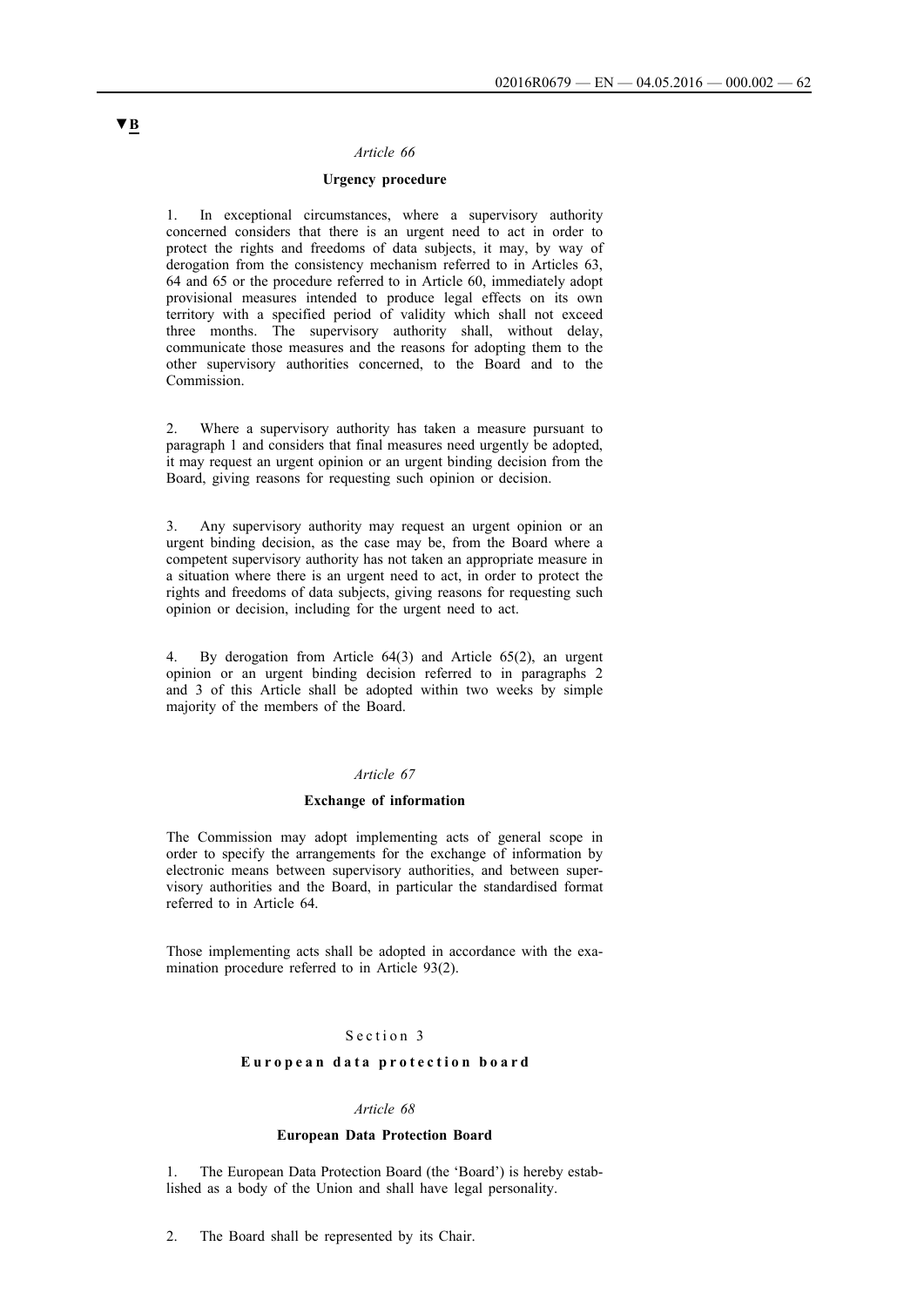3. The Board shall be composed of the head of one supervisory authority of each Member State and of the European Data Protection Supervisor, or their respective representatives.

4. Where in a Member State more than one supervisory authority is responsible for monitoring the application of the provisions pursuant to this Regulation, a joint representative shall be appointed in accordance with that Member State's law.

5. The Commission shall have the right to participate in the activities and meetings of the Board without voting right. The Commission shall designate a representative. The Chair of the Board shall communicate to the Commission the activities of the Board.

6. In the cases referred to in Article 65, the European Data Protection Supervisor shall have voting rights only on decisions which concern principles and rules applicable to the Union institutions, bodies, offices and agencies which correspond in substance to those of this Regulation.

## *Article 69*

## **Independence**

1. The Board shall act independently when performing its tasks or exercising its powers pursuant to Articles 70 and 71.

# **▼C1**

2. Without prejudice to requests by the Commission referred to in Article 70(1) and (2), the Board shall, in the performance of its tasks or the exercise of its powers, neither seek nor take instructions from anybody.

# **▼B**

### *Article 70*

# **Tasks of the Board**

1. The Board shall ensure the consistent application of this Regulation. To that end, the Board shall, on its own initiative or, where relevant, at the request of the Commission, in particular:

- (a) monitor and ensure the correct application of this Regulation in the cases provided for in Articles 64 and 65 without prejudice to the tasks of national supervisory authorities;
- (b) advise the Commission on any issue related to the protection of personal data in the Union, including on any proposed amendment of this Regulation;
- (c) advise the Commission on the format and procedures for the exchange of information between controllers, processors and supervisory authorities for binding corporate rules;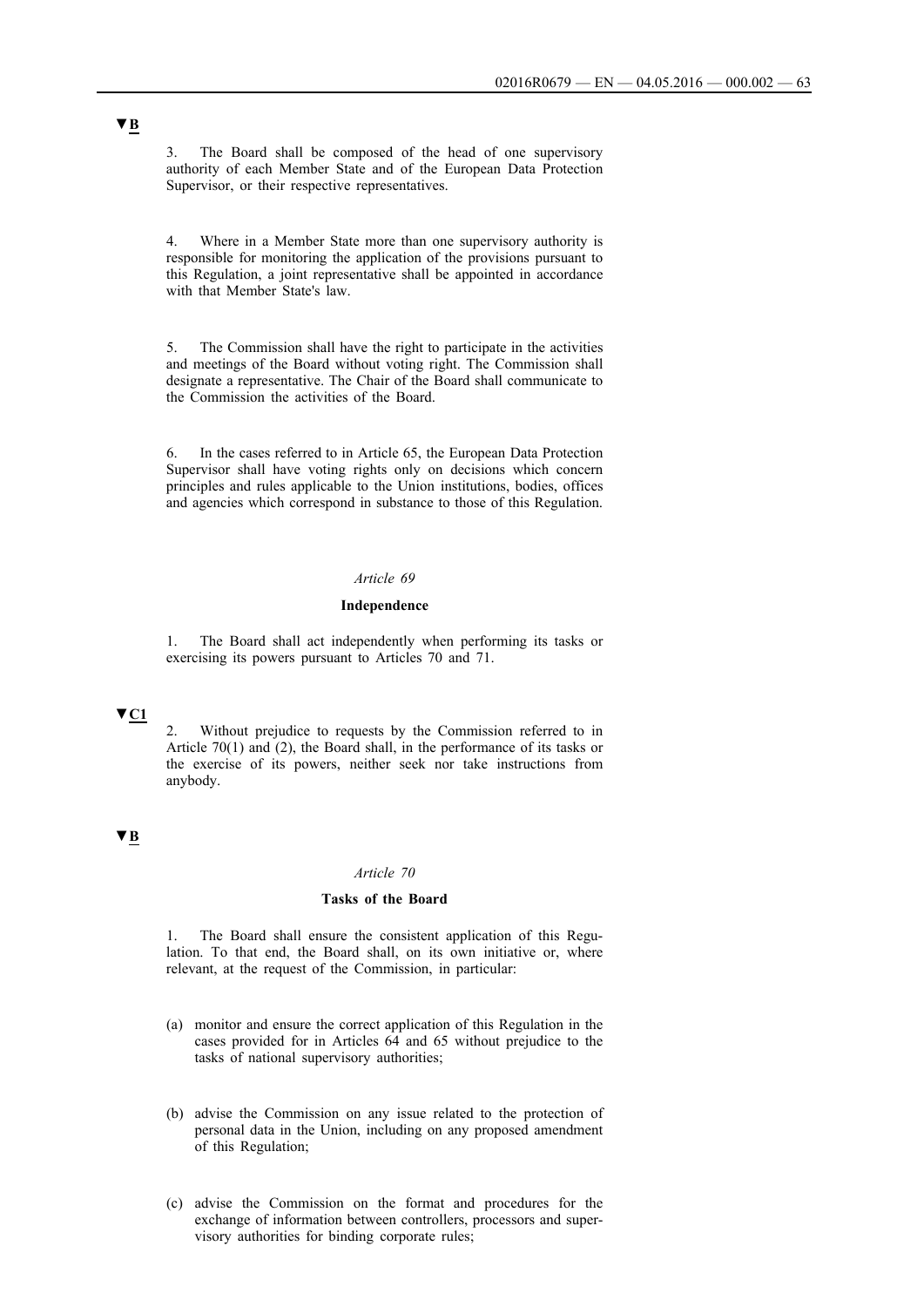- (d) issue guidelines, recommendations, and best practices on procedures for erasing links, copies or replications of personal data from publicly available communication services as referred to in Article 17(2);
- (e) examine, on its own initiative, on request of one of its members or on request of the Commission, any question covering the application of this Regulation and issue guidelines, recommendations and best practices in order to encourage consistent application of this Regulation;
- (f) issue guidelines, recommendations and best practices in accordance with point (e) of this paragraph for further specifying the criteria and conditions for decisions based on profiling pursuant to Article 22(2);
- (g) issue guidelines, recommendations and best practices in accordance with point (e) of this paragraph for establishing the personal data breaches and determining the undue delay referred to in Article 33(1) and (2) and for the particular circumstances in which a controller or a processor is required to notify the personal data breach;
- (h) issue guidelines, recommendations and best practices in accordance with point (e) of this paragraph as to the circumstances in which a personal data breach is likely to result in a high risk to the rights and freedoms of the natural persons referred to in Article 34(1).
- (i) issue guidelines, recommendations and best practices in accordance with point (e) of this paragraph for the purpose of further specifying the criteria and requirements for personal data transfers based on binding corporate rules adhered to by controllers and binding corporate rules adhered to by processors and on further necessary requirements to ensure the protection of personal data of the data subjects concerned referred to in Article 47;
- (j) issue guidelines, recommendations and best practices in accordance with point (e) of this paragraph for the purpose of further specifying the criteria and requirements for the personal data transfers on the basis of Article 49(1);
- (k) draw up guidelines for supervisory authorities concerning the application of measures referred to in Article  $58(1)$ , (2) and (3) and the setting of administrative fines pursuant to Article 83;

# **▼C1**

(l) review the practical application of the guidelines, recommendations and best practices;

# **▼B**

(m) issue guidelines, recommendations and best practices in accordance with point (e) of this paragraph for establishing common procedures for reporting by natural persons of infringements of this Regulation pursuant to Article 54(2);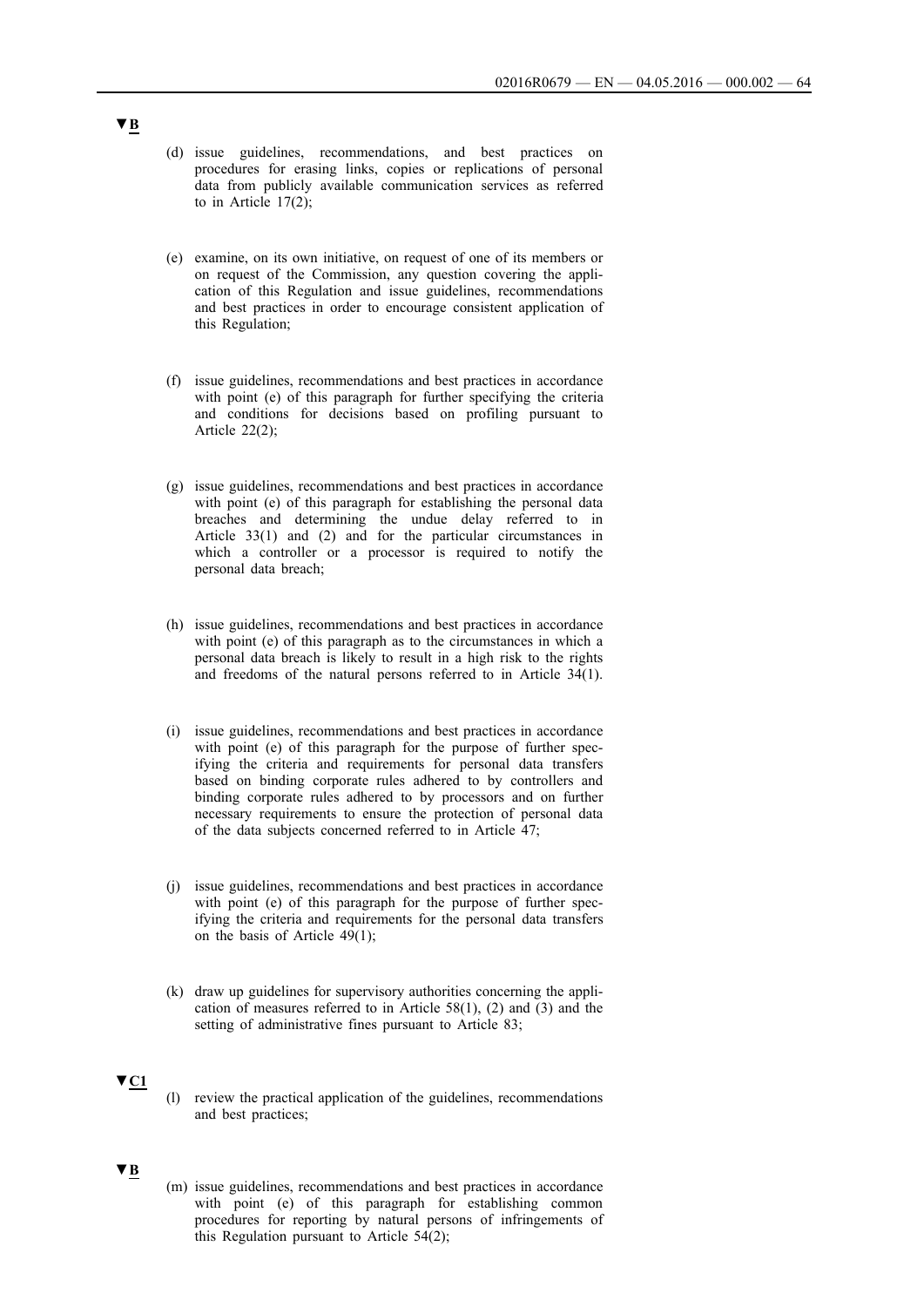(n) encourage the drawing-up of codes of conduct and the establishment of data protection certification mechanisms and data protection seals and marks pursuant to Articles 40 and 42;

# **▼C1**

- (o) approve the criteria of certification pursuant to Article 42(5) and maintain a public register of certification mechanisms and data protection seals and marks pursuant to Article 42(8) and of the certified controllers or processors established in third countries pursuant to Article 42(7);
- (p) approve the requirements referred to in Article 43(3) with a view to the accreditation of certification bodies referred to in Article 43;

# **▼B**

- (q) provide the Commission with an opinion on the certification requirements referred to in Article 43(8);
- (r) provide the Commission with an opinion on the icons referred to in Article 12(7);
- (s) provide the Commission with an opinion for the assessment of the adequacy of the level of protection in a third country or international organisation, including for the assessment whether a third country, a territory or one or more specified sectors within that third country, or an international organisation no longer ensures an adequate level of protection. To that end, the Commission shall provide the Board with all necessary documentation, including correspondence with the government of the third country, with regard to that third country, territory or specified sector, or with the international organisation.
- (t) issue opinions on draft decisions of supervisory authorities pursuant to the consistency mechanism referred to in Article 64(1), on matters submitted pursuant to Article 64(2) and to issue binding decisions pursuant to Article 65, including in cases referred to in Article 66;
- (u) promote the cooperation and the effective bilateral and multilateral exchange of information and best practices between the supervisory authorities;
- (v) promote common training programmes and facilitate personnel exchanges between the supervisory authorities and, where appropriate, with the supervisory authorities of third countries or with international organisations;
- (w) promote the exchange of knowledge and documentation on data protection legislation and practice with data protection supervisory authorities worldwide.
- (x) issue opinions on codes of conduct drawn up at Union level pursuant to Article 40(9); and
- (y) maintain a publicly accessible electronic register of decisions taken by supervisory authorities and courts on issues handled in the consistency mechanism.

Where the Commission requests advice from the Board, it may indicate a time limit, taking into account the urgency of the matter.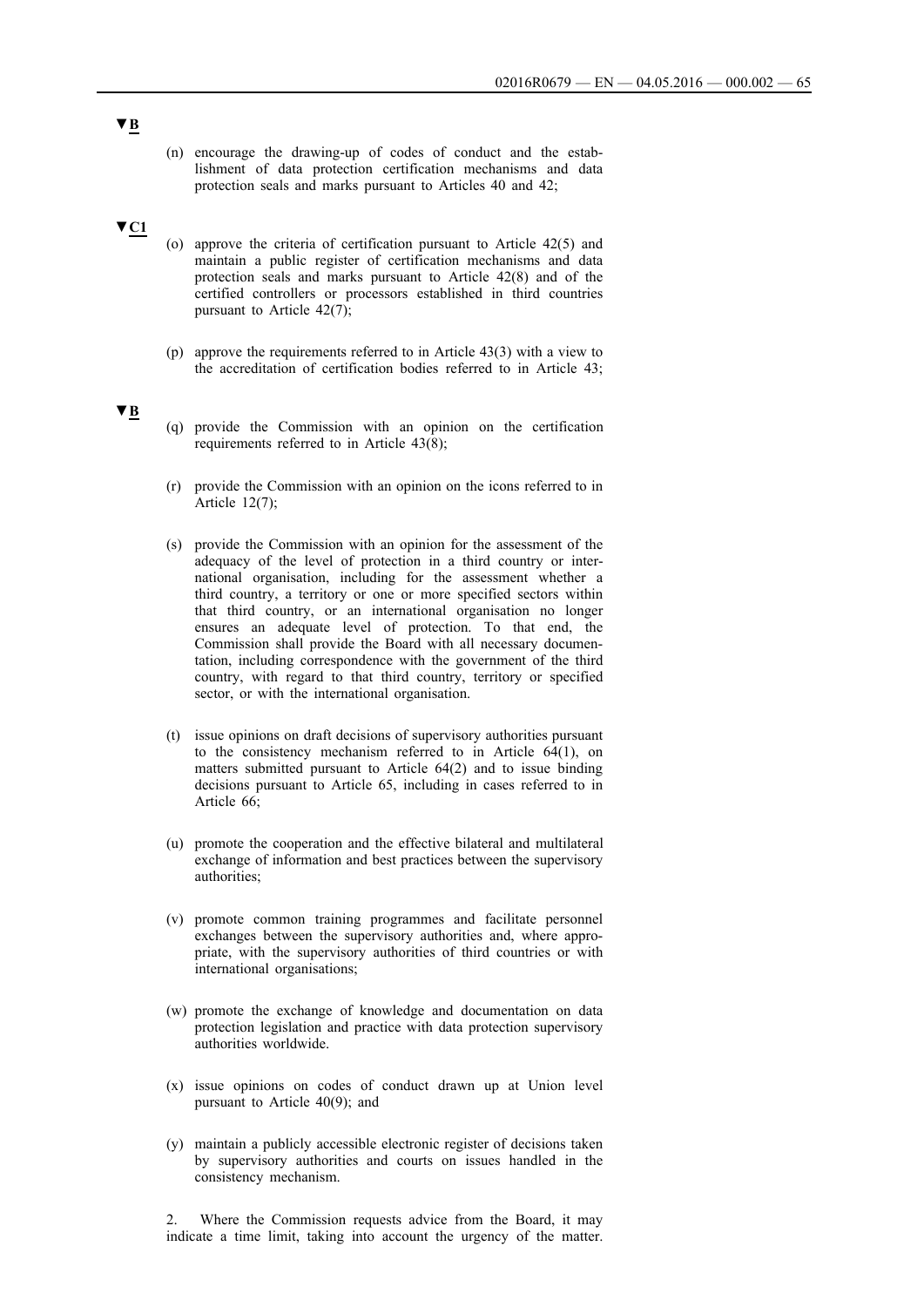3. The Board shall forward its opinions, guidelines, recommendations, and best practices to the Commission and to the committee referred to in Article 93 and make them public.

4. The Board shall, where appropriate, consult interested parties and give them the opportunity to comment within a reasonable period. The Board shall, without prejudice to Article 76, make the results of the consultation procedure publicly available.

# *Article 71*

# **Reports**

1. The Board shall draw up an annual report regarding the protection of natural persons with regard to processing in the Union and, where relevant, in third countries and international organisations. The report shall be made public and be transmitted to the European Parliament, to the Council and to the Commission.

2. The annual report shall include a review of the practical application of the guidelines, recommendations and best practices referred to in point (l) of Article 70(1) as well as of the binding decisions referred to in Article 65.

#### *Article 72*

#### **Procedure**

1. The Board shall take decisions by a simple majority of its members, unless otherwise provided for in this Regulation.

2. The Board shall adopt its own rules of procedure by a two-thirds majority of its members and organise its own operational arrangements.

# *Article 73*

#### **Chair**

1. The Board shall elect a chair and two deputy chairs from amongst its members by simple majority.

2. The term of office of the Chair and of the deputy chairs shall be five years and be renewable once.

## *Article 74*

### **Tasks of the Chair**

1. The Chair shall have the following tasks:

(a) to convene the meetings of the Board and prepare its agenda;

(b) to notify decisions adopted by the Board pursuant to Article 65 to the lead supervisory authority and the supervisory authorities concerned;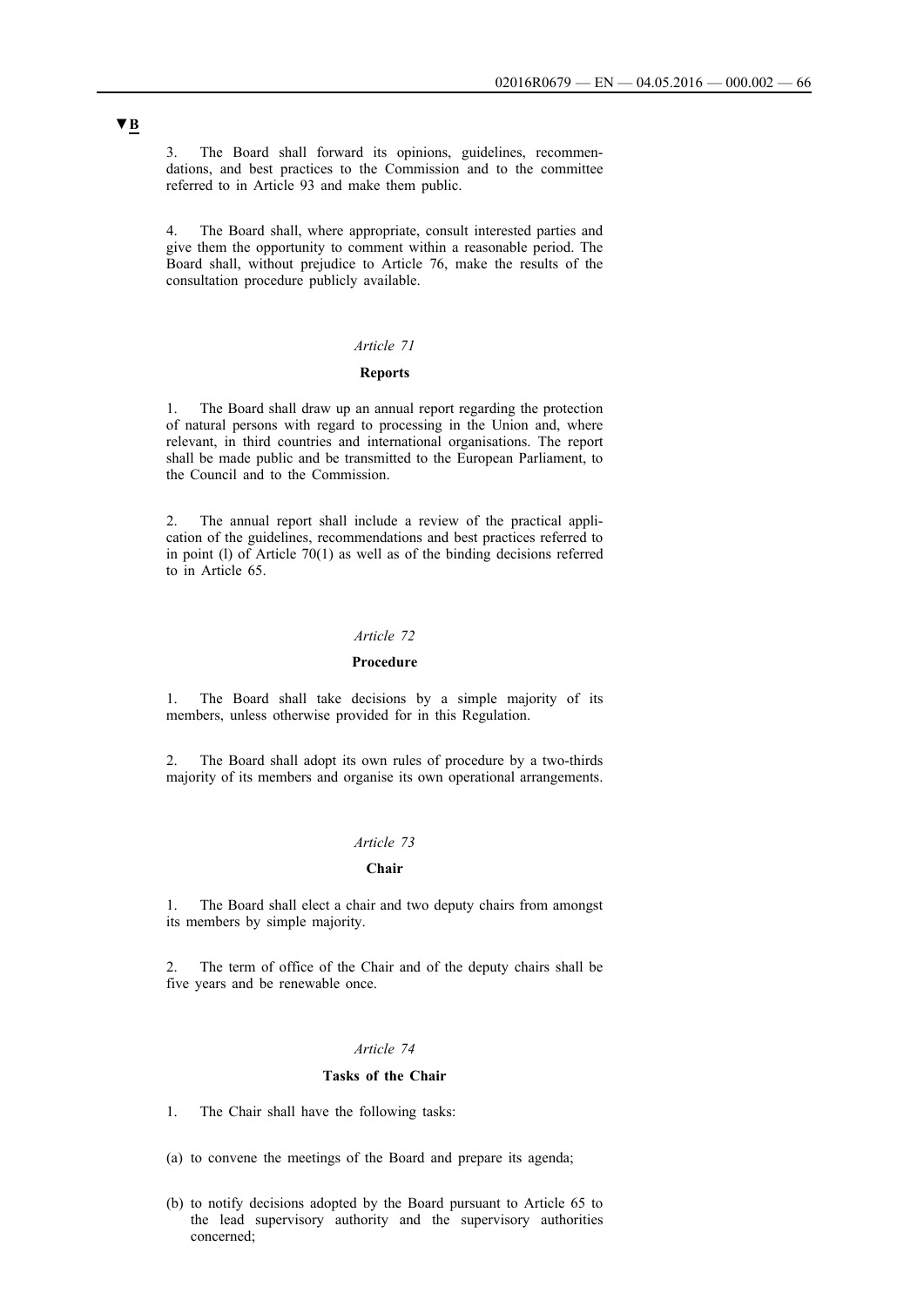(c) to ensure the timely performance of the tasks of the Board, in particular in relation to the consistency mechanism referred to in Article 63.

2. The Board shall lay down the allocation of tasks between the Chair and the deputy chairs in its rules of procedure.

## *Article 75*

## **Secretariat**

1. The Board shall have a secretariat, which shall be provided by the European Data Protection Supervisor.

2. The secretariat shall perform its tasks exclusively under the instructions of the Chair of the Board.

3. The staff of the European Data Protection Supervisor involved in carrying out the tasks conferred on the Board by this Regulation shall be subject to separate reporting lines from the staff involved in carrying out tasks conferred on the European Data Protection Supervisor.

4. Where appropriate, the Board and the European Data Protection Supervisor shall establish and publish a Memorandum of Understanding implementing this Article, determining the terms of their cooperation, and applicable to the staff of the European Data Protection Supervisor involved in carrying out the tasks conferred on the Board by this Regulation.

5. The secretariat shall provide analytical, administrative and logistical support to the Board.

- 6. The secretariat shall be responsible in particular for:
- (a) the day-to-day business of the Board;
- (b) communication between the members of the Board, its Chair and the Commission;
- (c) communication with other institutions and the public;
- (d) the use of electronic means for the internal and external communication;
- (e) the translation of relevant information;
- (f) the preparation and follow-up of the meetings of the Board;
- (g) the preparation, drafting and publication of opinions, decisions on the settlement of disputes between supervisory authorities and other texts adopted by the Board.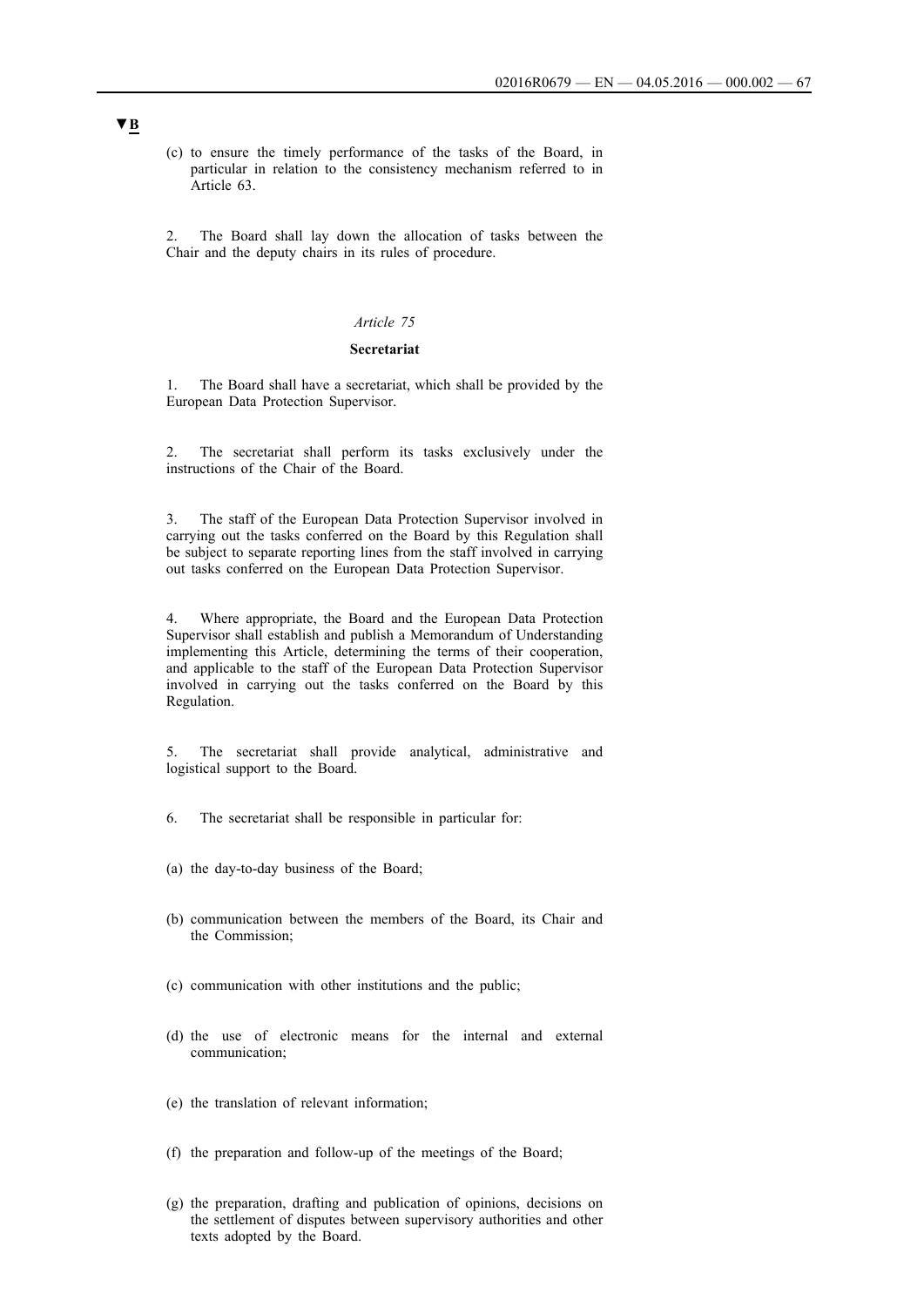### *Article 76*

# **Confidentiality**

1. The discussions of the Board shall be confidential where the Board deems it necessary, as provided for in its rules of procedure.

2. Access to documents submitted to members of the Board, experts and representatives of third parties shall be governed by Regulation (EC) No 1049/2001 of the European Parliament and of the Council  $(1)$ .

### *CHAPTER VIII*

# *Remedies, liability and penalties*

#### *Article 77*

### **Right to lodge a complaint with a supervisory authority**

1. Without prejudice to any other administrative or judicial remedy, every data subject shall have the right to lodge a complaint with a supervisory authority, in particular in the Member State of his or her habitual residence, place of work or place of the alleged infringement if the data subject considers that the processing of personal data relating to him or her infringes this Regulation.

2. The supervisory authority with which the complaint has been lodged shall inform the complainant on the progress and the outcome of the complaint including the possibility of a judicial remedy pursuant to Article 78.

#### *Article 78*

## **Right to an effective judicial remedy against a supervisory authority**

1. Without prejudice to any other administrative or non-judicial remedy, each natural or legal person shall have the right to an effective judicial remedy against a legally binding decision of a supervisory authority concerning them.

2. Without prejudice to any other administrative or non-judicial remedy, each data subject shall have the right to a an effective judicial remedy where the supervisory authority which is competent pursuant to Articles 55 and 56 does not handle a complaint or does not inform the data subject within three months on the progress or outcome of the complaint lodged pursuant to Article 77.

3. Proceedings against a supervisory authority shall be brought before the courts of the Member State where the supervisory authority is established.

4. Where proceedings are brought against a decision of a supervisory authority which was preceded by an opinion or a decision of the Board in the consistency mechanism, the supervisory authority shall forward that opinion or decision to the court.

<sup>(1)</sup> Regulation (EC) No 1049/2001 of the European Parliament and of the Council of 30 May 2001 regarding public access to European Parliament, Council and Commission documents (OJ L 145, 31.5.2001, p. 43).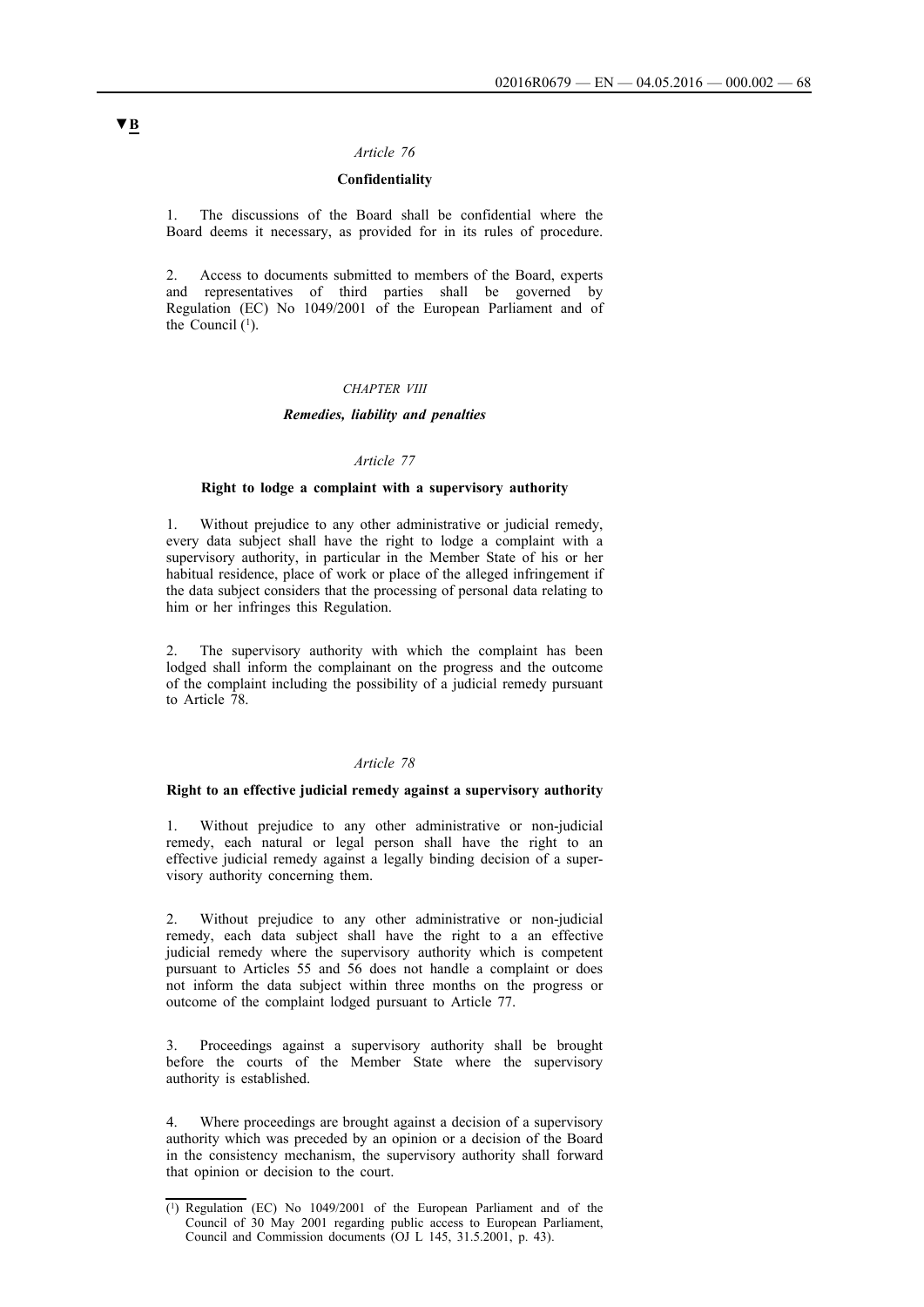#### *Article 79*

### **Right to an effective judicial remedy against a controller or processor**

1. Without prejudice to any available administrative or non-judicial remedy, including the right to lodge a complaint with a supervisory authority pursuant to Article 77, each data subject shall have the right to an effective judicial remedy where he or she considers that his or her rights under this Regulation have been infringed as a result of the processing of his or her personal data in non-compliance with this Regulation.

2. Proceedings against a controller or a processor shall be brought before the courts of the Member State where the controller or processor has an establishment. Alternatively, such proceedings may be brought before the courts of the Member State where the data subject has his or her habitual residence, unless the controller or processor is a public authority of a Member State acting in the exercise of its public powers.

# *Article 80*

## **Representation of data subjects**

1. The data subject shall have the right to mandate a not-for-profit body, organisation or association which has been properly constituted in accordance with the law of a Member State, has statutory objectives which are in the public interest, and is active in the field of the protection of data subjects' rights and freedoms with regard to the protection of their personal data to lodge the complaint on his or her behalf, to exercise the rights referred to in Articles 77, 78 and 79 on his or her behalf, and to exercise the right to receive compensation referred to in Article 82 on his or her behalf where provided for by Member State law.

2. Member States may provide that any body, organisation or association referred to in paragraph 1 of this Article, independently of a data subject's mandate, has the right to lodge, in that Member State, a complaint with the supervisory authority which is competent pursuant to Article 77 and to exercise the rights referred to in Articles 78 and 79 if it considers that the rights of a data subject under this Regulation have been infringed as a result of the processing.

# *Article 81*

## **Suspension of proceedings**

1. Where a competent court of a Member State has information on proceedings, concerning the same subject matter as regards processing by the same controller or processor, that are pending in a court in another Member State, it shall contact that court in the other Member State to confirm the existence of such proceedings.

2. Where proceedings concerning the same subject matter as regards processing of the same controller or processor are pending in a court in another Member State, any competent court other than the court first seized may suspend its proceedings.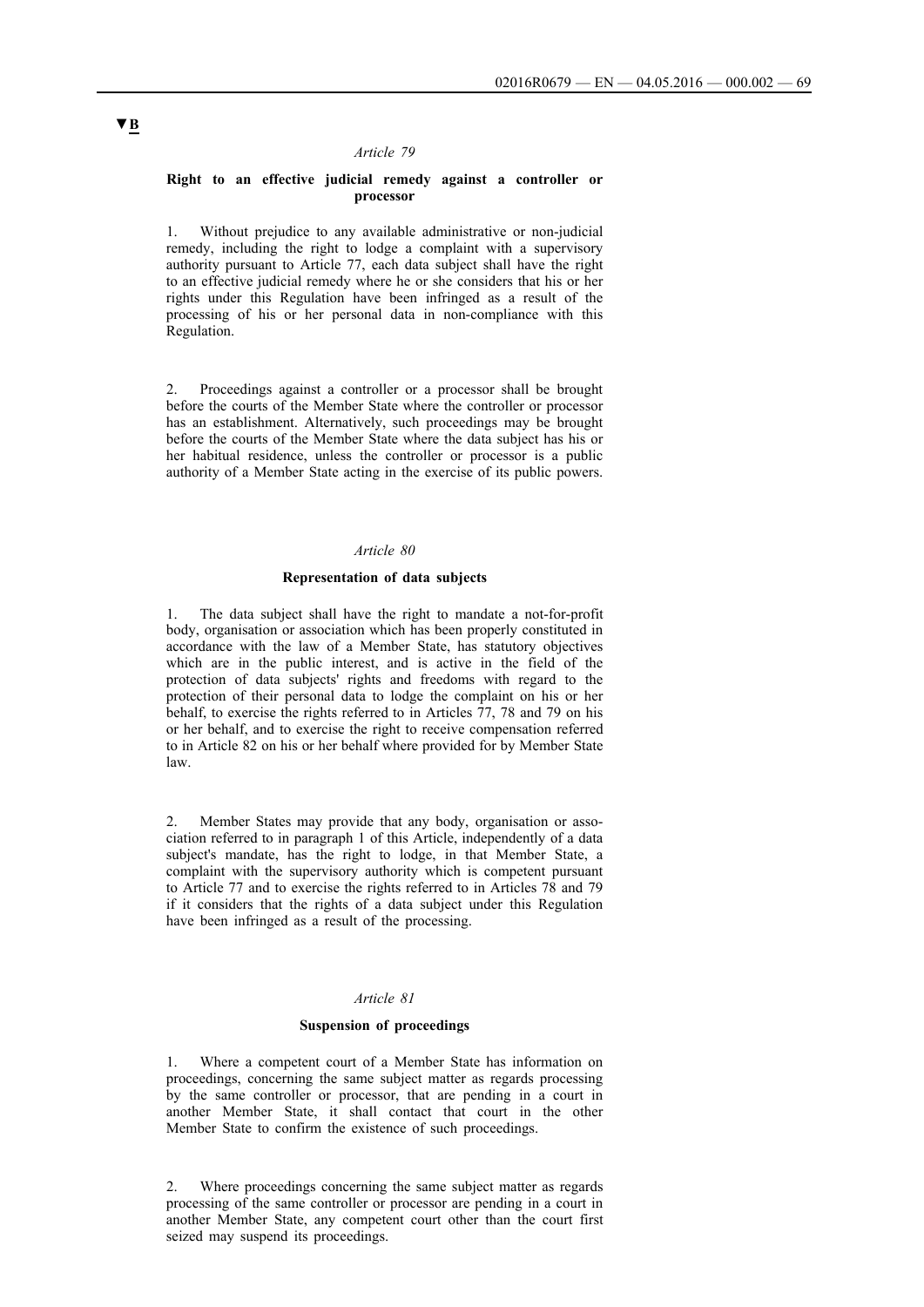3. Where those proceedings are pending at first instance, any court other than the court first seized may also, on the application of one of the parties, decline jurisdiction if the court first seized has jurisdiction over the actions in question and its law permits the consolidation thereof.

# *Article 82*

### **Right to compensation and liability**

1. Any person who has suffered material or non-material damage as a result of an infringement of this Regulation shall have the right to receive compensation from the controller or processor for the damage suffered.

2. Any controller involved in processing shall be liable for the damage caused by processing which infringes this Regulation. A processor shall be liable for the damage caused by processing only where it has not complied with obligations of this Regulation specifically directed to processors or where it has acted outside or contrary to lawful instructions of the controller.

3. A controller or processor shall be exempt from liability under paragraph 2 if it proves that it is not in any way responsible for the event giving rise to the damage.

4. Where more than one controller or processor, or both a controller and a processor, are involved in the same processing and where they are, under paragraphs 2 and 3, responsible for any damage caused by processing, each controller or processor shall be held liable for the entire damage in order to ensure effective compensation of the data subject.

5. Where a controller or processor has, in accordance with paragraph 4, paid full compensation for the damage suffered, that controller or processor shall be entitled to claim back from the other controllers or processors involved in the same processing that part of the compensation corresponding to their part of responsibility for the damage, in accordance with the conditions set out in paragraph 2.

6. Court proceedings for exercising the right to receive compensation shall be brought before the courts competent under the law of the Member State referred to in Article 79(2).

#### *Article 83*

### **General conditions for imposing administrative fines**

1. Each supervisory authority shall ensure that the imposition of administrative fines pursuant to this Article in respect of infringements of this Regulation referred to in paragraphs 4, 5 and 6 shall in each individual case be effective, proportionate and dissuasive.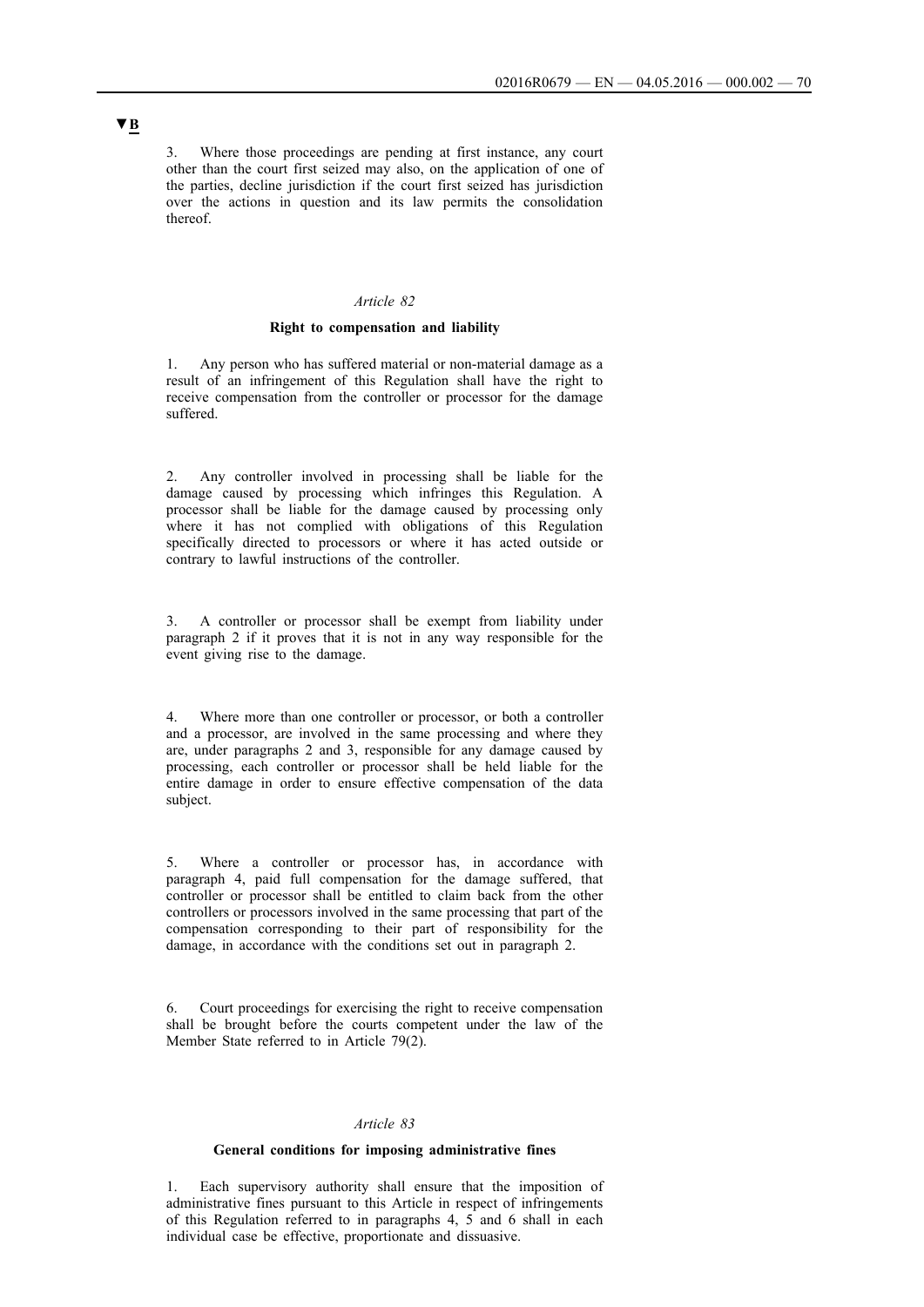2. Administrative fines shall, depending on the circumstances of each individual case, be imposed in addition to, or instead of, measures referred to in points (a) to (h) and (j) of Article 58(2). When deciding whether to impose an administrative fine and deciding on the amount of the administrative fine in each individual case due regard shall be given to the following:

- (a) the nature, gravity and duration of the infringement taking into account the nature scope or purpose of the processing concerned as well as the number of data subjects affected and the level of damage suffered by them;
- (b) the intentional or negligent character of the infringement;
- (c) any action taken by the controller or processor to mitigate the damage suffered by data subjects;
- (d) the degree of responsibility of the controller or processor taking into account technical and organisational measures implemented by them pursuant to Articles 25 and 32;
- (e) any relevant previous infringements by the controller or processor;
- (f) the degree of cooperation with the supervisory authority, in order to remedy the infringement and mitigate the possible adverse effects of the infringement;
- (g) the categories of personal data affected by the infringement;
- (h) the manner in which the infringement became known to the supervisory authority, in particular whether, and if so to what extent, the controller or processor notified the infringement;
- (i) where measures referred to in Article 58(2) have previously been ordered against the controller or processor concerned with regard to the same subject-matter, compliance with those measures;
- (j) adherence to approved codes of conduct pursuant to Article 40 or approved certification mechanisms pursuant to Article 42; and
- (k) any other aggravating or mitigating factor applicable to the circumstances of the case, such as financial benefits gained, or losses avoided, directly or indirectly, from the infringement.

3. If a controller or processor intentionally or negligently, for the same or linked processing operations, infringes several provisions of this Regulation, the total amount of the administrative fine shall not exceed the amount specified for the gravest infringement.

4. Infringements of the following provisions shall, in accordance with paragraph 2, be subject to administrative fines up to 10 000 000 EUR, or in the case of an undertaking, up to 2 % of the total worldwide annual turnover of the preceding financial year, whichever is higher:

(a) the obligations of the controller and the processor pursuant to Articles 8, 11, 25 to 39 and 42 and 43;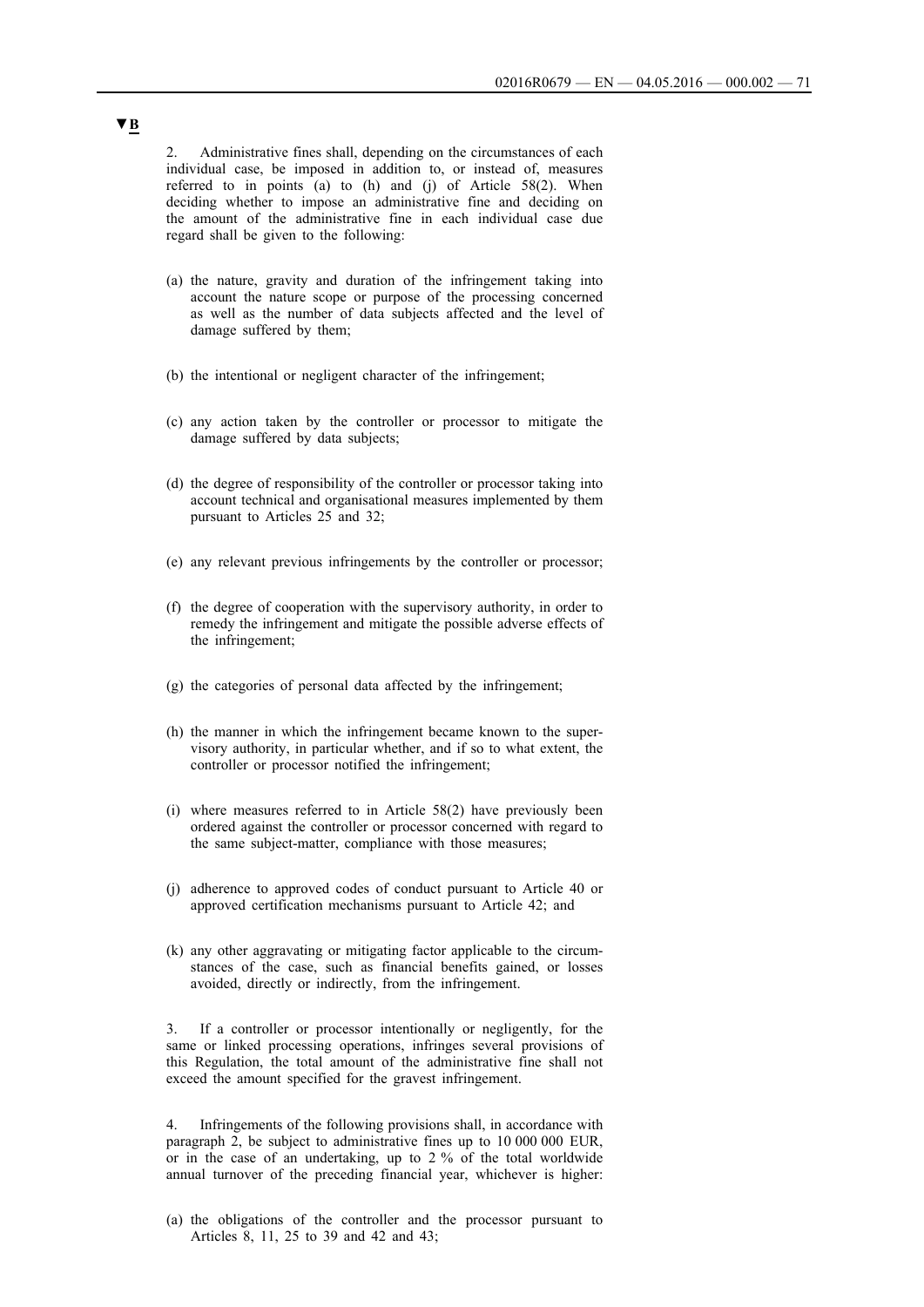- (b) the obligations of the certification body pursuant to Articles 42 and 43;
- (c) the obligations of the monitoring body pursuant to Article 41(4).

5. Infringements of the following provisions shall, in accordance with paragraph 2, be subject to administrative fines up to 20 000 000 EUR, or in the case of an undertaking, up to 4 % of the total worldwide annual turnover of the preceding financial year, whichever is higher:

- (a) the basic principles for processing, including conditions for consent, pursuant to Articles 5, 6, 7 and 9;
- (b) the data subjects' rights pursuant to Articles 12 to 22;
- (c) the transfers of personal data to a recipient in a third country or an international organisation pursuant to Articles 44 to 49;
- (d) any obligations pursuant to Member State law adopted under Chapter IX;
- (e) non-compliance with an order or a temporary or definitive limitation on processing or the suspension of data flows by the supervisory authority pursuant to Article 58(2) or failure to provide access in violation of Article 58(1).

6. Non-compliance with an order by the supervisory authority as referred to in Article 58(2) shall, in accordance with paragraph 2 of this Article, be subject to administrative fines up to 20 000 000 EUR, or in the case of an undertaking, up to 4 % of the total worldwide annual turnover of the preceding financial year, whichever is higher.

7. Without prejudice to the corrective powers of supervisory authorities pursuant to Article 58(2), each Member State may lay down the rules on whether and to what extent administrative fines may be imposed on public authorities and bodies established in that Member State.

8. The exercise by the supervisory authority of its powers under this Article shall be subject to appropriate procedural safeguards in accordance with Union and Member State law, including effective judicial remedy and due process.

9. Where the legal system of the Member State does not provide for administrative fines, this Article may be applied in such a manner that the fine is initiated by the competent supervisory authority and imposed by competent national courts, while ensuring that those legal remedies are effective and have an equivalent effect to the administrative fines imposed by supervisory authorities. In any event, the fines imposed shall be effective, proportionate and dissuasive. Those Member States shall notify to the Commission the provisions of their laws which they adopt pursuant to this paragraph by 25 May 2018 and, without delay, any subsequent amendment law or amendment affecting them.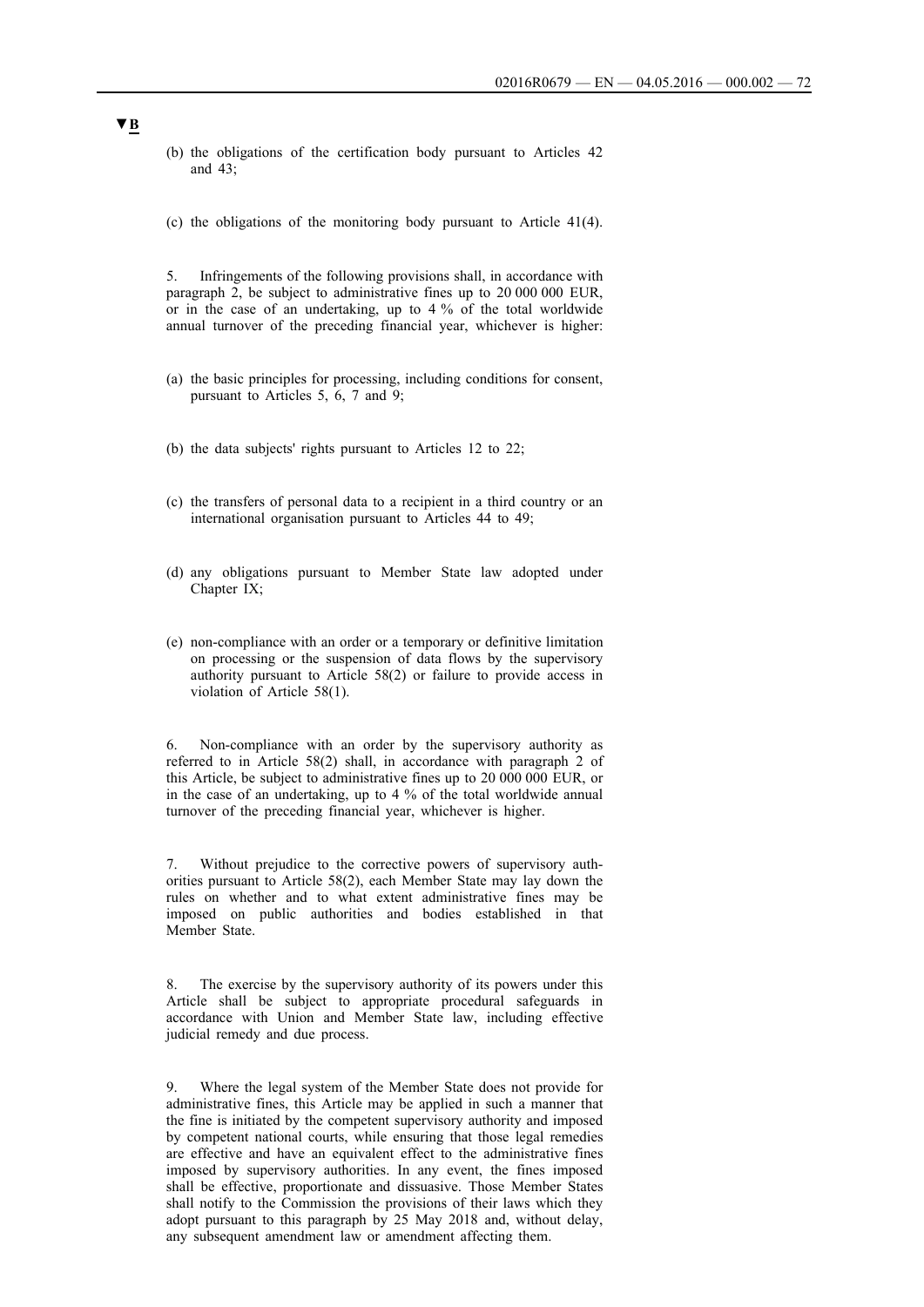#### *Article 84*

## **Penalties**

1. Member States shall lay down the rules on other penalties applicable to infringements of this Regulation in particular for infringements which are not subject to administrative fines pursuant to Article 83, and shall take all measures necessary to ensure that they are implemented. Such penalties shall be effective, proportionate and dissuasive.

2. Each Member State shall notify to the Commission the provisions of its law which it adopts pursuant to paragraph 1, by 25 May 2018 and, without delay, any subsequent amendment affecting them.

## *CHAPTER IX*

#### *Provisions relating to specific processing situations*

#### *Article 85*

### **Processing and freedom of expression and information**

1. Member States shall by law reconcile the right to the protection of personal data pursuant to this Regulation with the right to freedom of expression and information, including processing for journalistic purposes and the purposes of academic, artistic or literary expression.

2. For processing carried out for journalistic purposes or the purpose of academic artistic or literary expression, Member States shall provide for exemptions or derogations from Chapter II (principles), Chapter III (rights of the data subject), Chapter IV (controller and processor), Chapter V (transfer of personal data to third countries or international organisations), Chapter VI (independent supervisory authorities), Chapter VII (cooperation and consistency) and Chapter IX (specific data processing situations) if they are necessary to reconcile the right to the protection of personal data with the freedom of expression and information.

3. Each Member State shall notify to the Commission the provisions of its law which it has adopted pursuant to paragraph 2 and, without delay, any subsequent amendment law or amendment affecting them.

#### *Article 86*

#### **Processing and public access to official documents**

Personal data in official documents held by a public authority or a public body or a private body for the performance of a task carried out in the public interest may be disclosed by the authority or body in accordance with Union or Member State law to which the public authority or body is subject in order to reconcile public access to official documents with the right to the protection of personal data pursuant to this Regulation.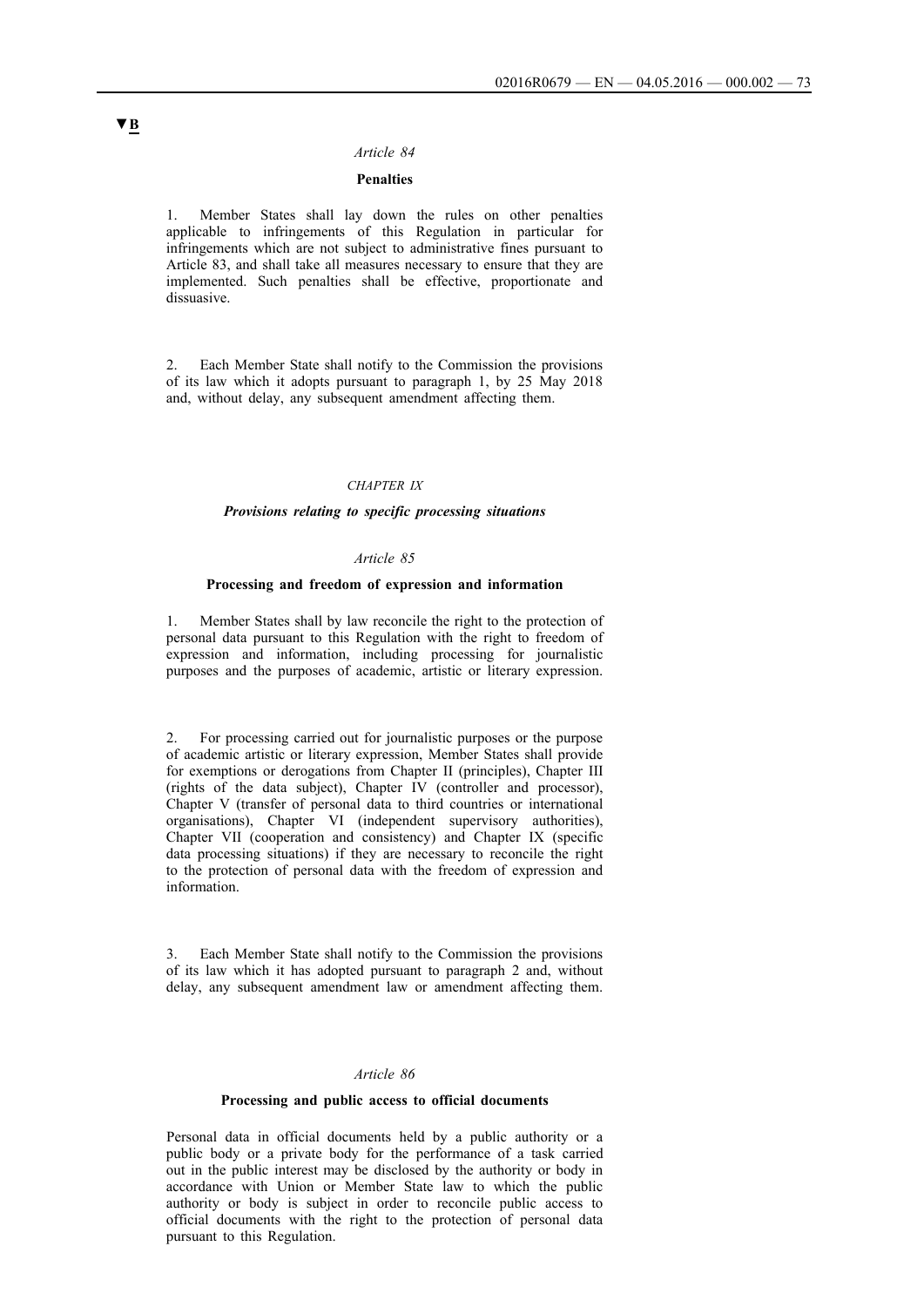#### *Article 87*

## **Processing of the national identification number**

Member States may further determine the specific conditions for the processing of a national identification number or any other identifier of general application. In that case the national identification number or any other identifier of general application shall be used only under appropriate safeguards for the rights and freedoms of the data subject pursuant to this Regulation.

#### *Article 88*

### **Processing in the context of employment**

1. Member States may, by law or by collective agreements, provide for more specific rules to ensure the protection of the rights and freedoms in respect of the processing of employees' personal data in the employment context, in particular for the purposes of the recruitment, the performance of the contract of employment, including discharge of obligations laid down by law or by collective agreements, management, planning and organisation of work, equality and diversity in the workplace, health and safety at work, protection of employer's or customer's property and for the purposes of the exercise and enjoyment, on an individual or collective basis, of rights and benefits related to employment, and for the purpose of the termination of the employment relationship.

2. Those rules shall include suitable and specific measures to safeguard the data subject's human dignity, legitimate interests and fundamental rights, with particular regard to the transparency of processing, the transfer of personal data within a group of undertakings, or a group of enterprises engaged in a joint economic activity and monitoring systems at the work place.

3. Each Member State shall notify to the Commission those provisions of its law which it adopts pursuant to paragraph 1, by 25 May 2018 and, without delay, any subsequent amendment affecting them.

#### *Article 89*

### **Safeguards and derogations relating to processing for archiving purposes in the public interest, scientific or historical research purposes or statistical purposes**

1. Processing for archiving purposes in the public interest, scientific or historical research purposes or statistical purposes, shall be subject to appropriate safeguards, in accordance with this Regulation, for the rights and freedoms of the data subject. Those safeguards shall ensure that technical and organisational measures are in place in particular in order to ensure respect for the principle of data minimisation. Those measures may include pseudonymisation provided that those purposes can be fulfilled in that manner. Where those purposes can be fulfilled by further processing which does not permit or no longer permits the identification of data subjects, those purposes shall be fulfilled in that manner.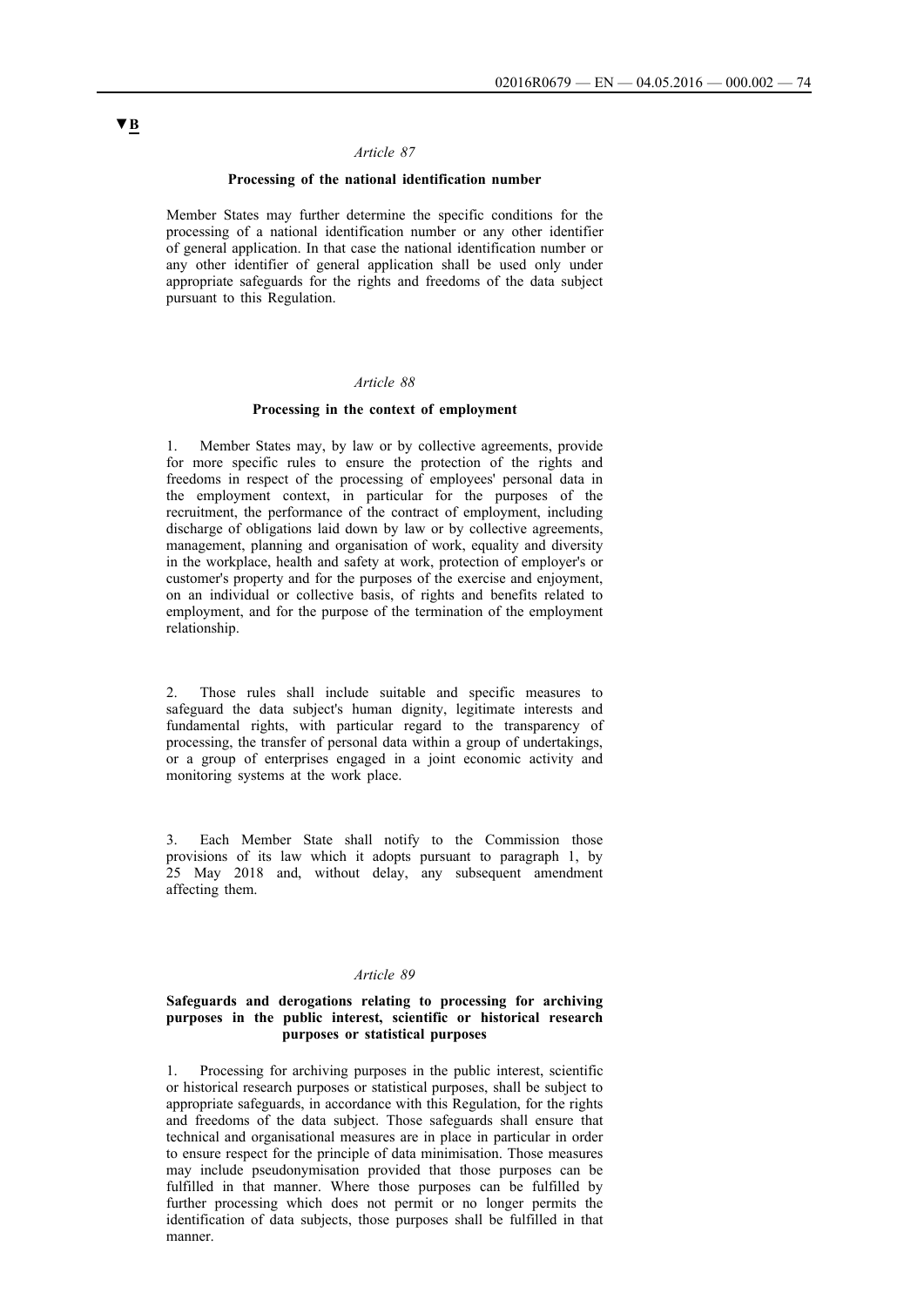2. Where personal data are processed for scientific or historical research purposes or statistical purposes, Union or Member State law may provide for derogations from the rights referred to in Articles 15, 16, 18 and 21 subject to the conditions and safeguards referred to in paragraph 1 of this Article in so far as such rights are likely to render impossible or seriously impair the achievement of the specific purposes, and such derogations are necessary for the fulfilment of those purposes.

3. Where personal data are processed for archiving purposes in the public interest, Union or Member State law may provide for derogations from the rights referred to in Articles 15, 16, 18, 19, 20 and 21 subject to the conditions and safeguards referred to in paragraph 1 of this Article in so far as such rights are likely to render impossible or seriously impair the achievement of the specific purposes, and such derogations are necessary for the fulfilment of those purposes.

4. Where processing referred to in paragraphs 2 and 3 serves at the same time another purpose, the derogations shall apply only to processing for the purposes referred to in those paragraphs.

## *Article 90*

### **Obligations of secrecy**

1. Member States may adopt specific rules to set out the powers of the supervisory authorities laid down in points (e) and (f) of Article 58(1) in relation to controllers or processors that are subject, under Union or Member State law or rules established by national competent bodies, to an obligation of professional secrecy or other equivalent obligations of secrecy where this is necessary and proportionate to reconcile the right of the protection of personal data with the obligation of secrecy. Those rules shall apply only with regard to personal data which the controller or processor has received as a result of or has obtained in an activity covered by that obligation of secrecy.

2. Each Member State shall notify to the Commission the rules adopted pursuant to paragraph 1, by 25 May 2018 and, without delay, any subsequent amendment affecting them.

## *Article 91*

#### **Existing data protection rules of churches and religious associations**

1. Where in a Member State, churches and religious associations or communities apply, at the time of entry into force of this Regulation, comprehensive rules relating to the protection of natural persons with regard to processing, such rules may continue to apply, provided that they are brought into line with this Regulation.

2. Churches and religious associations which apply comprehensive rules in accordance with paragraph 1 of this Article shall be subject to the supervision of an independent supervisory authority, which may be specific, provided that it fulfils the conditions laid down in Chapter VI of this Regulation.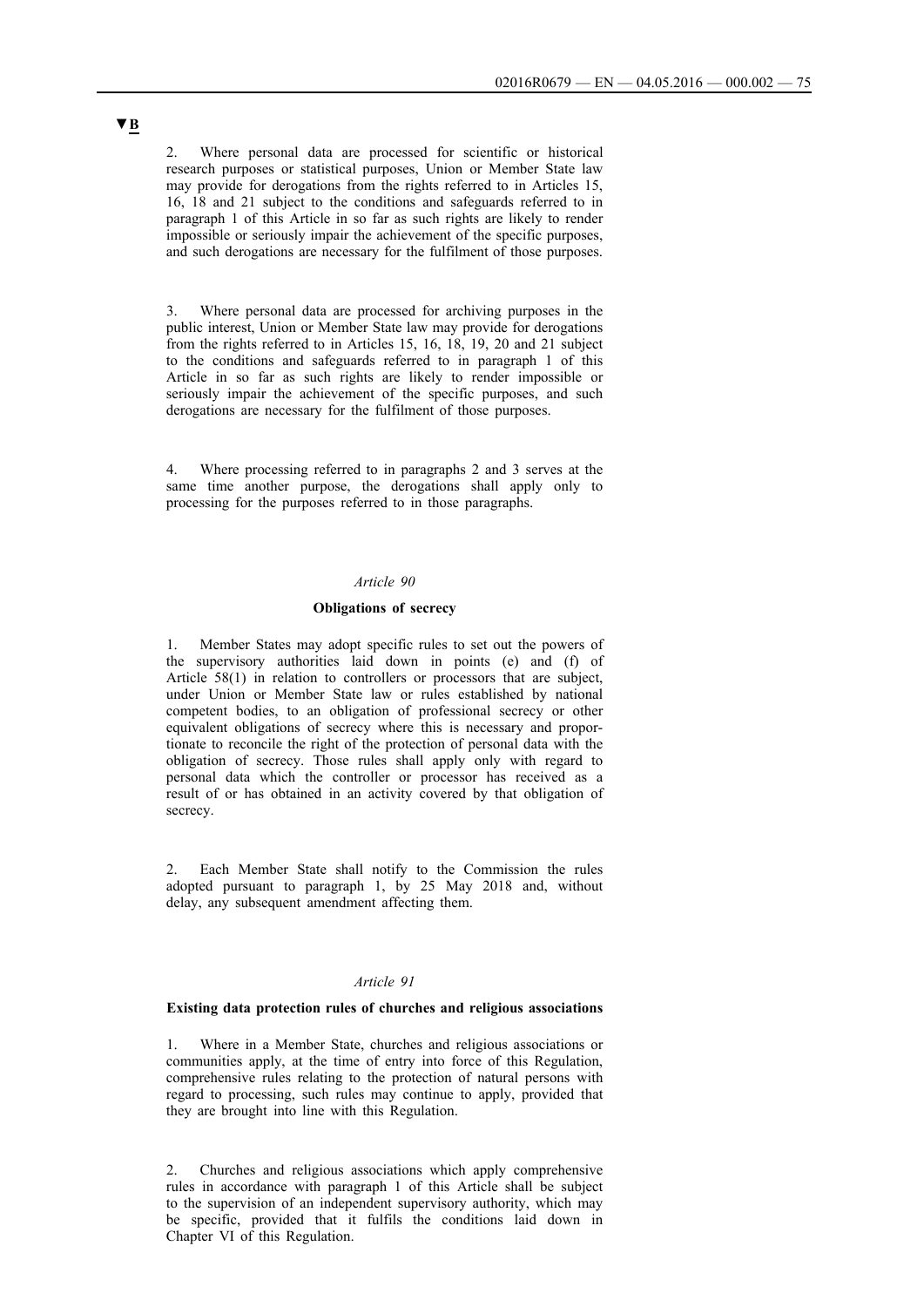#### *CHAPTER X*

#### *Delegated acts and implementing acts*

#### *Article 92*

#### **Exercise of the delegation**

1. The power to adopt delegated acts is conferred on the Commission subject to the conditions laid down in this Article.

The delegation of power referred to in Article  $12(8)$  and Article 43(8) shall be conferred on the Commission for an indeterminate period of time from 24 May 2016.

3. The delegation of power referred to in Article 12(8) and Article 43(8) may be revoked at any time by the European Parliament or by the Council. A decision of revocation shall put an end to the delegation of power specified in that decision. It shall take effect the day following that of its publication in the *Official Journal of the European Union* or at a later date specified therein. It shall not affect the validity of any delegated acts already in force.

4. As soon as it adopts a delegated act, the Commission shall notify it simultaneously to the European Parliament and to the Council.

5. A delegated act adopted pursuant to Article 12(8) and Article 43(8) shall enter into force only if no objection has been expressed by either the European Parliament or the Council within a period of three months of notification of that act to the European Parliament and the Council or if, before the expiry of that period, the European Parliament and the Council have both informed the Commission that they will not object. That period shall be extended by three months at the initiative of the European Parliament or of the Council.

#### *Article 93*

#### **Committee procedure**

1. The Commission shall be assisted by a committee. That committee shall be a committee within the meaning of Regulation (EU) No 182/2011.

2. Where reference is made to this paragraph, Article 5 of Regulation (EU) No 182/2011 shall apply.

3. Where reference is made to this paragraph, Article 8 of Regulation (EU) No 182/2011, in conjunction with Article 5 thereof, shall apply.

#### *CHAPTER XI*

### *Final provisions*

#### *Article 94*

#### **Repeal of Directive 95/46/EC**

1. Directive 95/46/EC is repealed with effect from 25 May 2018.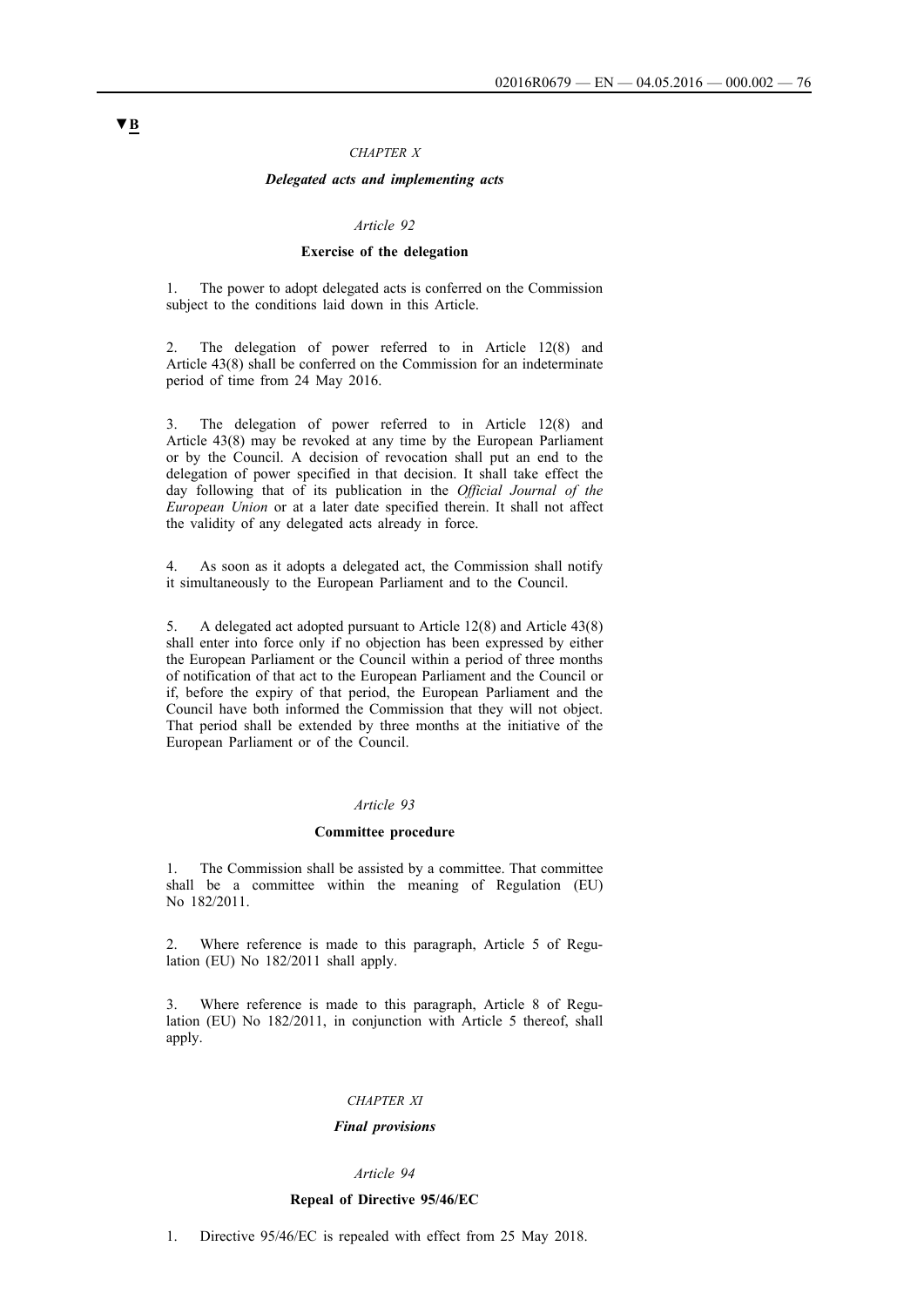2. References to the repealed Directive shall be construed as references to this Regulation. References to the Working Party on the Protection of Individuals with regard to the Processing of Personal Data established by Article 29 of Directive 95/46/EC shall be construed as references to the European Data Protection Board established by this Regulation.

## *Article 95*

#### **Relationship with Directive 2002/58/EC**

This Regulation shall not impose additional obligations on natural or legal persons in relation to processing in connection with the provision of publicly available electronic communications services in public communication networks in the Union in relation to matters for which they are subject to specific obligations with the same objective set out in Directive 2002/58/EC.

## *Article 96*

#### **Relationship with previously concluded Agreements**

International agreements involving the transfer of personal data to third countries or international organisations which were concluded by Member States prior to 24 May 2016, and which comply with Union law as applicable prior to that date, shall remain in force until amended, replaced or revoked.

#### *Article 97*

### **Commission reports**

1. By 25 May 2020 and every four years thereafter, the Commission shall submit a report on the evaluation and review of this Regulation to the European Parliament and to the Council. The reports shall be made public.

In the context of the evaluations and reviews referred to in paragraph 1, the Commission shall examine, in particular, the application and functioning of:

- (a) Chapter V on the transfer of personal data to third countries or international organisations with particular regard to decisions adopted pursuant to Article 45(3) of this Regulation and decisions adopted on the basis of Article 25(6) of Directive 95/46/EC;
- (b) Chapter VII on cooperation and consistency.

3. For the purpose of paragraph 1, the Commission may request information from Member States and supervisory authorities.

4. In carrying out the evaluations and reviews referred to in paragraphs 1 and 2, the Commission shall take into account the positions and findings of the European Parliament, of the Council, and of other relevant bodies or sources.

5. The Commission shall, if necessary, submit appropriate proposals to amend this Regulation, in particular taking into account of developments in information technology and in the light of the state of progress in the information society.